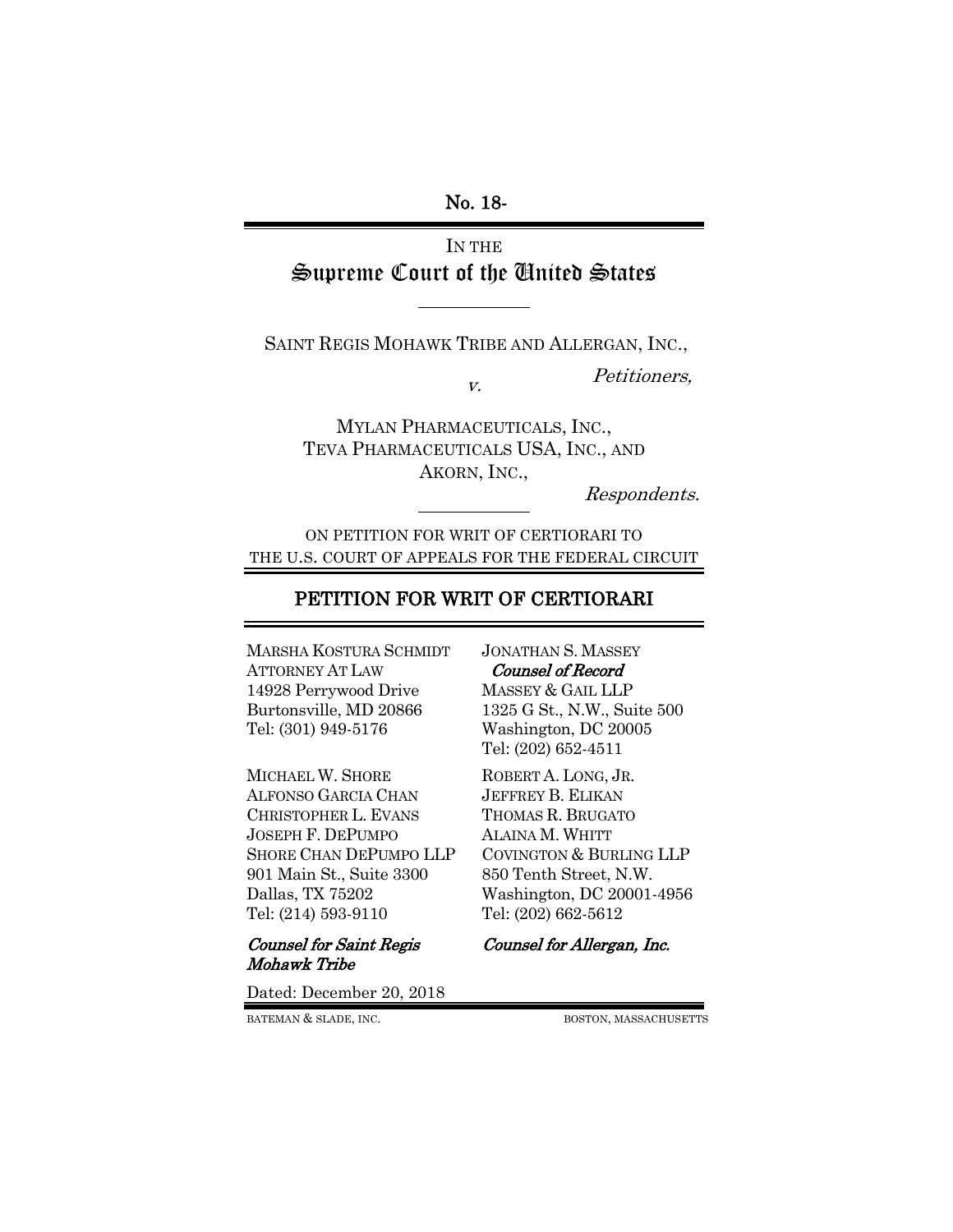#### QUESTION PRESENTED

This case involves the legal characterization of the *inter partes* review procedure for patents, created by the Leahy–Smith America Invents Act, Pub. L. No. 112-29, 125 Stat. 284 (2011). This Court has described *inter partes* review as a "procedure" allow[ing] private parties to challenge previously issued patent claims in an adversarial process before the Patent Office that mimics civil litigation." SAS Inst. Inc. v. Iancu, 138 S. Ct. 1348, 1352 (2018).

In this case, the Federal Circuit held that a federally recognized Indian tribe owning a patent could not assert tribal sovereign immunity in an inter partes review proceeding because the proceeding is "more like an agency enforcement action than a civil suit brought by a private party." Pet. App. 9a.

The Question Presented is:

Whether inter partes review before the Patent Trial and Appeal Board is the type of proceeding in which tribal sovereign immunity may be asserted.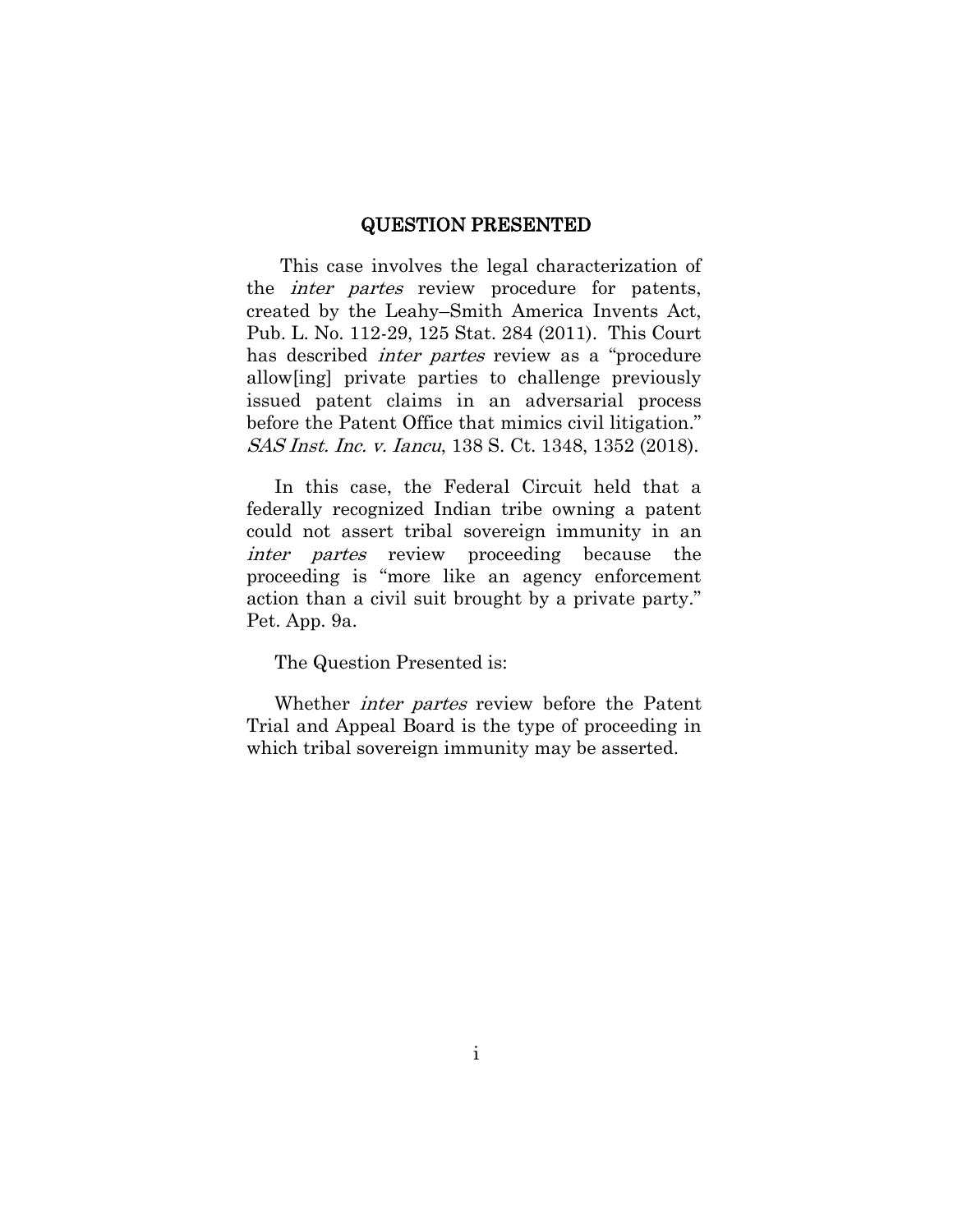# PARTIES TO THE PROCEEDING

<span id="page-2-0"></span>The caption to the case contains the names of all parties.

# RULE 29.6 STATEMENT

<span id="page-2-1"></span>The Saint Regis Mohawk Tribe is a federally recognized Indian tribe.

Allergan plc is the parent company of Allergan, Inc. and owns more than 10% of its stock.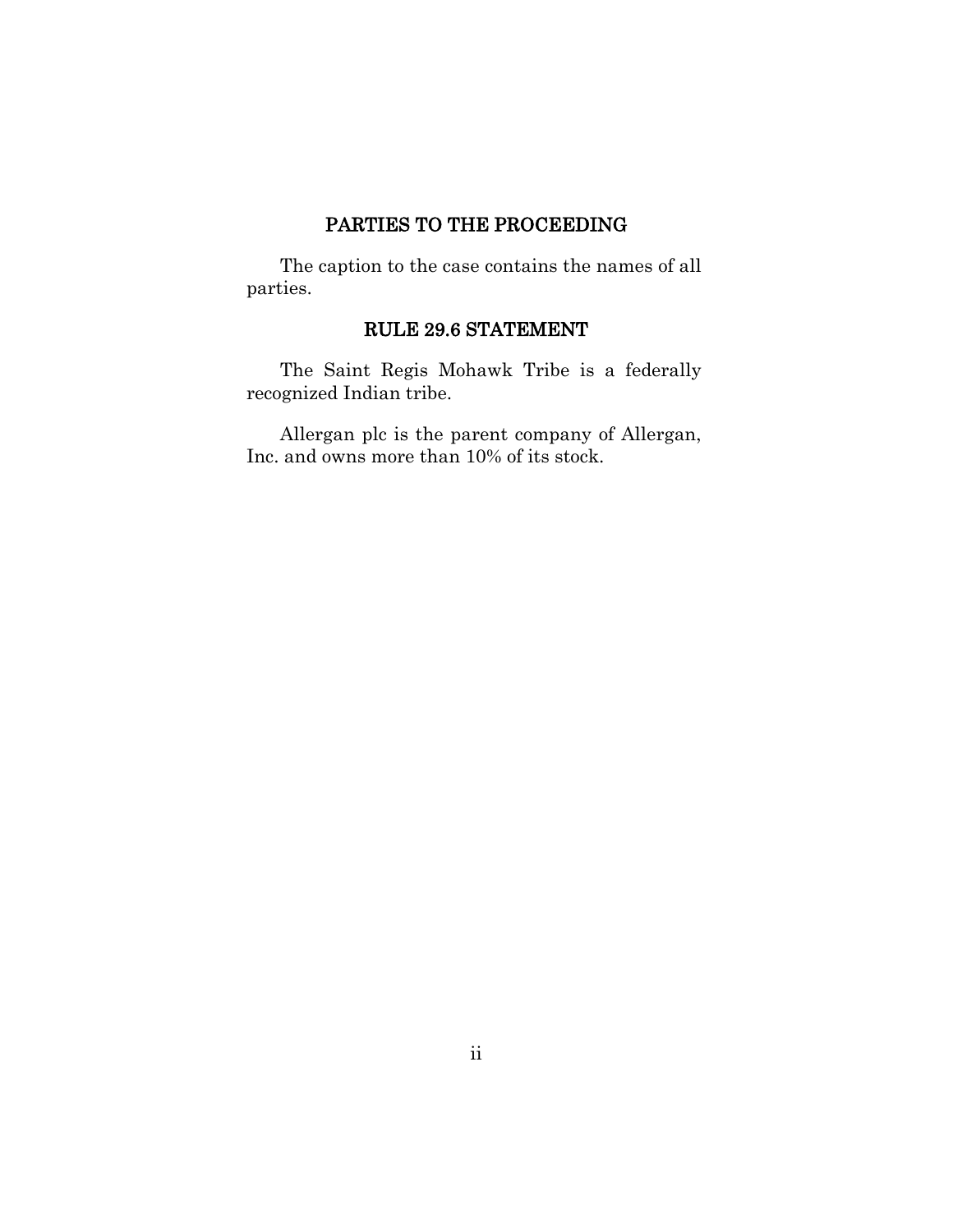# TABLE OF CONTENTS

<span id="page-3-0"></span>

|                | PARTIES TO THE PROCEEDING ii                                                     |
|----------------|----------------------------------------------------------------------------------|
|                |                                                                                  |
|                |                                                                                  |
|                |                                                                                  |
|                | PETITION FOR A WRIT OF CERTIORARI  1                                             |
|                |                                                                                  |
|                |                                                                                  |
|                | STATUTORY PROVISIONS INVOLVED  1                                                 |
|                |                                                                                  |
| A.             |                                                                                  |
| $\mathbf{B}$ . |                                                                                  |
|                | Factual And Procedural Background 7<br>$\mathbf{1}$ .                            |
|                | The Board's Decision Rejecting<br>$\overline{2}$ .<br>Tribal Immunity In IPRs 10 |
|                |                                                                                  |
|                | REASONS FOR GRANTING THE WRIT 13                                                 |
| A.             | The Federal Circuit's Judgment Is<br>Inconsistent With This Court's Decision     |
| <b>B.</b>      | The Federal Circuit's Judgment Is<br>Inconsistent With This Court's Decision     |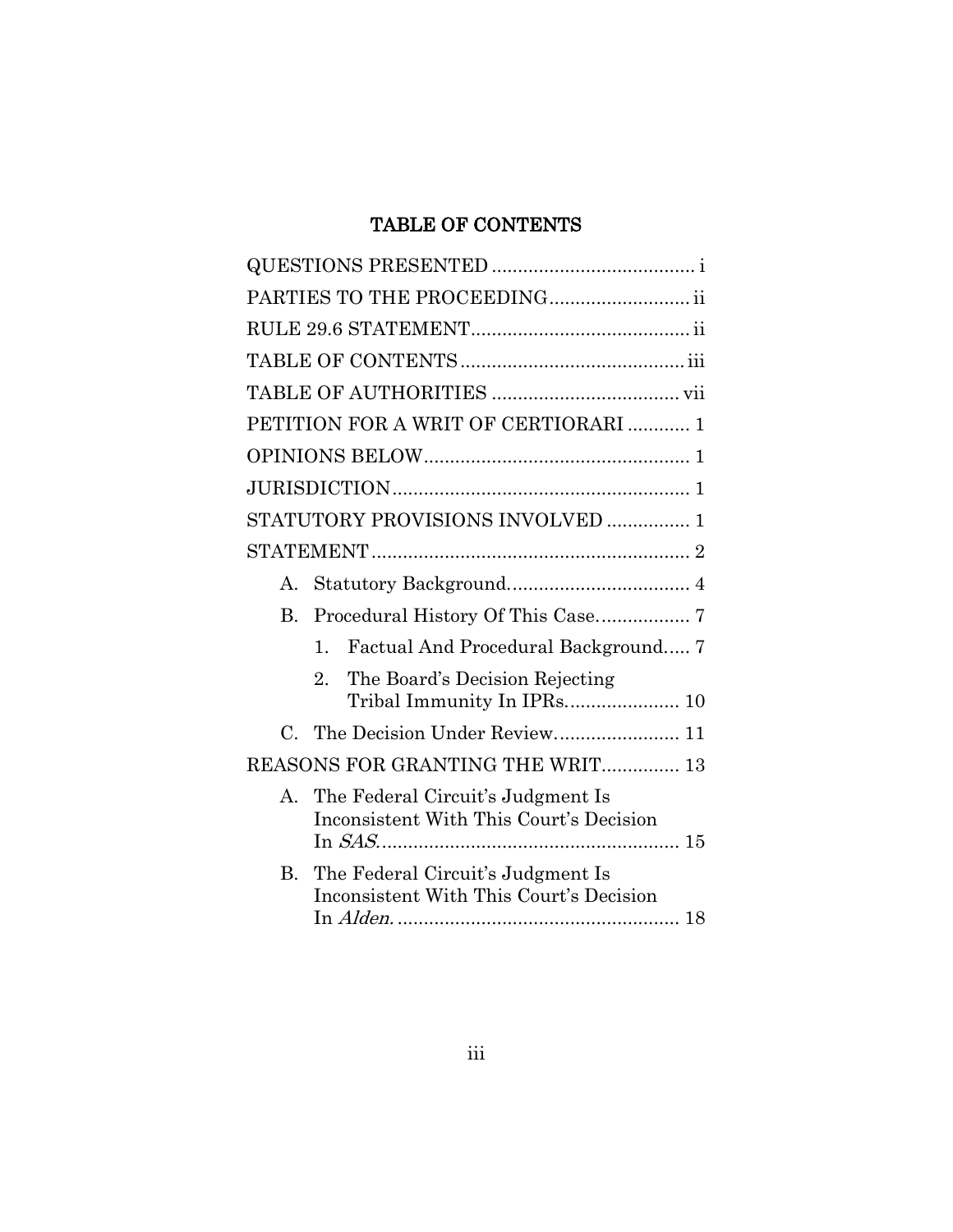|                 | The Federal Circuit's Decision<br>$\mathbf{1}$<br>Conflicts With The Decisions Of<br>Other Circuits That Have Followed |  |
|-----------------|------------------------------------------------------------------------------------------------------------------------|--|
| $C_{\cdot}$     | The Federal Circuit's Decision Is                                                                                      |  |
|                 | The Federal Circuit Misconstrued<br>$1_{-}$                                                                            |  |
|                 | 2. The Court Of Appeals Created A<br>Conflict With Other Circuits That                                                 |  |
|                 | D. This Court's Decisions In <i>Oil States</i> And<br><i>Cuozzo</i> Do Not Support The Federal                         |  |
| E.              | This Case Presents An Important<br>Question Of Federal Law That Should Be                                              |  |
|                 | F. This Case Is A Suitable Vehicle To<br>Review The Question Presented 35                                              |  |
|                 |                                                                                                                        |  |
| <b>APPENDIX</b> |                                                                                                                        |  |

# Appendix A

Opinion of United States Court of Appeals for the Federal Circuit in Saint Regis Mohawk Tribe, Allergan, Inc. v. Mylan Pharmaceuticals Inc., Teva Pharmaceuticals USA, Inc., Akorn, Inc. dated July 20, 2018 .................................... 1a-28a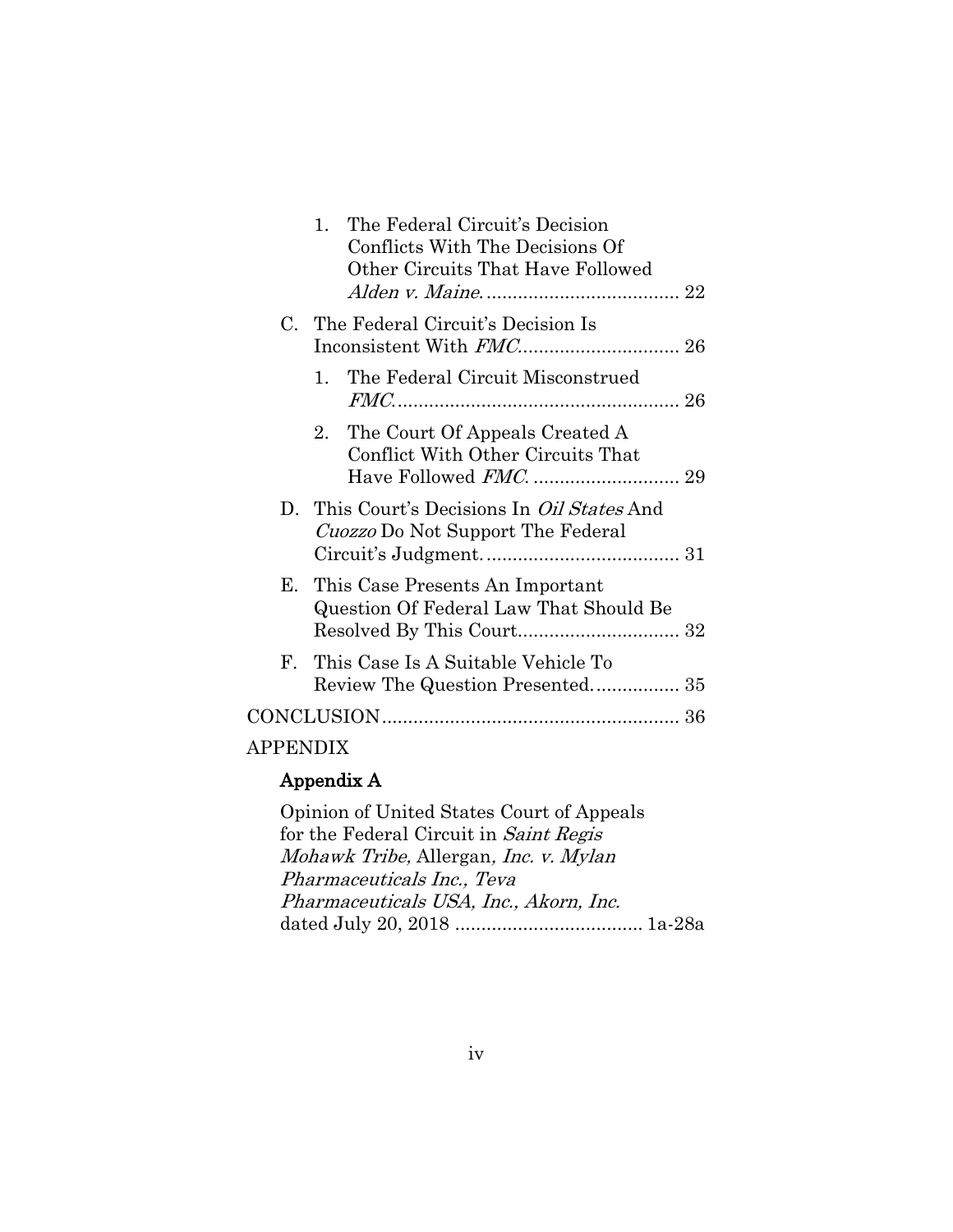### Appendix B

Decision of the Patent Trial and Appeal Board in Mylan Pharmaceuticals Inc., Teva Pharmaceuticals USA, Inc. and Akorn Inc. v. Saint Regis Mohawk Tribe entered February 23, 2018 ...................... 29a-73a

# Appendix C

Order of The Patent Trial and Appeal Board in Mylan Pharmaceuticals Inc., Teva Pharmaceuticals USA, Inc. and Akorn Inc. v. Saint Regis Mohawk Tribe entered February 23, 2018 ...................... 74a-80a

# Appendix D

Order of the United States Court of Appeals for the Federal Circuit in Saint Regis Mohawk Tribe, Allergan, Inc. v. Mylan Pharmaceuticals Inc., Teva Pharmaceuticals USA, Inc., Akorn, Inc. entered March 28, 2018............................ 81a-83a

### Appendix E

Order of the United States Court of Appeals for the Federal Circuit in Saint Regis Mohawk Tribe, Allergan, Inc. v. Mylan Pharmaceuticals Inc., Teva Pharmaceuticals USA, Inc., Akorn, Inc. entered October 22, 2018 ......................... 84a-86a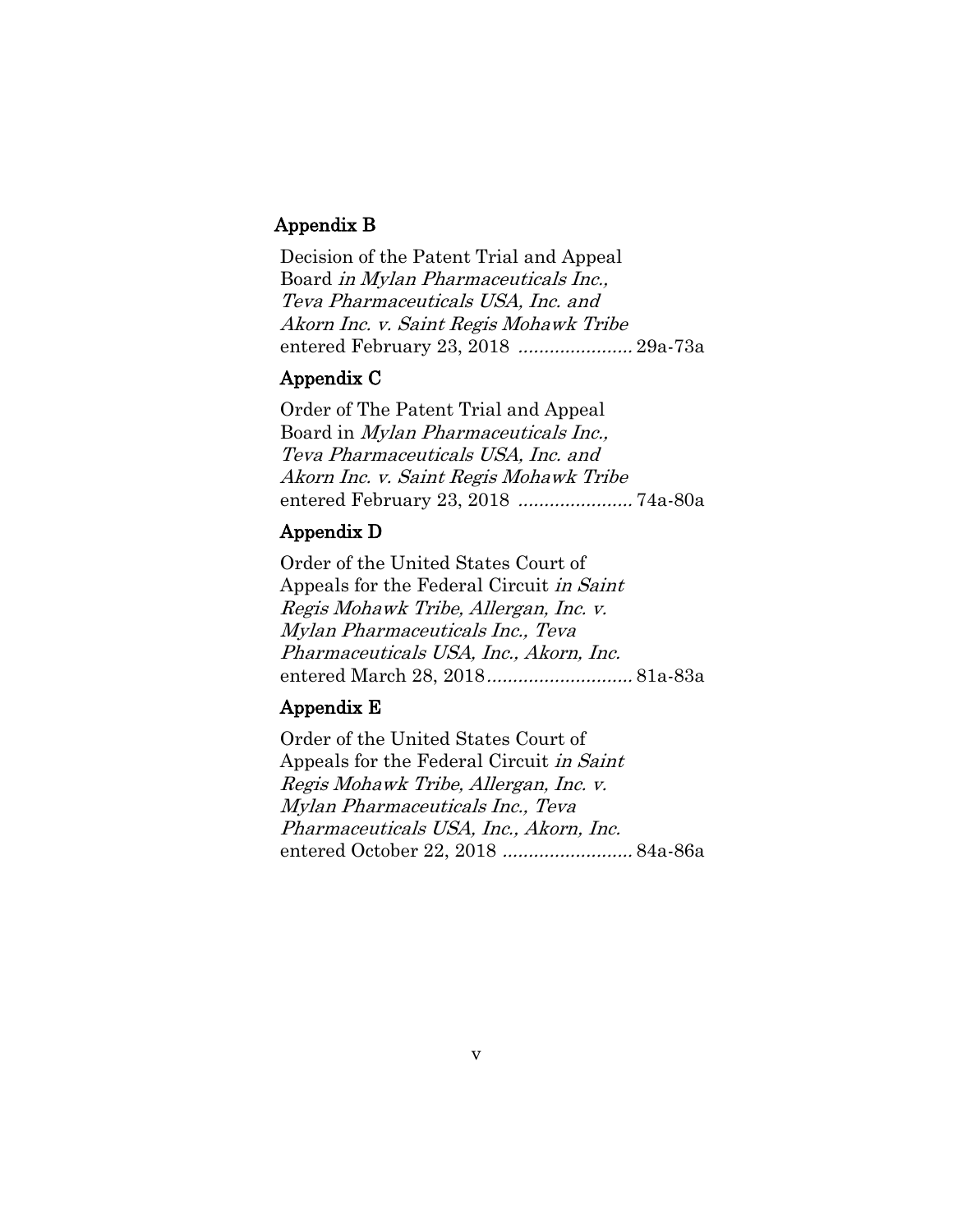# Appendix F

Order of the United States Court of Appeals for the Federal Circuit in Saint Regis Mohawk Tribe, Allergan, Inc. v. Mylan Pharmaceuticals Inc., Teva Pharmaceuticals USA, Inc., Akorn, Inc. entered November 13, 2018 ..................... 87a-88a

#### Appendix G

Judgment of the United States Court of Appeals for the Federal Circuit in Allergan, Inc., Saint Regis Mohawk Tribe v. Teva Pharmaceuticals USA, Inc., Akorn, Inc., Mylan Pharmaceuticals Inc., Mylan, Inc. ordered on November 13, 2018

................................................................... 89a-91a

# Appendix H

Relevant Statutory Provisions ............... 92a-104a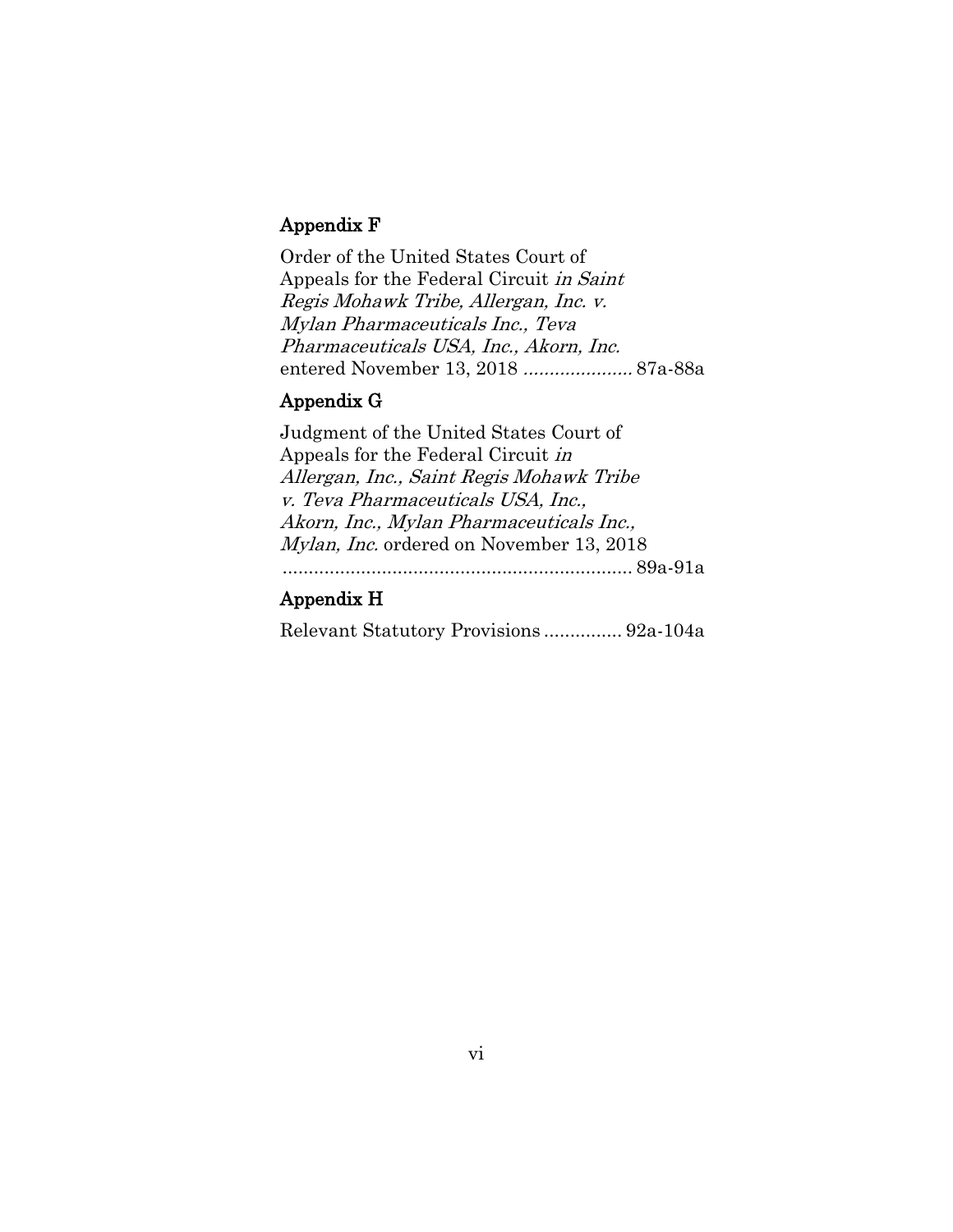# TABLE OF AUTHORITIES

# Cases

| Alden v. Maine,                                                                         |
|-----------------------------------------------------------------------------------------|
| Allergan, Inc. v. Teva Pharm. USA, Inc.,<br>No. 2:15-cv-1455-WCB, 2017 WL 4619790 (E.D. |
| Allergan, Inc. v. Teva Pharm. USA, Inc.,<br>No. 2:15-cv-1455-WCB, 2017 WL 4803941 (E.D. |
| Belden Inc. v. Berk-Tek LLC,                                                            |
| Blatchford v. Native Village of Noatak,                                                 |
| Chao v. Virginia Dept. of Transportation,<br>291 F.3d 276 (4th Cir. 2002)  23, 24       |
| Conn. Dep't of Envtl. Prot. v. OSHA,                                                    |
| Cuozzo Speed Techs., LLC v. Lee,<br>136 S. Ct. 2131 (2016)12, 21, 31, 32                |
| <b>EEOC</b> v. Karuk Tribe Housing Authority,<br>260 F.3d 1071 (9th Cir. 2001)  25      |
| Federal Maritime Comm'n v. S.C. State Ports Auth.,                                      |
| Goldstein v. Moatz,                                                                     |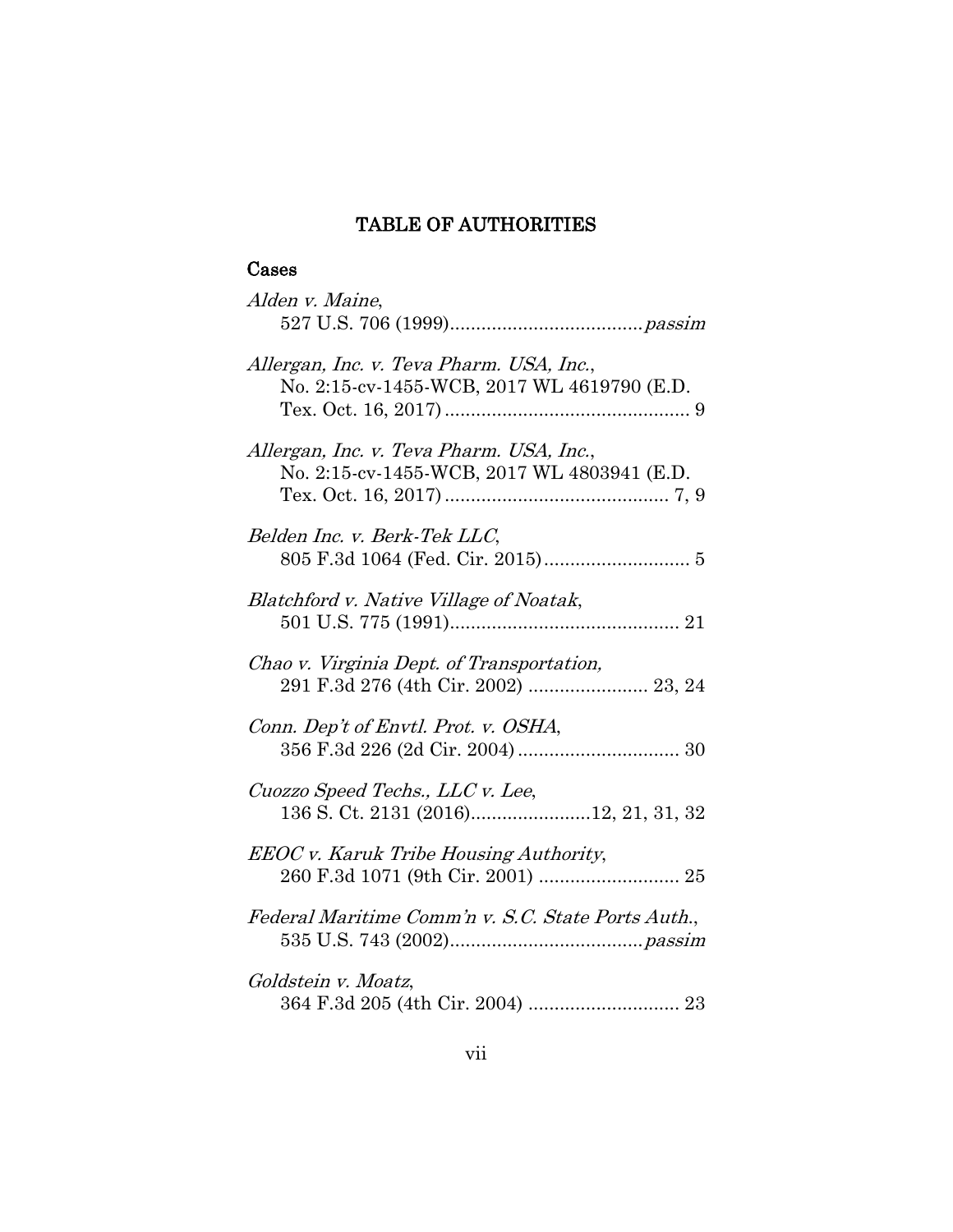| In re Magnum Oil Tools Int'l, Ltd.,                                                |
|------------------------------------------------------------------------------------|
|                                                                                    |
| Michigan v. Bay Mills Indian Community,                                            |
| NLRB v. Little River Band of Ottawa<br>Indians Tribal Gov't,                       |
| Oil States Energy Services, LLC v.<br>Greene's Energy Group, LLC,                  |
| Okla. Tax Comm'n v. Citizen Band Potawatomi<br>Indian Tribe of Okla.,              |
| Pauma v. NLRB,<br>888 F.3d 1066 (9th Cir. 2018)  25                                |
| Progressive Consumers Fed. Credit Union v.<br>United States,                       |
| R.I. Dep't of Envtl. Mgmt. v. United States,<br>304 F.3d 31 (1st Cir. 2002)  29-30 |
| S.C. Ports Auth. v. Fed. Mar. Comm'n,<br>243 F.3d 165 (4th Cir. 2001),             |
| San Manuel Indian Bingo & Casino v. NLRB,                                          |
| SAS Inst. Inc. v. Iancu,                                                           |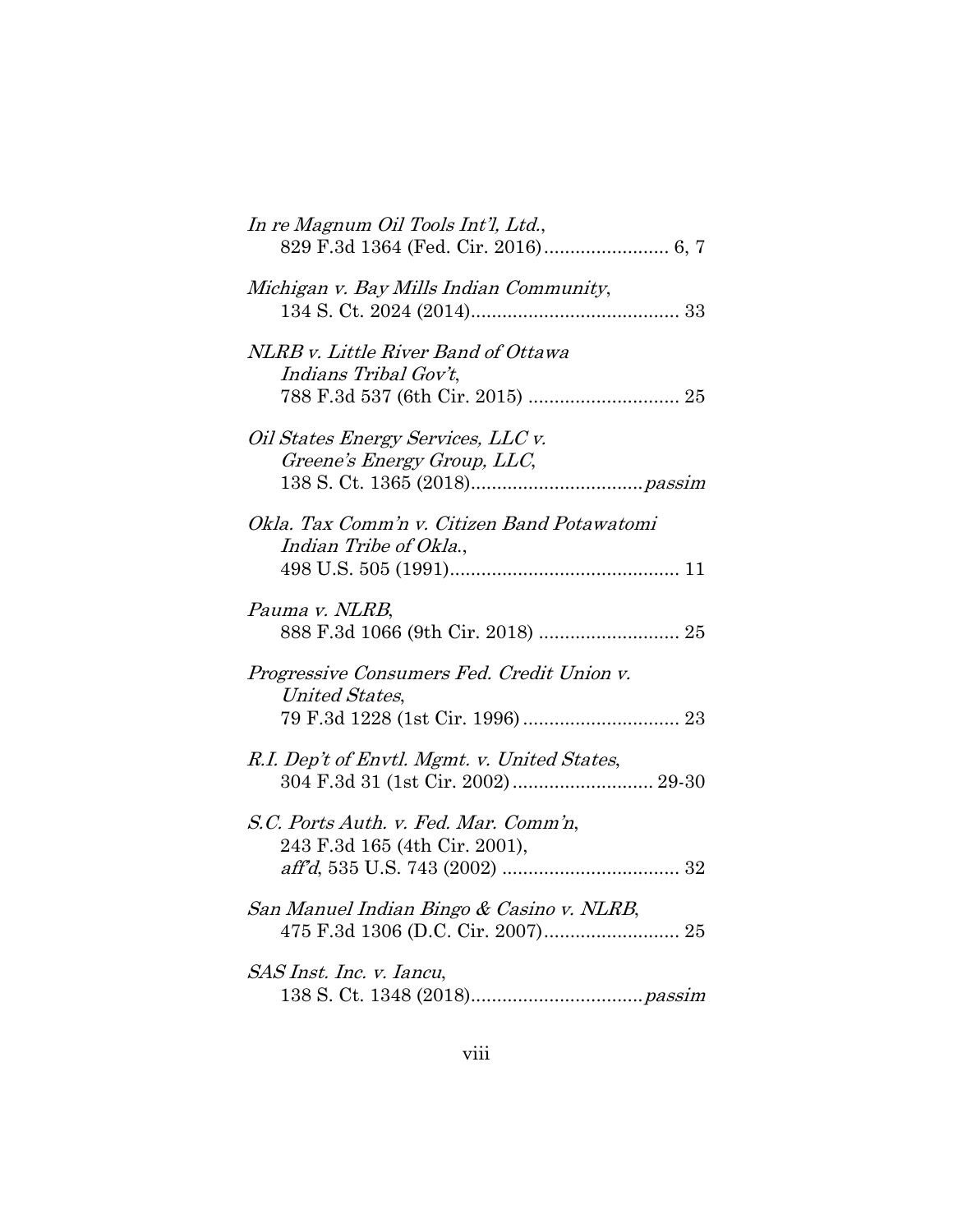| Seminole Tribe of Florida v.<br>Florida Dept. of Revenue,                                                     |
|---------------------------------------------------------------------------------------------------------------|
| U.S. ex rel. Foulds v. Tex. Tech Univ.,<br>171 F.3d 279 (5th Cir. 1999)  22, 23                               |
| U.S. v. Alabama Dept. of Mental Health and<br><i>Mental Retardation,</i><br>673 F.3d 1320 (11th Cir. 2012) 24 |
| Upper Skagit Indian Tribe v. Lundgren,                                                                        |
| Vermont Agency of Nat. Res. v. U.S. ex rel. Stevens,                                                          |
| Wilton v. Seven Falls Co.,                                                                                    |
| <b>Constitutional Provisions and Statutes</b>                                                                 |
|                                                                                                               |
|                                                                                                               |
|                                                                                                               |
|                                                                                                               |
|                                                                                                               |
|                                                                                                               |
|                                                                                                               |
|                                                                                                               |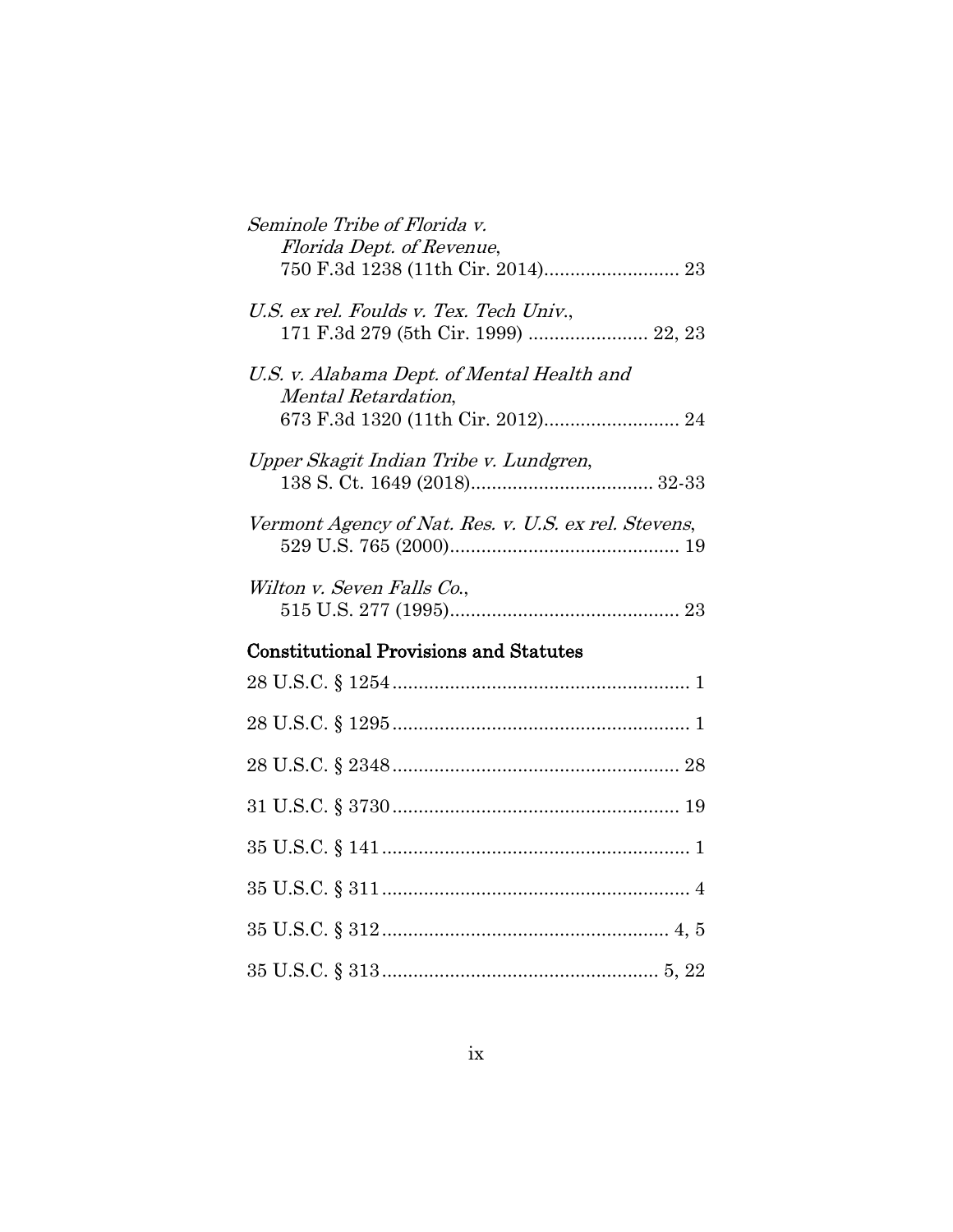| Leahy–Smith America Invents Act, Pub. L. No. 112- |  |
|---------------------------------------------------|--|

# Regulations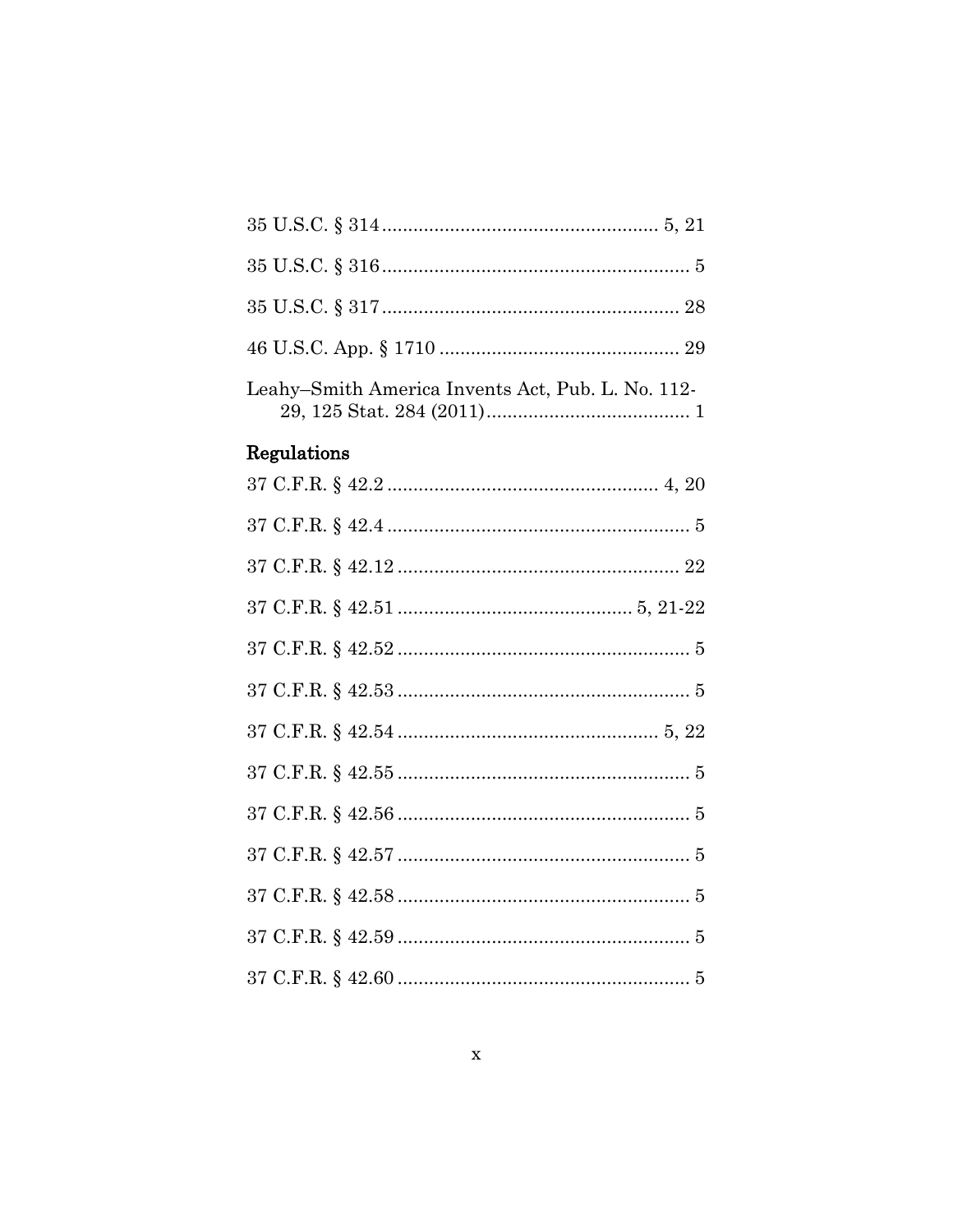| <b>Other Authorities</b>                                                                                                |
|-------------------------------------------------------------------------------------------------------------------------|
|                                                                                                                         |
|                                                                                                                         |
|                                                                                                                         |
| Apple, Inc. v. OpenTV, Inc.,<br>Nos. IPR2015-00969, IPR2015-00980, IPR2015-<br>01031, Paper 29 (PTAB Sept. 10, 2016) 28 |
| Pam Baker, The Positive Impact of Academic<br>Innovations on Quality of Life, THE BETTER                                |
| Clio USA, Inc. v. The Proctor and Gamble Co.,<br>No. IPR2013-00438, Paper No. 57 (PTAB                                  |

October 31, 2014)............................................... 28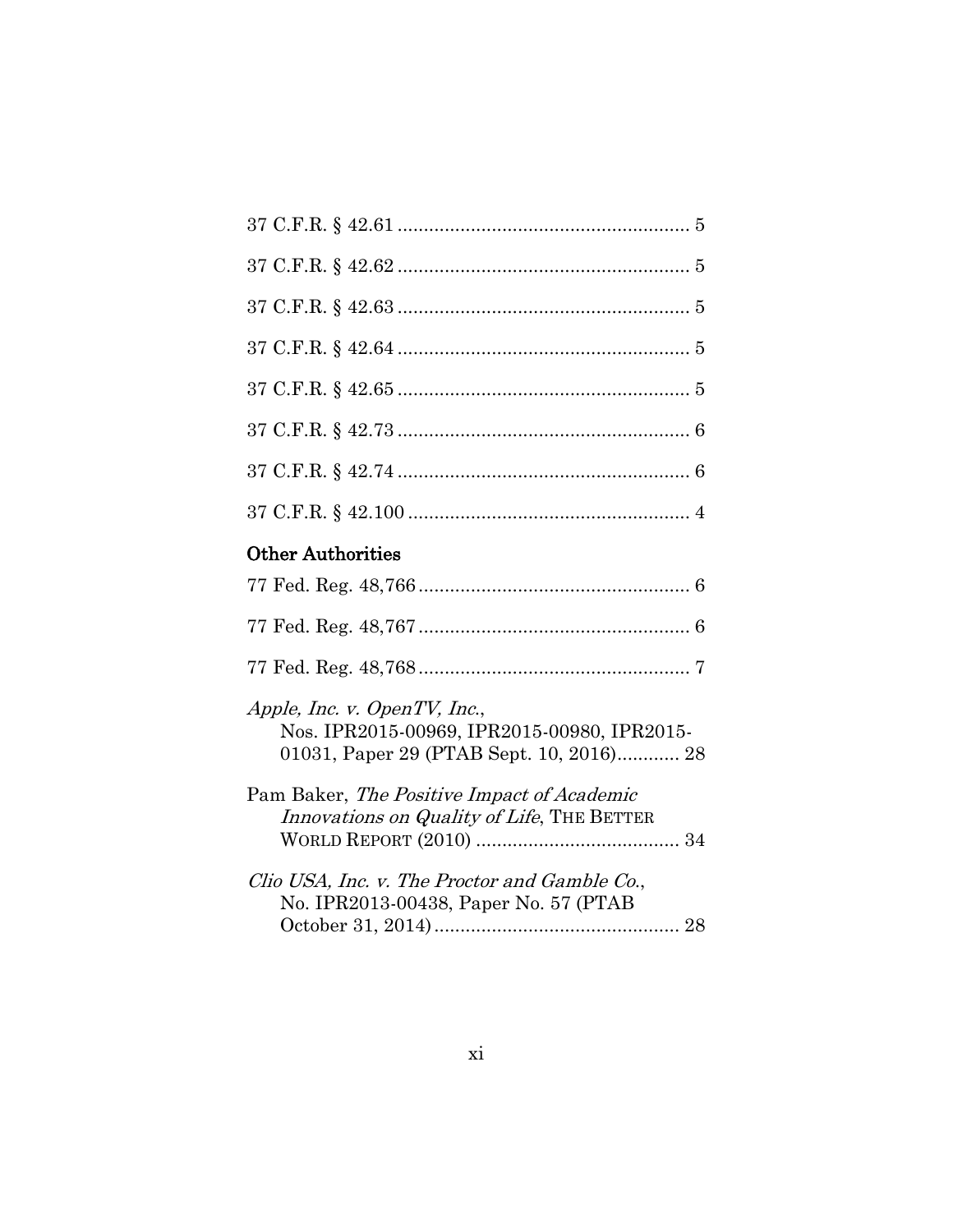| Covidien LP v. Univ. of Fla. Research Found. Inc.,<br>No. IPR2016-01274, Paper 21 (PTAB Jan. 25,        |
|---------------------------------------------------------------------------------------------------------|
| Rubén Muñoz et al., How New Testimonial Evidence<br>Affects IPR Institution, Law360                     |
| Mylan Pharmaceuticals Inc. v. Saint Regis<br>Mohawk Tribe,<br>No. IPR2016-01128 (PTAB Nov. 30, 2018) 35 |
| NeoChord, Inc. v. Univ. of Md., Balt.,<br>No. IPR2016-00208, Paper 28 (PTAB May 23,                     |
| Reactive Surfaces, Ltd. v. Toyota Motor Corp.,<br>No. IPR2017-00572, 2017 WL 2992435 (PTAB              |
| RPX Corp. v. Applications in Internet Time, LLC,<br>No. IPR2015-01750, 2015 WL 6157114 (PTAB            |
| RPX Corp. v. Applications in Internet Time, LLC,<br>No. IPR2015-01750, 2015 WL 7889318 (PTAB            |
| RPX Corp. v. Applications in Internet Time, LLC,<br>No. IPR2015-01750, 2016 WL 3577873 (PTAB            |
| USPTO, Trial Practice Guide Update (Aug. 2018) 6                                                        |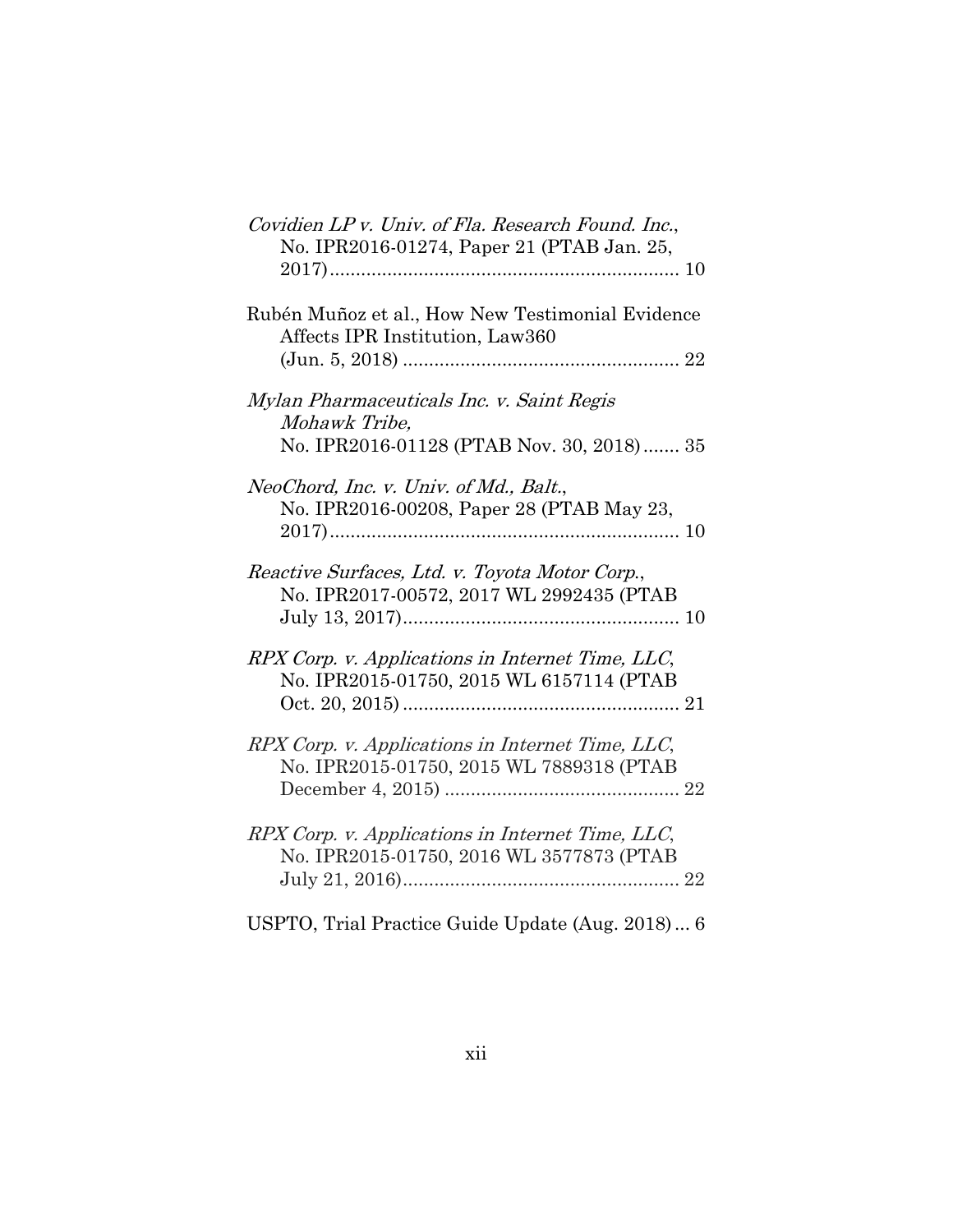#### <span id="page-13-0"></span>PETITION FOR A WRIT OF CERTIORARI

Petitioners the Saint Regis Mohawk Tribe (the "Tribe") and Allergan, Inc. ("Allergan") respectfully petition for a writ of certiorari to review the judgment of the United States Court of Appeals for the Federal Circuit in this case.

#### OPINIONS BELOW

<span id="page-13-1"></span>The opinion of the Federal Circuit (Pet. App. 1a-28a) is published at 896 F.3d 1322 (2018). The decisions of the Patent Trial and Appeal Board (Pet. App. 29a-73a, 74a-80a) are published at 2018 WL 1100950 and 2018 WL 1055669.

#### **JURISDICTION**

<span id="page-13-2"></span>Petitioners' position is that the Patent Trial and Appeal Board ("PTAB" or "Board") lacked jurisdiction below, due to the doctrine of tribal sovereign immunity, but the PTAB rejected that objection. Pet. App. 39a-47a. The Court of Appeals had jurisdiction to review the PTAB's decision pursuant to 35 U.S.C. § 141(c) and 28 U.S.C. § 1295 (a)(4)(A). The Court of Appeals issued its decision on July 20, 2018 (Pet. App. 1a) and denied Petitioners' timely petition for rehearing en banc on October 22, 2018. Pet. App. 84a-86a. This Court has jurisdiction under 28 U.S.C. § 1254 (1).

#### STATUTORY PROVISIONS INVOLVED

<span id="page-13-3"></span>Relevant statutory provisions, including portions of the Leahy–Smith America Invents Act, Pub. L. No. 112-29, 125 Stat. 284 (2011) ("AIA") are reproduced in the Appendix. Pet. App. 92a-104a.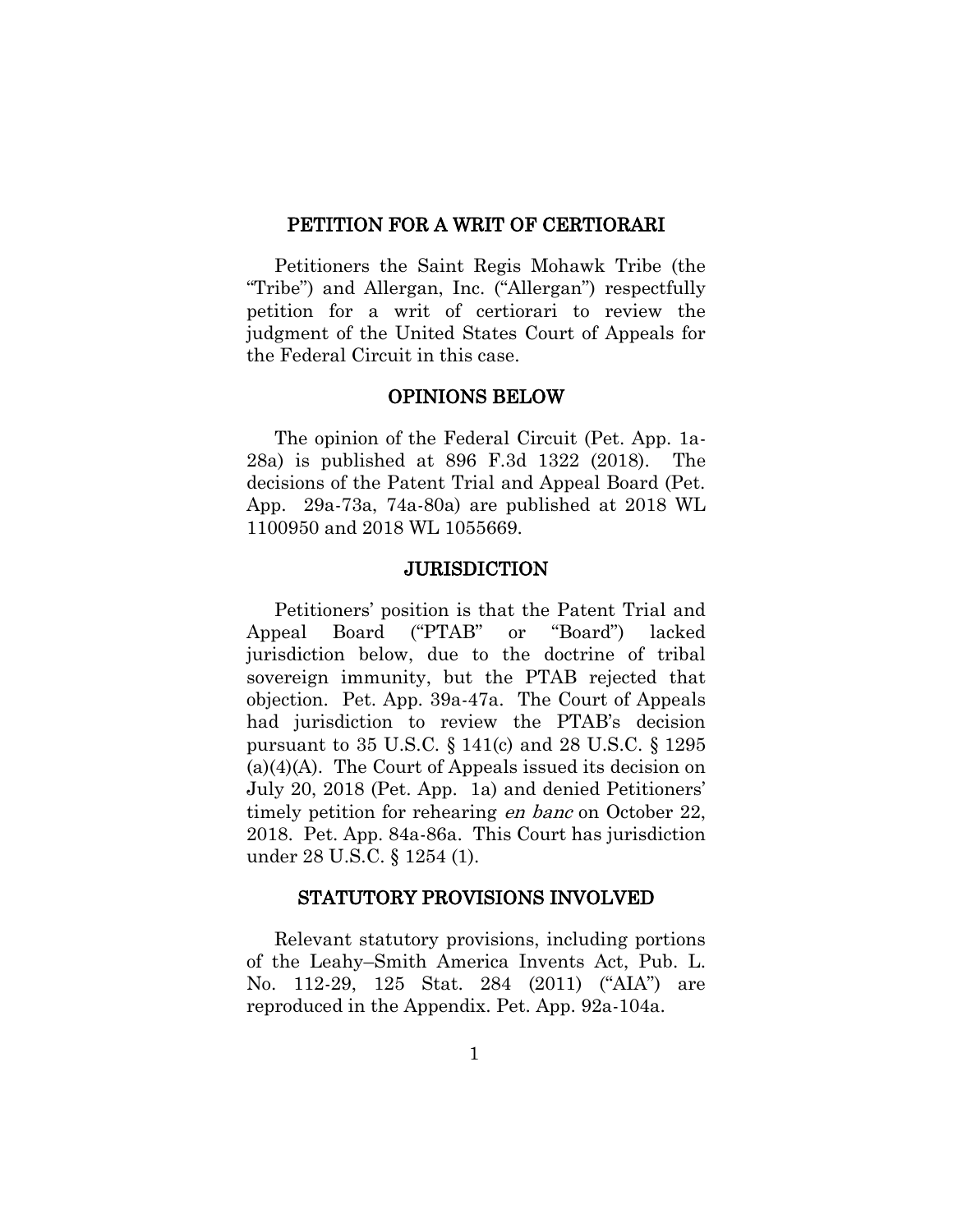#### STATEMENT

<span id="page-14-0"></span>This case presents the question whether *inter* partes review ("IPR") before the PTAB is the type of proceeding in which a federally recognized Indian tribe – or indeed any sovereign – may assert sovereign immunity. In Federal Maritime Comm'n v. S.C. State Ports Auth., 535 U.S. 743 (2002) (" $FMC$ "), this Court held that sovereign immunity applies in administrative adjudications between private parties, even when the proceedings concern "public rights."

In SAS Inst. Inc. v. Iancu, 138 S. Ct. 1348 (2018), this Court unequivocally concluded that an IPR is a "procedure allow[ing] private parties to challenge previously issued patent claims in an adversarial process before the Patent Office that mimics civil litigation." Id. at 1352. In Oil States Energy Services, LLC v. Greene's Energy Group, LLC, 138 S. Ct. 1365 (2018), this Court confirmed that IPRs use "court-like procedures" before "an adjudicatory body" composed of "judges" and include "some of the features of adversarial litigation." Id. at 1371, 1378.

A straightforward application of the legal rule established by FMC to the nature of IPR proceedings as described in SAS leads to the conclusion that sovereign immunity applies in IPRs.

In this case, however, the Federal Circuit held that sovereign immunity does not apply in IPRs because they are "more like an agency enforcement action than a civil suit brought by a private party," Pet. App. 9a, despite this Court's contrary understanding of IPRs in SAS. The Court of Appeals described the Director of the U.S. Patent &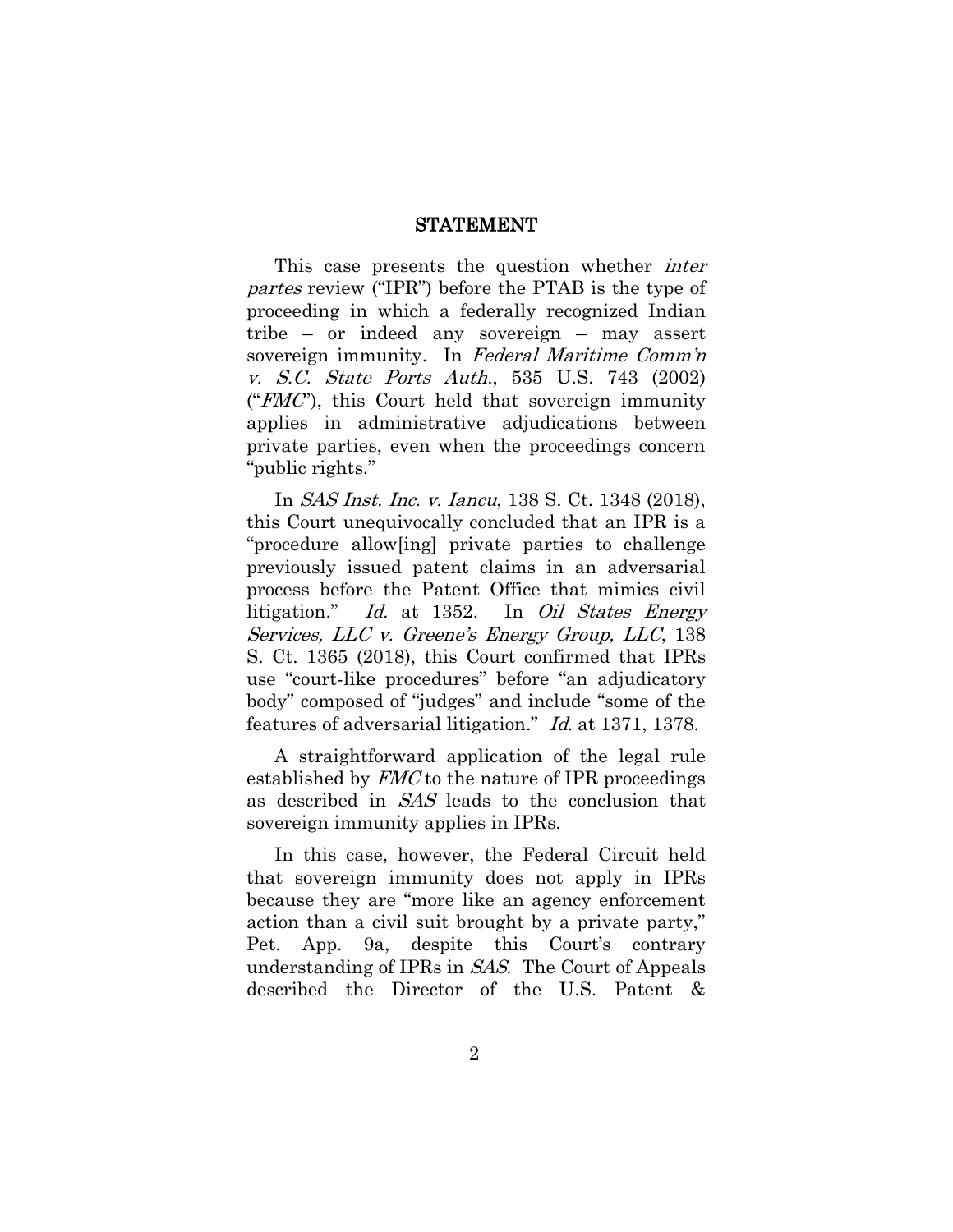Trademark Office ("Director") – who has the authority under the statute to decide whether to institute a privately-filed petition for IPR – as a "politically accountable, federal official" who exercises "political responsibility for each suit prosecuted." Id. at 9a-10a (citation and internal quotation marks omitted).

In so holding, the Federal Circuit wrongly decided an important question of federal law in a manner inconsistent with this Court's precedent, and in doing so created conflicts with decisions of other circuits.

Moreover, the Federal Circuit's rationale applies equally to state sovereign immunity and other kinds of sovereign immunity in IPR proceedings. In its amicus brief below, the United States described the sovereign immunity issue in this case as one of "cross-cutting significance." U.S. Brief Amicus Curiae, at 1 (May 11, 2018). The broad implications of the Federal Circuit's decision stem from the fact that it turns on the nature of IPRs, rather than the identity of the patent owner. Under the Federal Circuit's decision, IPRs filed by private parties regarding patents owned by state universities and other sovereigns (including the United States) will evade any defense of sovereign immunity, putting at risk the sovereign's dignity and treasury. No fewer than nine States or state entities filed amici briefs in support of rehearing *en banc*, reflecting the importance of this case for principles of state sovereign immunity. This Court should grant review to decide whether IPRs are the type of proceeding in which Indian tribes, state universities, or indeed any sovereign entity may assert sovereign immunity.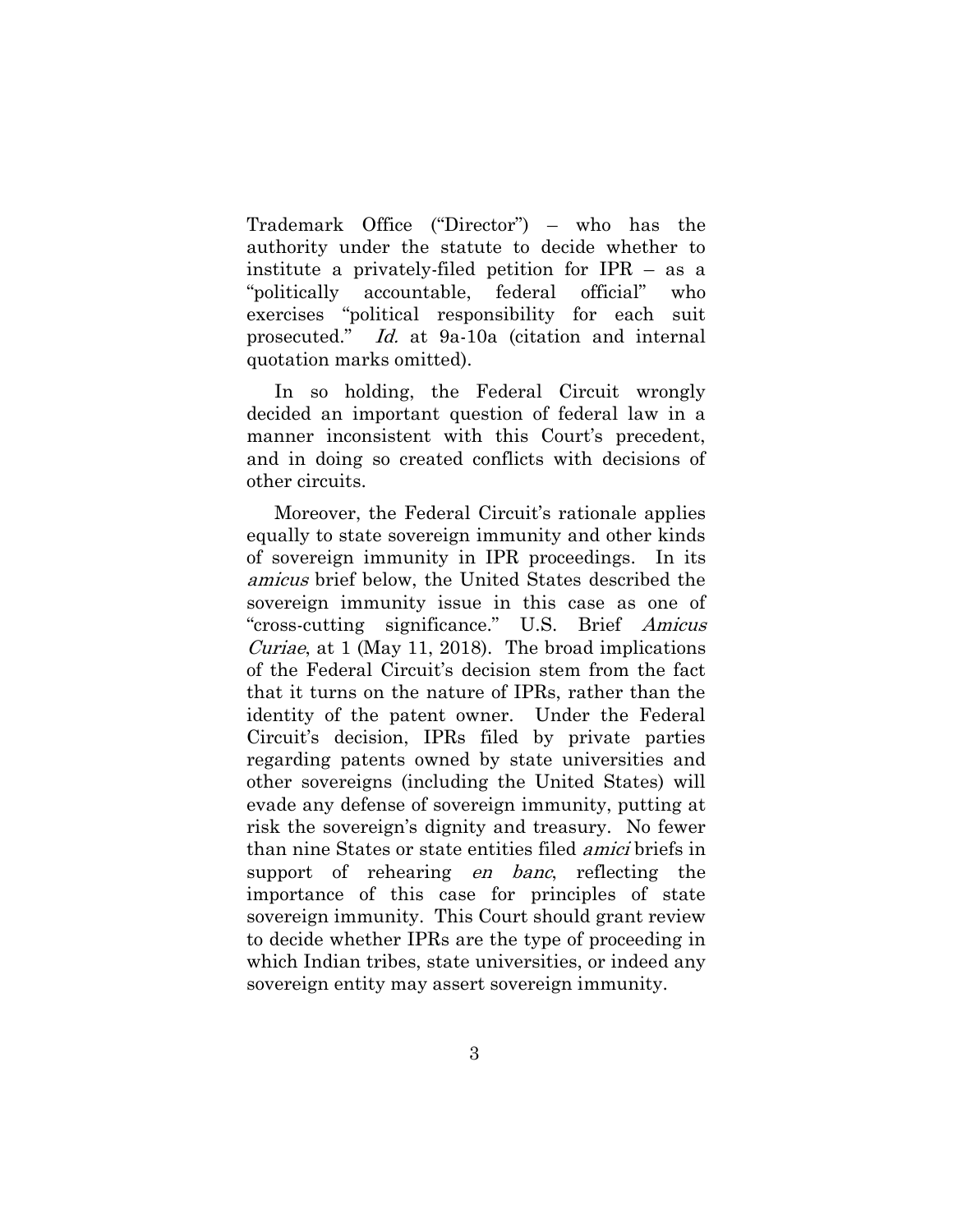#### <span id="page-16-0"></span>A. Statutory Background.

Last Term, this Court twice addressed the nature of IPRs (created as part of the 2011 AIA), in SAS and Oil States. This Court observed that "[t]he new inter partes review regime looks a good deal more like civil litigation" than previous systems for administrative review of patents. SAS, 138 S. Ct. at 1353. It described IPRs as "party-directed, adversarial" proceedings before neutral PTAB judges with "many of the usual trappings of litigation" such as discovery, briefing, and oral hearing. Id. at 1354- 55. The Board's own rules define IPRs as "trials." 37 C.F.R. § 42.100(a).

Private parties, not the Director or PTAB, file the petition, determine the issues adjudicated (or not adjudicated), and prosecute the case. As this Court explained, a private party "must file 'a petition to institute an inter partes review of [a] patent.'" 138 S. Ct. at 1353 (quoting 35 U.S.C. § 311 (a)). The PTAB and Director are not parties to the proceeding, 37 C.F.R. § 42.2, and lack authority to initiate an IPR without a private party's petition. Indeed, "*inter* partes" means "between parties."

The private-party petitioner has complete and exclusive control over the claims challenged and the grounds of the attacks. "The petition 'may request to cancel as unpatentable 1 or more claims of [the] patent' on the ground that the claims are obvious or not novel." 138 S. Ct. at 1353 (quoting 35 U.S.C. § 311 (b)). "In doing so, the petition must identify 'each claim challenged,' the grounds for the challenge, and the evidence supporting the challenge." Id. (quoting 35 U.S.C.  $\S 312$  (a)(3)). "The patent owner, in turn, may respond with 'a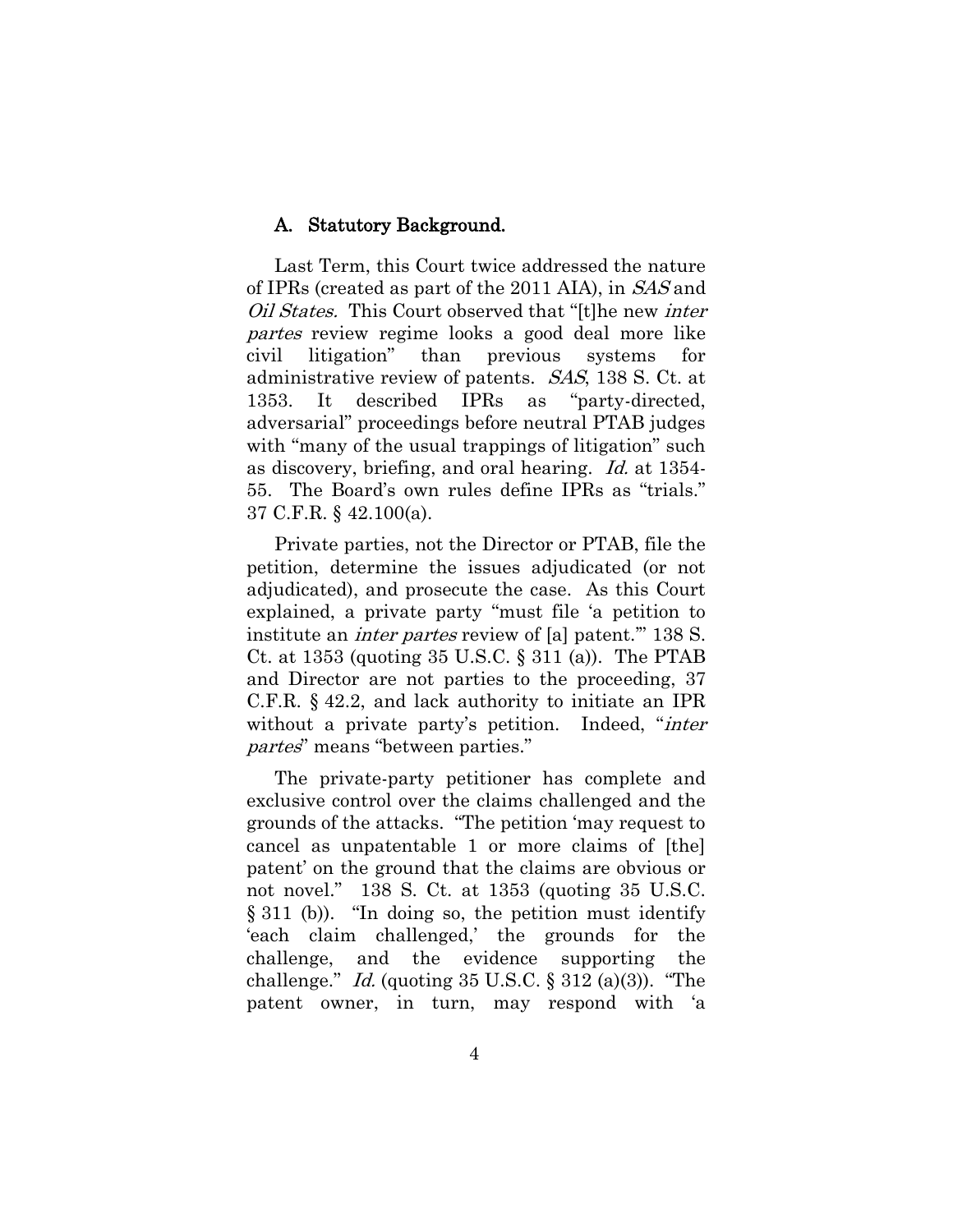preliminary response to the petition' explaining 'why no *inter partes* review should be instituted." Id. (quoting 35 U.S.C. § 313).

As this Court explained, "[w]ith the parties' submissions before him, the Director then decides 'whether to institute an inter partes review . . . pursuant to [the] petition.'" 138 S. Ct. at 1353 (quoting 35 U.S.C. § 314 (b)). In practice, the PTAB exercises this authority on behalf of the Director, because he has delegated his power in this respect to the Board. Id. (citing 37 C.F.R.  $\S$  42.4(a)).

Once an IPR is initiated, neither the statute nor regulations provide any role for the PTAB or any federal officer to act as advocates in the proceedings, to add (or remove) patent claims to an existing IPR, or to add prior art to that cited by the petition. The private-party petitioner provides the evidence, 35 U.S.C.  $\S 312$  (a)(3)(B), and shoulders the burden of proof. Id. at  $\S 316$  (e).

This Court explained that, once instituted, an IPR "proceeds before the Board with many of the usual trappings of litigation. The parties conduct discovery and join issue in briefing and at an oral hearing." SAS, 138 S. Ct. at 1353-54 (citing 35 U.S.C. §§ 316 (a)(5), (6), (8), (10), (13)). The parties (i.e., the petitioner and patent owner) can seek discovery, which the PTAB can enforce through sanctions. 37 C.F.R. §§ 42.51-42.65. The PTAB and Director have no power to initiate discovery.

The Federal Rules of Evidence generally apply to IPRs. Id. at § 42.62. The parties (but not the Board) may offer rebuttal evidence "which is responsive to the adversary'<sup>s</sup> evidence." Belden Inc. v. Berk-Tek LLC, 805 F.3d 1064, 1082 (Fed. Cir. 2015) (emphasis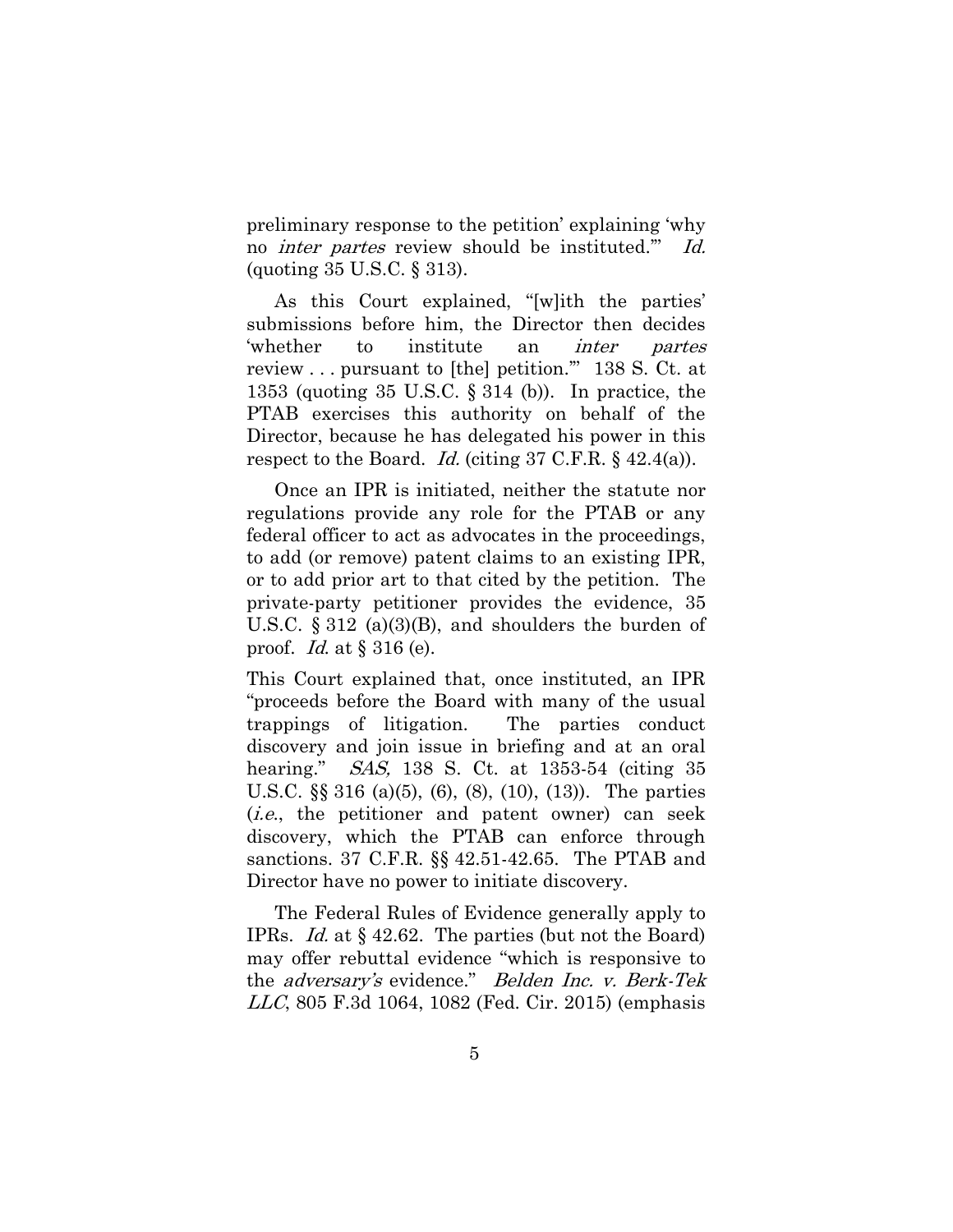added). The Board must decide the case based on the "arguments that were advanced by a party." In re Magnum Oil Tools Int'l, Ltd., 829 F.3d 1364, 1380-81 (Fed. Cir. 2016). The PTAB has continued to borrow judicial practices for IPR trials, including recently revised procedures for expert testimony, word counts, motion practice, and other matters.<sup>1</sup>

At the conclusion of an IPR, the three PTAB "judges" issue a final written decision known as a "judgment." 77 Fed. Reg. at 48,766-67. As this Court held in SAS, the PTAB must resolve all the claims presented by the private-party petitioner; it may not choose to limit its review to only some of them. 138 S. Ct. at 1353. The loser of the IPR may be subject to estoppel. 37 C.F.R. § 42.73(d)(3). The Board, which is not a party, is not estopped.

If a patent owner withdraws from an IPR, the Board may issue an "adverse judgment" cancelling the patent owner's claims.  $37 \text{ C.F.R. } \S~42.73(b)(4)$ . The judgment is strictly limited to the grounds raised by petitioner. The parties may settle the IPR, but "the Board is not a party to the settlement," *id.* at § 42.74(a), and the Board lacks authority to settle an IPR if the petitioner wishes to proceed. The Board's authority to either "terminate the proceeding or issue a final written decision" upon settlement does not empower the Board to take over "prosecution" of the IPR. *Oil States*, 138 S. Ct. at 1371. Even in written decisions issued after settlements, the Board may adjudicate only the

<sup>1</sup> USPTO, Trial Practice Guide Update, at 4, 6, 16 (Aug. 2018), available at https://www.uspto.gov/patents-applicationprocess/patent-trial-and-appeal-board/ptab-trial-practice-guideaugust-2018.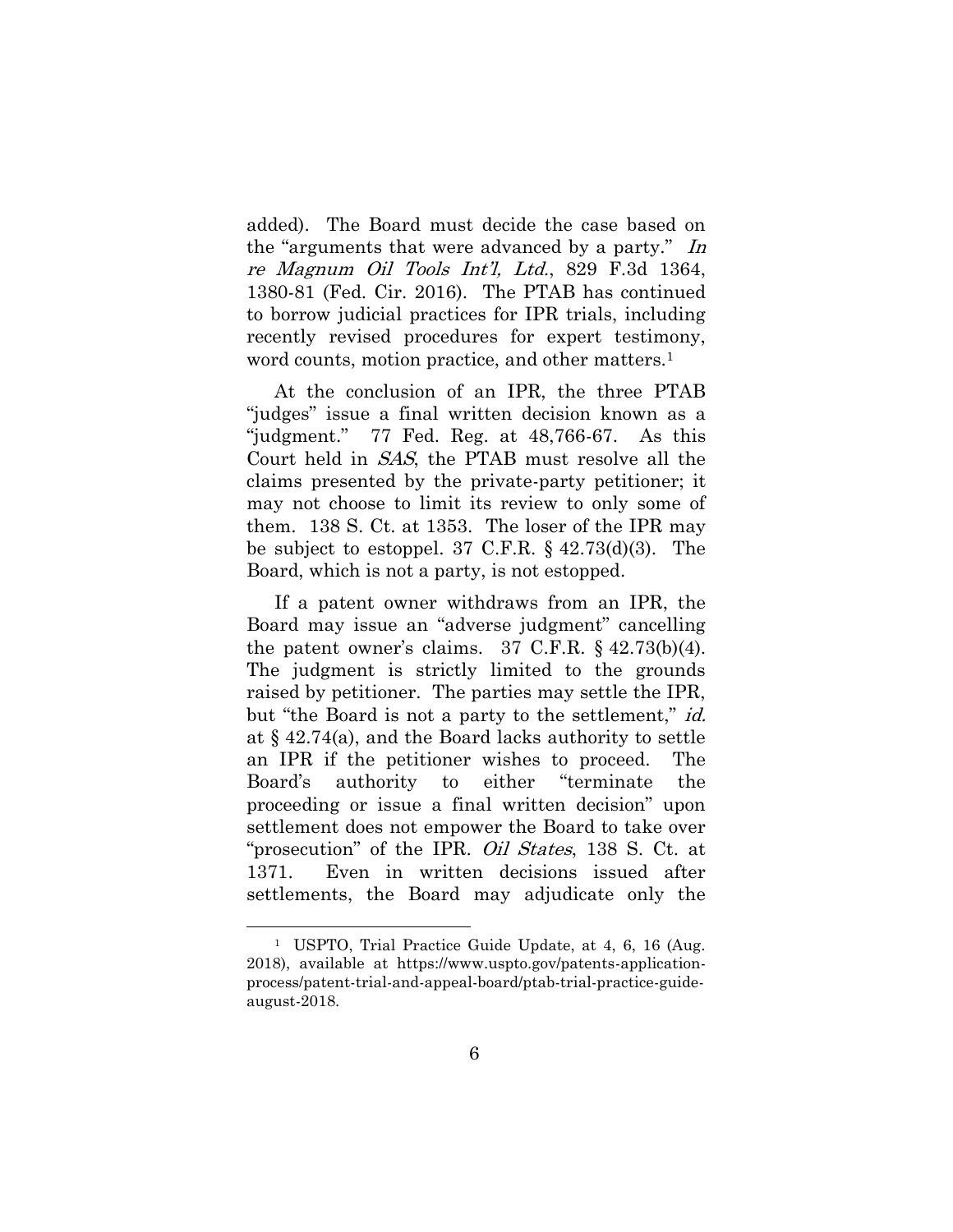arguments made by the parties. See Magnum Oil, 829 F.3d at 1380-81. Typically, settlement ends the proceeding "unless the Board has already decided the merits." 77 Fed. Reg. at 48,768.

#### <span id="page-19-0"></span>B. Procedural History Of This Case.

#### 1. Factual And Procedural Background.

<span id="page-19-1"></span>This case involves patents related to Restasis®, an FDA-approved cyclosporin product for treating a condition known as "dry eye," by increasing a patient's natural tear production. Pet. App. 4a, 51a. In 2015, Allergan sued Respondents Mylan Pharmaceuticals, Inc. ("Mylan"), Teva Pharmaceuticals USA, Inc. ("Teva"), Akorn, Inc. ("Akorn"), and other parties in the Eastern District of Texas, alleging infringement of Restasis® patents. Id. at 4a-5a. On June 3, 2016, Mylan petitioned for IPR of six Restasis® patents, and subsequently Teva and Akorn filed similar petitions. Id. at 5a. The Board instituted IPRs.

Meanwhile, the Eastern District of Texas held a week-long bench trial beginning August 28, 2017 on the infringement action. The trial involved thirteen claims in four of the six Restasis® patents. Allergan, Inc. v. Teva Pharm. USA, Inc., No. 2:15-cv-1455- WCB, 2017 WL 4803941, at \*15 (E.D. Tex. Oct. 16, 2017).<sup>2</sup>

<sup>2</sup> Allergan agreed that the thirteen litigated claims would be representative of any other originally asserted claims in the four patents and that "any remedy that [the Court] might enter as to the representative claims would apply equally to the unasserted claims." Allergan, 2017 WL 4803941, at \*15.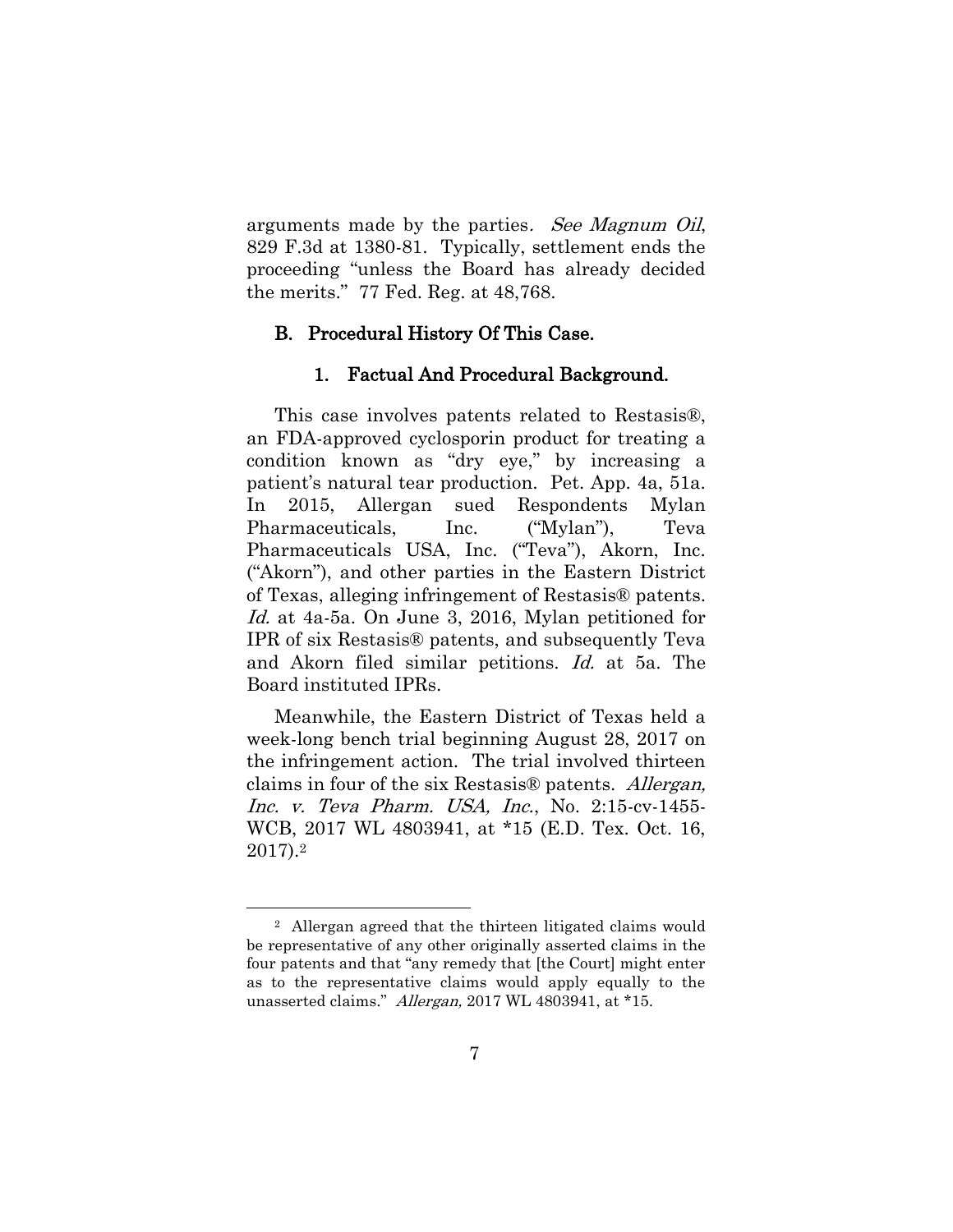In September 2017, during the pendency of the IPRs and the infringement action in the Eastern District of Texas, Allergan and the Tribe entered into an assignment transferring the Restasis® patents from Allergan to the Tribe and granting Allergan an exclusive field-of-use license. Pet. App. 5a. The assignment was recorded with the USPTO on September 8, 2017. Id.

The Tribe granted Allergan an exclusive license "for all FDA-approved uses in the United States." Appx2578-2579.3 The Tribe retained all rights under the patents "not expressly granted" to Allergan. Appx2579. These retained rights include the right to practice the patents (subject to certain limitations) $4$  in all other fields of use outside the Allergan license.

For example, if the Tribe were to conduct clinical trials for a cyclosporin product and obtain FDA approval for it without reference to or reliance on the Restasis® New Drug Applications ("NDAs") and with a different indication, the Tribe would be able to practice the patents and retain all rights in that product. The Tribe also retains the right to use and practice the patents for "research, scholarly use, teaching, education, patient care incidental to the foregoing [and] sponsored research" in connection with the FDA-approved use of Restasis®, as well as off-label uses. Appx2579.

<sup>3</sup> Citations to "Appx\_\_" are references to the Appendix in the Federal Circuit.

<sup>4</sup> The Tribe may not develop a product relying on the Restasis® NDAs or qualifying as or competing with a "Licensed Product." Appx2575, Appx2579.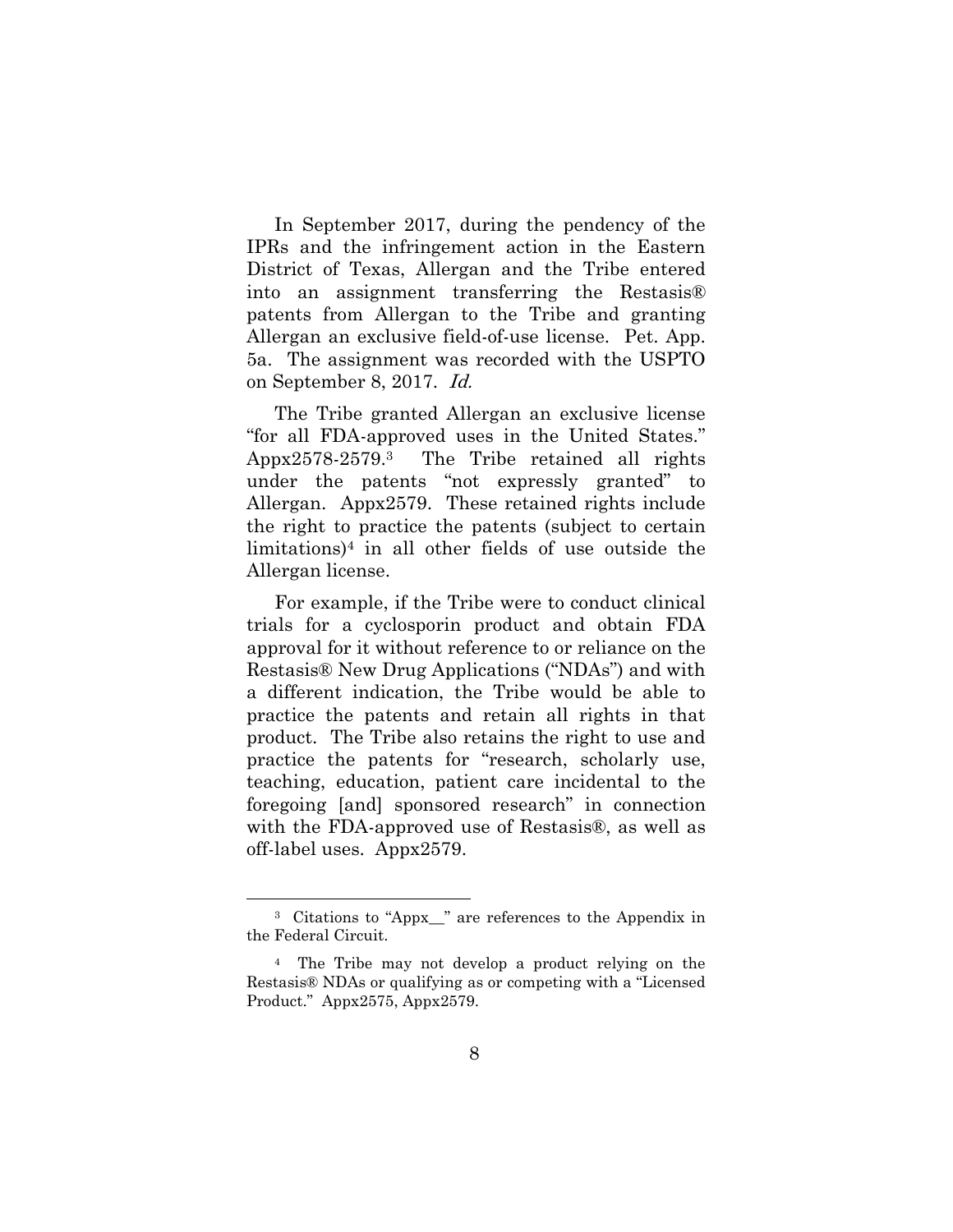In addition, the Tribe retained the first right to enforce the patents against third parties with respect to any infringement outside of Allergan's field-of-use. Appx2582-2583. Although the license grants Allergan the right to enforce the patents against generic equivalents of Restasis®, the Tribe has the right to sue third parties in this field-of-use if Allergan declines to do so. Appx2582. Moreover, the Tribe must approve any settlements relating to the patents, even in Allergan's field-of-use. Appx2583. In the license, Allergan agreed to pay the Tribe a lump sum of \$13,750,000 and quarterly royalties of \$3,750,000. Appx2580, Appx2593.

On October 13, 2017, the Eastern District of Texas issued findings of fact and conclusions of law holding thirteen representative claims for four of the Restasis® patents invalid for obviousness. See Allergan, 2017 WL 4803941, at \*51. The court found that Mylan, Teva, and Akorn infringed all the asserted claims, that the Restasis® patents were not invalid for anticipation, and that the patents were not invalid for lack of enablement or improper inventorship. Id. at \*52-\*63. Indeed, the district court acknowledged that "[t]here is no doubt that Allergan has invented a useful and successful pharmaceutical product." Id. at \*63. The court indicated it was "not required to decide whether the assignment . . . was valid," but in *dicta* it criticized the business arrangement between the Tribe and Allergan. Allergan, Inc. v. Teva Pharm. USA, Inc., No. 2:15-cv-1455-WCB, 2017 WL 4619790, at \*4 (E.D. Tex. Oct. 16, 2017).

The judgment of the Eastern District of Texas was appealed separately to the Federal Circuit and is not part of the instant petition for certiorari. On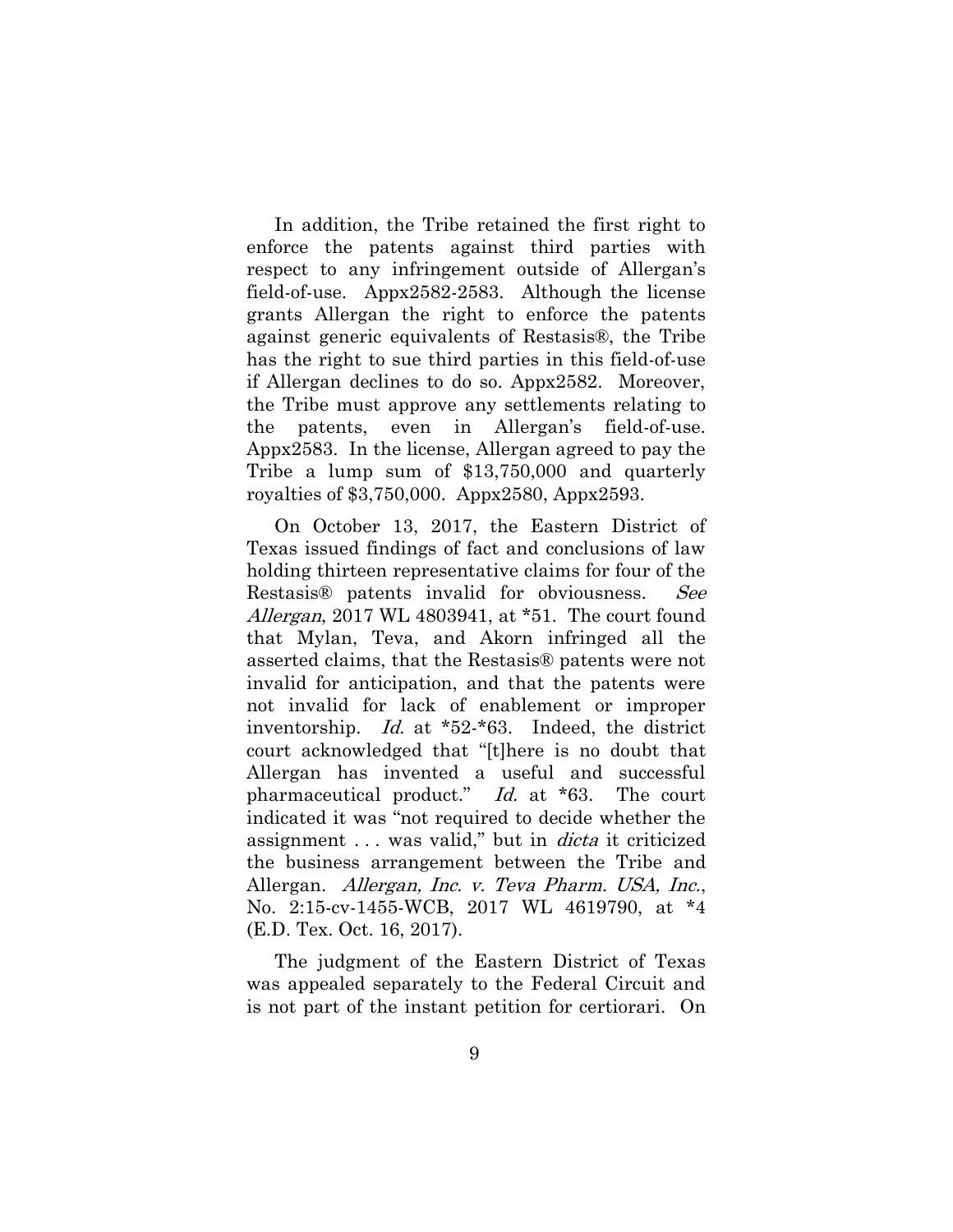November 13, 2018, the Federal Circuit affirmed the district court's judgment. Pet. App. 89a-91a. A petition for rehearing is due December 21, 2018.

### <span id="page-22-0"></span>2. The Board's Decision Rejecting Tribal Immunity In IPRs.

Before the PTAB, the Tribe made a special appearance and moved to terminate the IPRs on the ground that the Board had no jurisdiction over the Tribe because of tribal sovereign immunity. Pet. App. 5a. Allergan moved to withdraw from the IPRs on the ground that it was no longer the patent owner. *Id.* The Board invited *amici curiae* briefs on the issues raised by the Tribe. Id. at 31a. A PTAB Judge noted it was the "very first time that the board has authorized the filing of amicus briefs in any of [its] cases." Appx2617.

On February 23, 2018, the Board denied the Tribe's motion to terminate and Allergan's motion to withdraw. Pet. App. 29a-73a, 74a-80a. Even though the PTAB had repeatedly recognized IPR sovereign immunity defenses by state universities that own and license patents,<sup>5</sup> in this case the Board held that

<sup>&</sup>lt;sup>5</sup> In proceedings involving state universities, the PTAB concluded that "the analysis in FMC applies to" IPRs, Covidien LP v. Univ. of Fla. Research Found. Inc., 2017 WL 4015009, at \*8 (PTAB Jan. 25, 2017); that sovereign immunity applies even in IPRs involving licensing arrangements, NeoChord, Inc. v. Univ. of Md., Balt., No. IPR2016-00208, Paper 28, at 7 (PTAB May 23, 2017); and, that "under  $FMC...$  inter partes reviews are similar to lawsuits" and therefore trigger sovereign immunity. *Reactive Surfaces, Ltd. v. Toyota Motor Corp.*, No. IPR2017-00572, 2017 WL 2992435, at \*2 (PTAB July 13, 2017).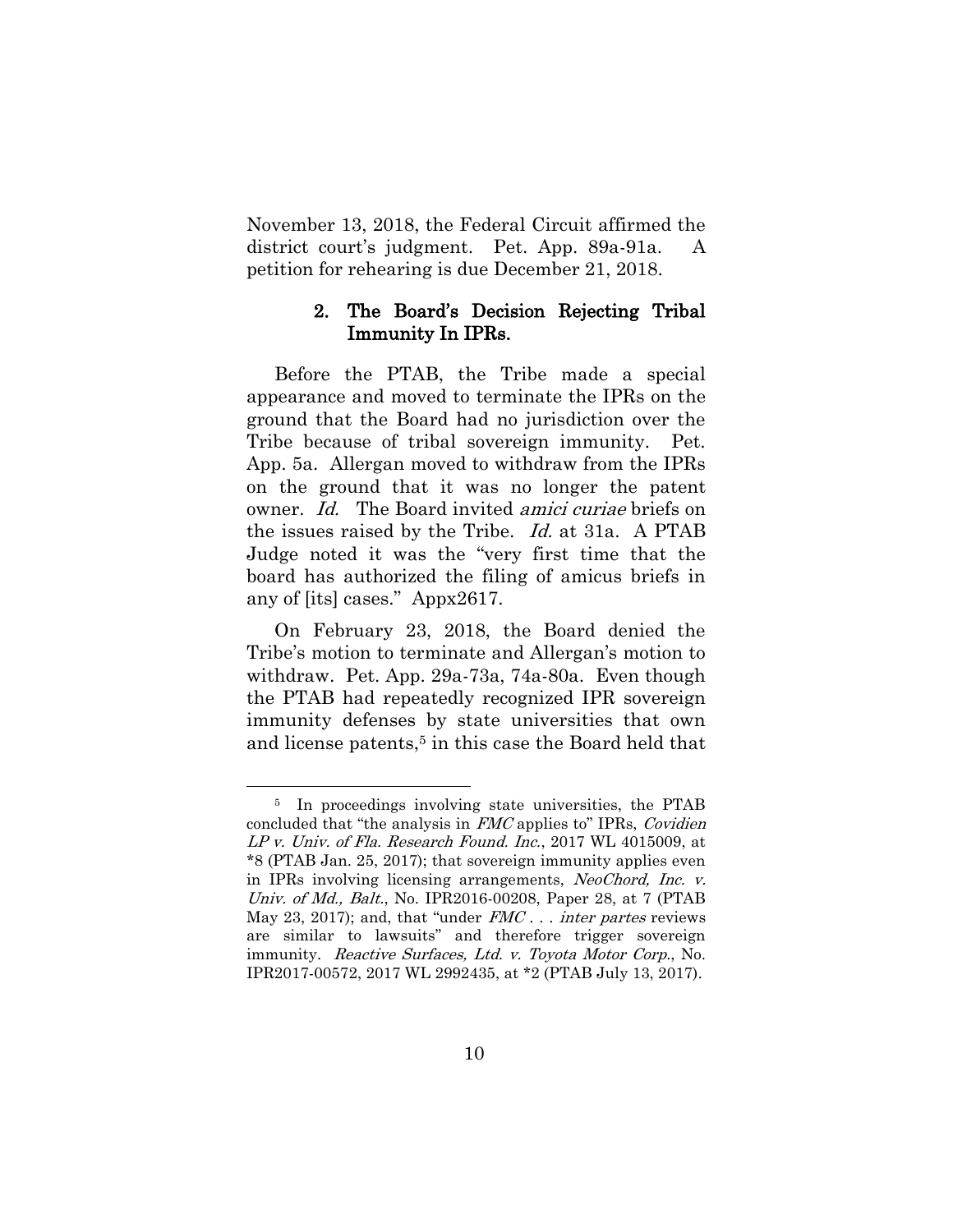an IPR "is not the type of 'suit'" to which tribal immunity applies. *Id.* at 45a. In the alternative, the Board held that the IPR could proceed without the Tribe's participation because the Board found that Allergan is the "effective patent owner" (id. at 65a), a term that does not appear in the Patent Act or relevant regulations. The Board further held the Tribe was not an indispensable party because Allergan purportedly could represent its interest *(id.*) at 68a-70a), even though the Tribe is a sovereign and Allergan is a publicly traded company. The Board declined to find that the Allergan-Tribe agreement was a "sham" or "otherwise improper under the law." *Id.* at 65a n.11.

The Board denied a motion by the Tribe and Allergan for stay pending interlocutory appeal to the Federal Circuit. By Order of March 28, 2018, the Federal Circuit stayed the PTAB proceedings pending interlocutory appeal. Id. at 81-83a.

#### <span id="page-23-0"></span>C. The Decision Under Review.

The Federal Circuit affirmed. The Court of Appeals began by acknowledging that "[a]s 'domestic dependent nations,' Indian tribes possess 'inherent sovereign immunity,' and suits against them are generally barred 'absent a clear waiver by the tribe or congressional abrogation.'" Pet. App. 5a (quoting Okla. Tax Comm'n v. Citizen Band Potawatomi Indian Tribe of Okla., 498 U.S. 505, 509 (1991)).

Nevertheless, the Federal Circuit explained, "[g]enerally, immunity does not apply where the federal government acting through an agency engages in an investigative action or pursues an adjudicatory agency action." Id. at 6a. The Court of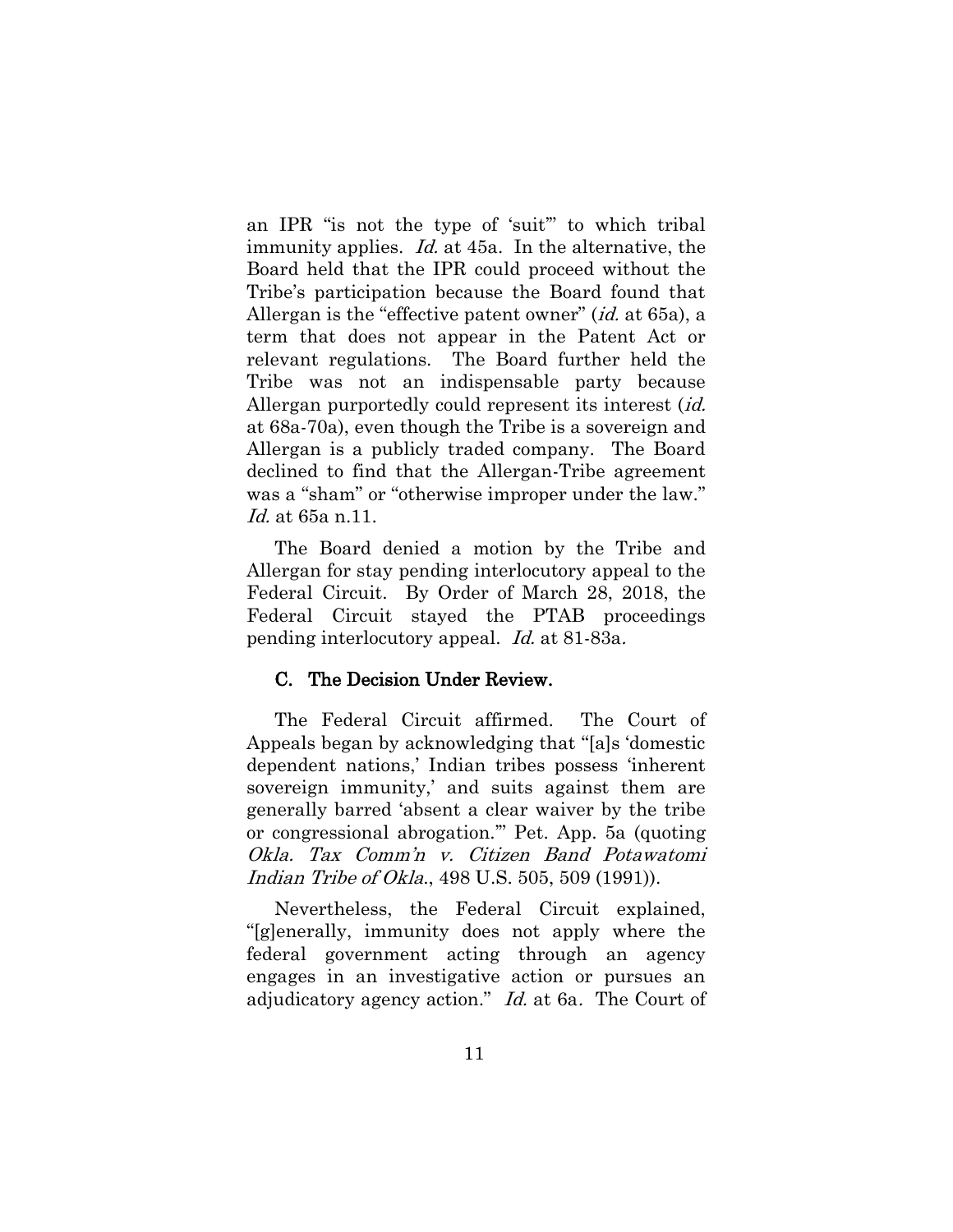Appeals described IPRs as a "hybrid proceeding" with "adjudicatory characteristics" similar to court proceedings, but noted that in other respects it "is less like a judicial proceeding and more like a specialized agency proceeding." Id. at 8a (quoting Cuozzo Speed Techs., LLC v. Lee, 136 S.Ct. 2131, 2143-44 (2016)). The Court of Appeals explained that "[t]his tension was laid bare in two recent Supreme Court decisions decided on the same day": Oil States and SAS Institute. Id.

Ultimately, the Federal Circuit cited "several factors" to support its conclusion that an "IPR is more like an agency enforcement action than a civil suit brought by a private party." Id. at 9a. First, the Court observed that the Director of the USPTO has discretion in deciding whether to institute an IPR, and cited Alden v. Maine, 527 U.S. 706 (1999), in comparing that discretion to the United States' decision whether, how, and when to commence an action against a sovereign State. Pet. App. 10a.

Next, the Federal Circuit noted that the PTAB may "continue review even if the petitioner chooses not to participate" in an IPR, *id.* at 11a, and may intervene in subsequent appeals. Id. It added that "procedures in IPR do not mirror the Federal Rules of Civil Procedure." Id. Finally, the Court of Appeals opined that "[t]he mere existence of more inquisitorial proceedings in which immunity does not apply does not mean that immunity applies in a different type of proceeding before the same agency." Id. at 12a. Judge Dyk wrote separately to set forth his view that "the history of *inter partes* review ... confirms that those proceedings are not adjudications between private parties." Id. at 15a-16a.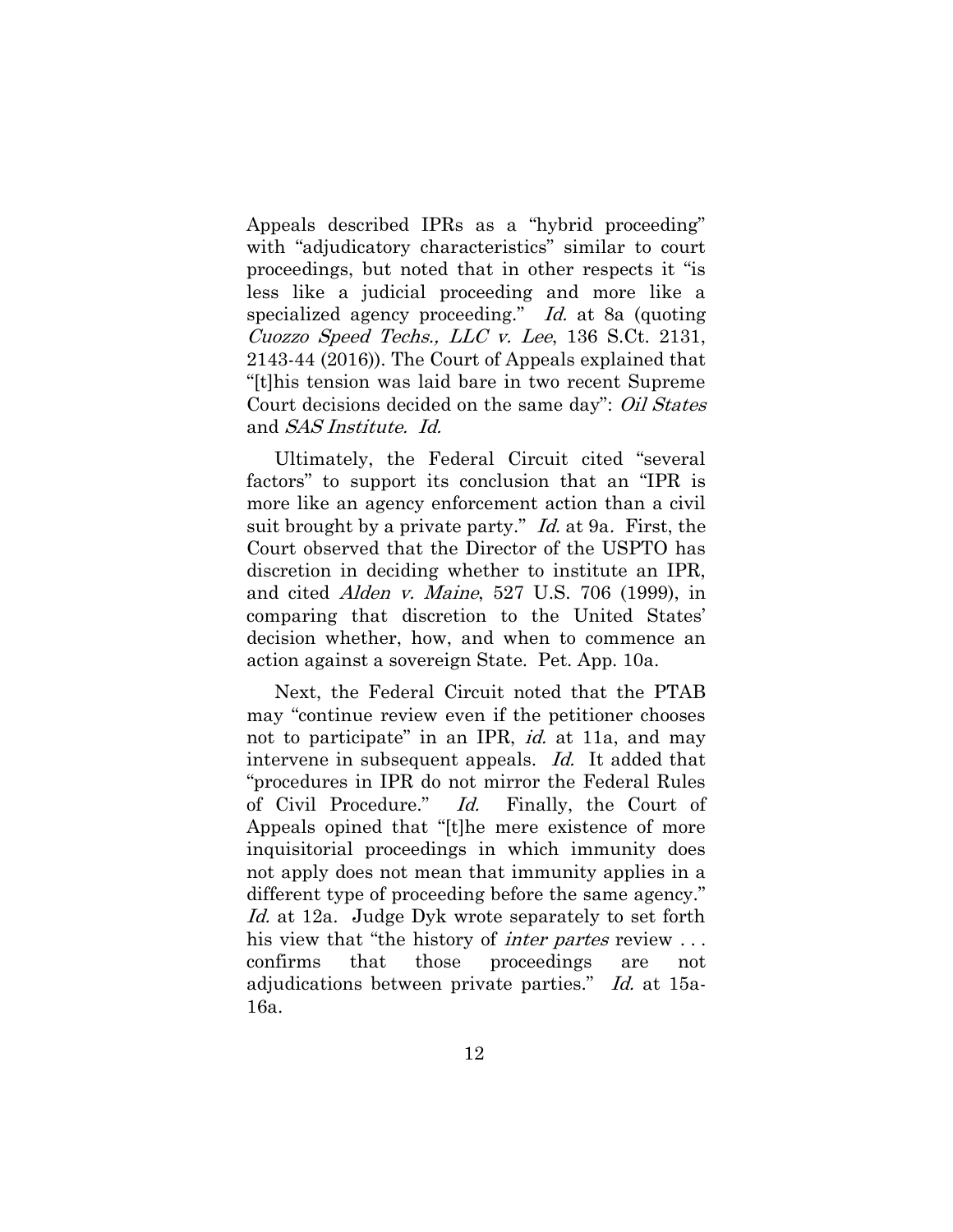The Federal Circuit denied rehearing *en banc* and denied Petitioners' motion to stay the mandate. Pet. App. 84a-86a, 87a-88a. On November 30, 2018, the Board issued an order setting oral argument in the IPR trial for January 11, 2019 and directing briefing on the impact of the Federal Circuit's affirmance of the Eastern District of Texas' judgment.

#### REASONS FOR GRANTING THE WRIT

<span id="page-25-0"></span>In holding sovereign immunity inapplicable in IPRs because they are "more like an agency enforcement action than a civil suit brought by a private party," Pet. App. 9a, the Federal Circuit has decided an important question of federal law that warrants this Court's review. Further, the Federal Circuit's decision disregards or misconstrues this Court's precedent in three ways.

First, the Court of Appeals failed to follow this Court's decision in SAS that IPRs are *not* "agencyled, inquisitorial" proceedings but instead are "partydirected, adversarial" proceedings. 138 S. Ct. at 1355. At the urging of the United States, the Federal Circuit adopted the same expansive view of the USPTO Director's role in the IPR process that this Court expressly rejected in SAS.

Second, the Federal Circuit misconstrued this Court's decision in Alden in comparing the Director's binary (and one-time) choice whether to institute an IPR to the federal government's ongoing series of decisions in investigating, commencing, and prosecuting an agency enforcement action against a sovereign State. The two situations are quite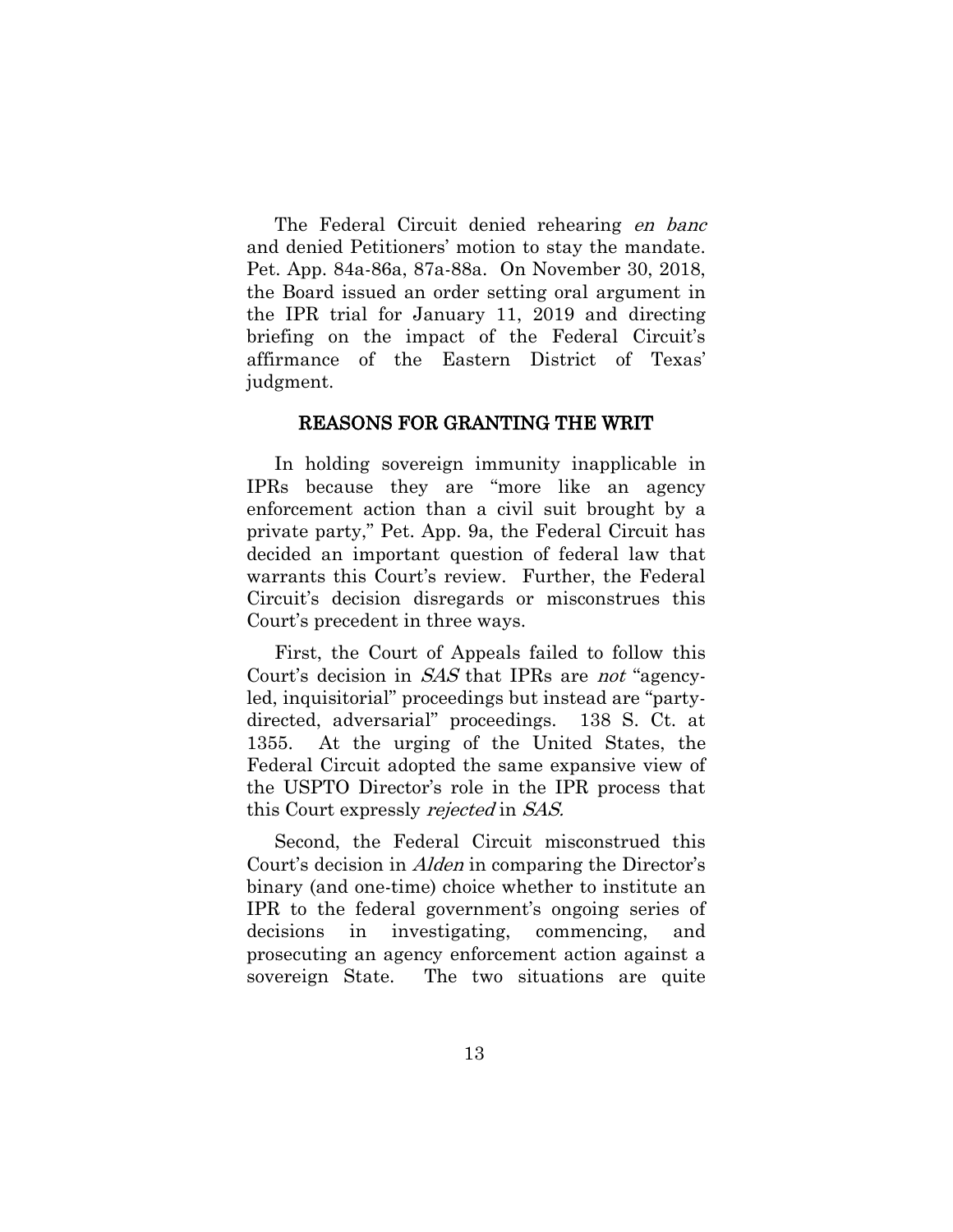different, and the Federal Circuit's interpretation of Alden is untenable.

Third, the Federal Circuit misconstrued this Court's decision in FMC in comparing the procedures used in IPRs with the Federal Rules of Civil Procedure. FMC held that a State could invoke sovereign immunity in an administrative adjudication where it was "required to defend itself in an adversarial proceeding against a private party before an impartial federal officer." 535 U.S. at 760- 61. This holding is squarely applicable to IPRs. In departing from FMC, the Federal Circuit focused on the extent to which IPR procedures authorize "interrogatories [and] depositions" or permit "live testimony." Pet. App. 11a-12a. FMC makes clear that the Federal Circuit asked the wrong questions and reached the wrong conclusion.

<span id="page-26-0"></span>The Federal Circuit acknowledged that resolving the question presented depends on the proper interpretation of this Court's precedent. But the Court of Appeals misconstrued that precedent. The Federal Circuit erroneously opined that this Court's decisions in *Oil States* and *SAS* "laid bare" "tension" regarding the supposedly "hybrid" nature of IPRs. Pet. App. 8a. But there is no such "tension" and no conflict in this Court's decisions. Neither SAS nor Oil States referred to IPRs as a "hybrid proceeding." The only conflict is between the Federal Circuit's holding and this Court's precedent (and with the decisions of other lower courts that have faithfully followed this Court).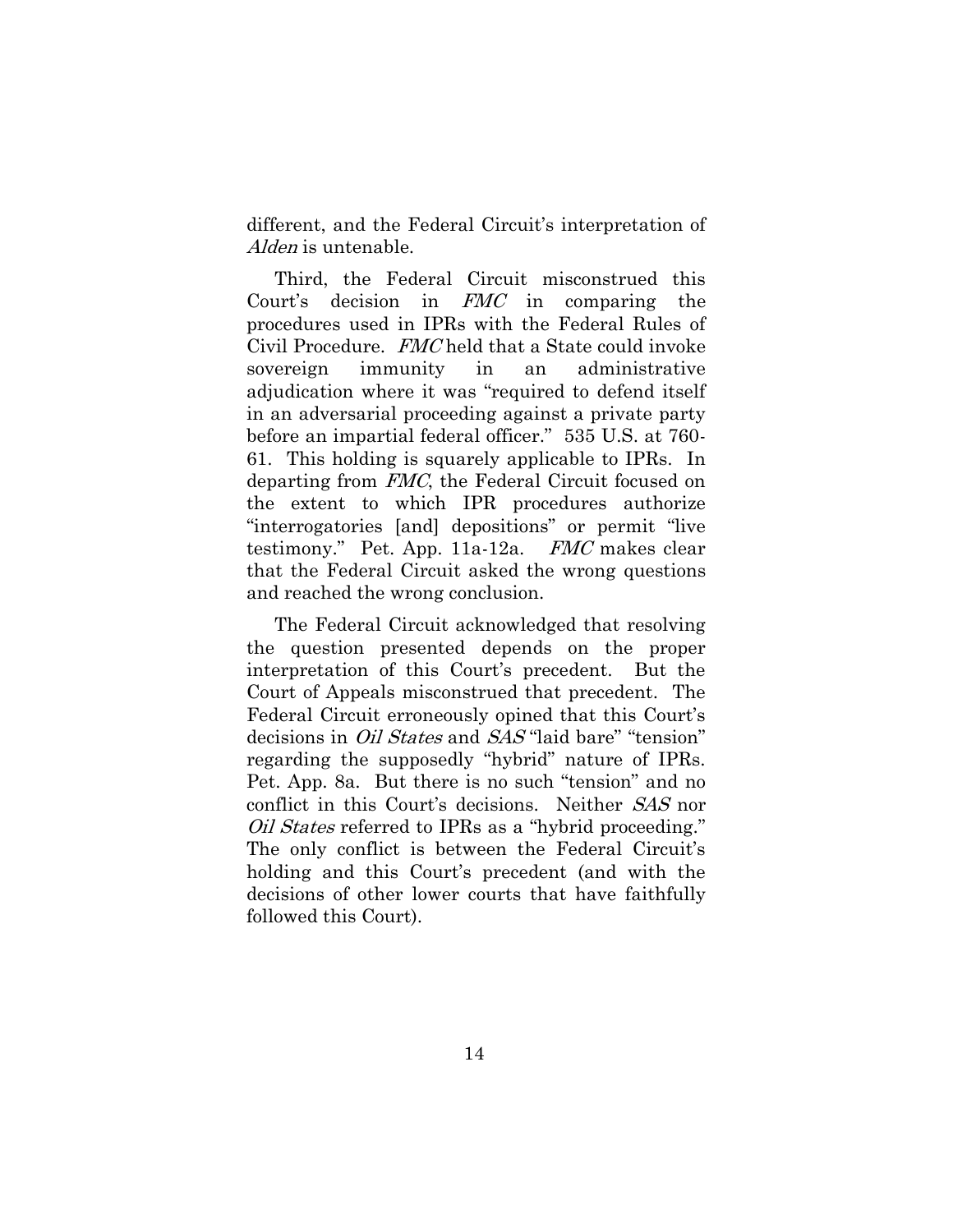### A. The Federal Circuit's Judgment Is Inconsistent With This Court's Decision In SAS.

The Federal Circuit's judgment rests on an exaggerated view of the Director's role in IPRs that this Court squarely rejected in SAS. At the urging of the United States, which filed an amicus brief in the Court of Appeals advancing the same arguments it pressed unsuccessfully on behalf of the Director in SAS, the Federal Circuit relied on the Director's role in instituting privately-filed petitions to analogize IPRs to agency enforcement actions.

In *SAS*, this Court adopted the opposite view. This Court opined that an IPR is "a *party-directed*, adversarial process" and rejected the argument that the Director's one-time choice whether to institute a privately-filed petition converts the entire IPR into an "agency-led, inquisitorial" procedure. 138 S. Ct. at 1355 (emphasis added). This Court explained that the Director "is given only the choice 'whether' to institute an inter partes review. That language indicates a binary choice — either institute review or don't. And by using the term 'pursuant to,' Congress told the Director what he must say yes or no to: an inter partes review that proceeds '[i]n accordance with' or 'in conformance to' the petition." *Id.* at 1355-56. The petition is formulated, drafted, and filed by a private party, not the PTAB. Thus, SAS establishes that, in the context of IPRs, the Director does not function as an enforcement arm of the United States.

SAS made clear that the Director's role in instituting IPRs does not transform them into agency proceedings commenced and prosecuted by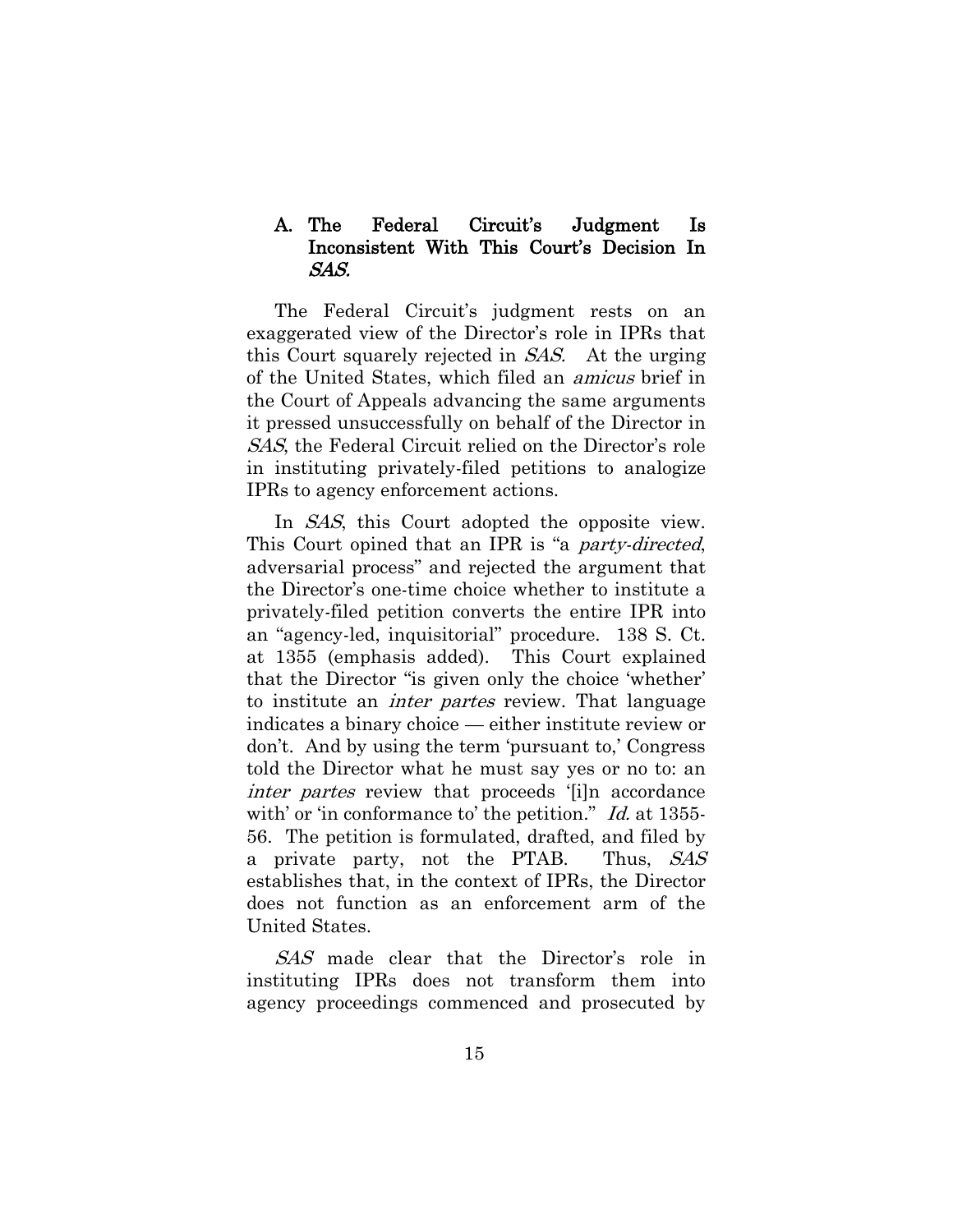the United States. Rather, this Court opined that IPRs allow "private parties to challenge previously issued patent claims in an adversarial process before the Patent Office that mimics civil litigation." Id. at 1352 (emphasis added).

This Court explained that the statute "doesn't authorize the Director to start proceedings on his own initiative," or to "initiate whatever kind of inter partes review he might choose." Id. at 1355. "Nothing suggests the Director enjoys a license to depart from the petition and institute a *different* inter partes review of his own design." Id. at 1356. "Much as in the civil litigation system it mimics, in [IPRs] the petitioner is master of its complaint and normally entitled to judgment on all of the claims it raises, not just those the decisionmaker might wish to address." Id. at 1355 (emphasis added).

SAS establishes that IPRs are fundamentally different from agency enforcement proceedings, where the agency (as prosecutor and not a neutral judge) has discretion over the scope and nature of the proceedings. This Court explained that, although the Board has "discretion on the question whether to institute review, . . . the petitioner's petition, not the Director's discretion, . . . guide[s] the life of the litigation." Id. at 1356. In holding that the statutory language did not justify the Director's claim to broad discretion in handling IPRs, this Court's reasoning in SAS was not dicta; the significance of the Director's role was integral to the question whether the PTAB is required to address, in its final written decision, every claim challenged in an IPR.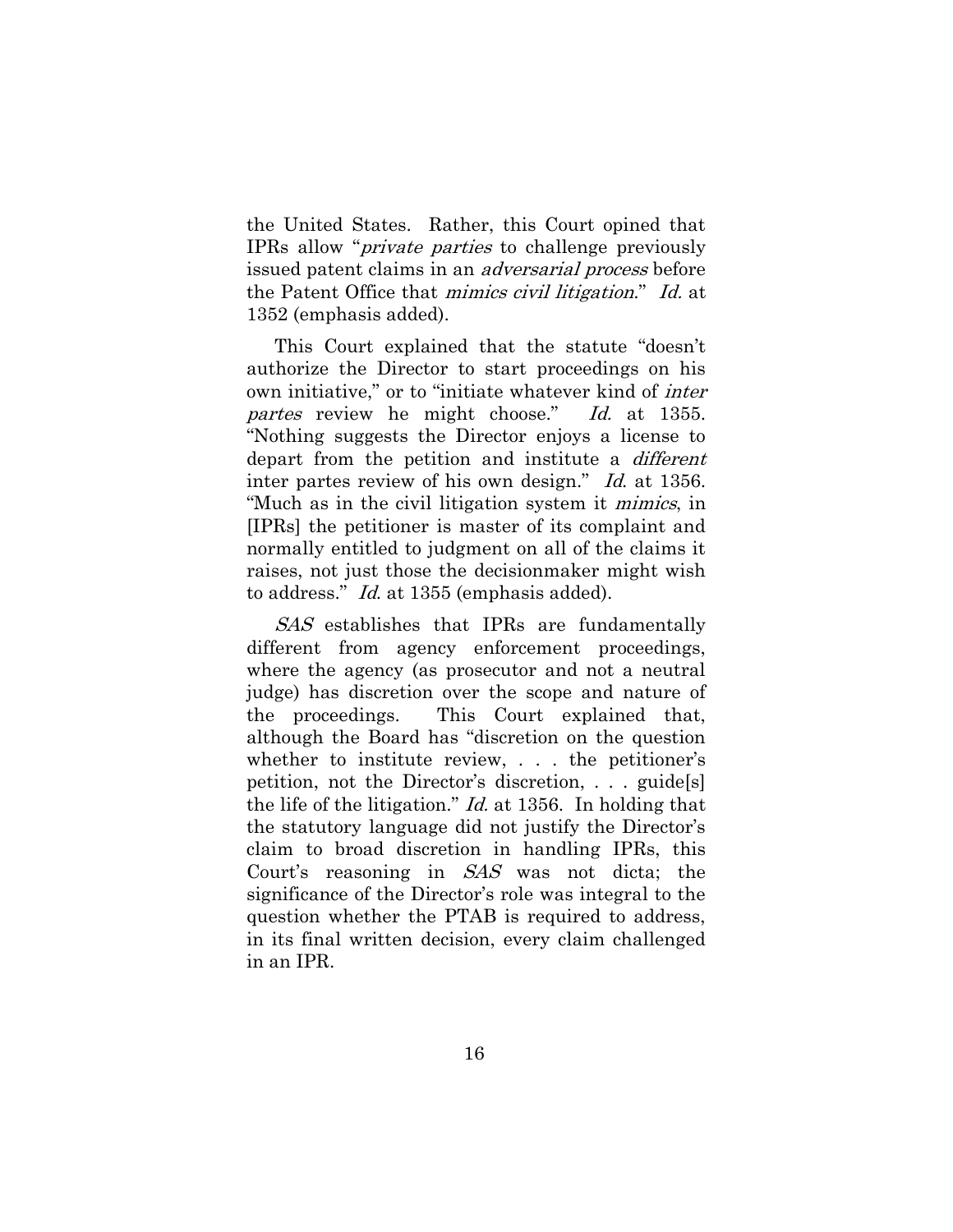SAS contrasted IPRs to ex parte reexamination, a different process operated by the USPTO where the Director is authorized "to investigate a question of patentability '[o]n his own initiative, and at any time." Id. at 1355. SAS found that "rather than create (another) agency-led, inquisitorial process for reconsidering patents," which Congress "knew exactly how to do," "Congress opted for a partydirected, adversarial process" – "a choice [that] neither [the Court] nor the agency may disregard." Id. The Federal Circuit ignored this Court's reasoning and improperly drew precisely the opposite inference from the contrast between IPRs and ex parte reexamination scheme. Pet. App. 12a-13a.

Tellingly, the arguments this Court rejected in SAS are the very arguments that the Federal Circuit embraced in this case. The Federal Circuit cited the same slim reed on which the Director relied in SAS — the authority to decide whether to institute an IPR. Pet. App. 9a-10a. And the Federal Circuit's reasoning in this case parallels the arguments in the Director's brief in SAS, which this Court resoundingly rejected. See No. 16-989, Brief of Federal Respondent, at 12 (arguing that Director's "broad discretion in determining whether to institute" IPR supported Government's position); id. at 14 (Director's "broad discretion" demonstrates "the USPTO may institute review as to fewer than all of the claims of which review is sought"); id. at 38 (arguing that IPR "differs from district-court litigation" and is "a mechanism for the agency to revisit its own prior determination").

The Director "has [not] proven bashful about asserting . . . statutory powers to secure the 'policy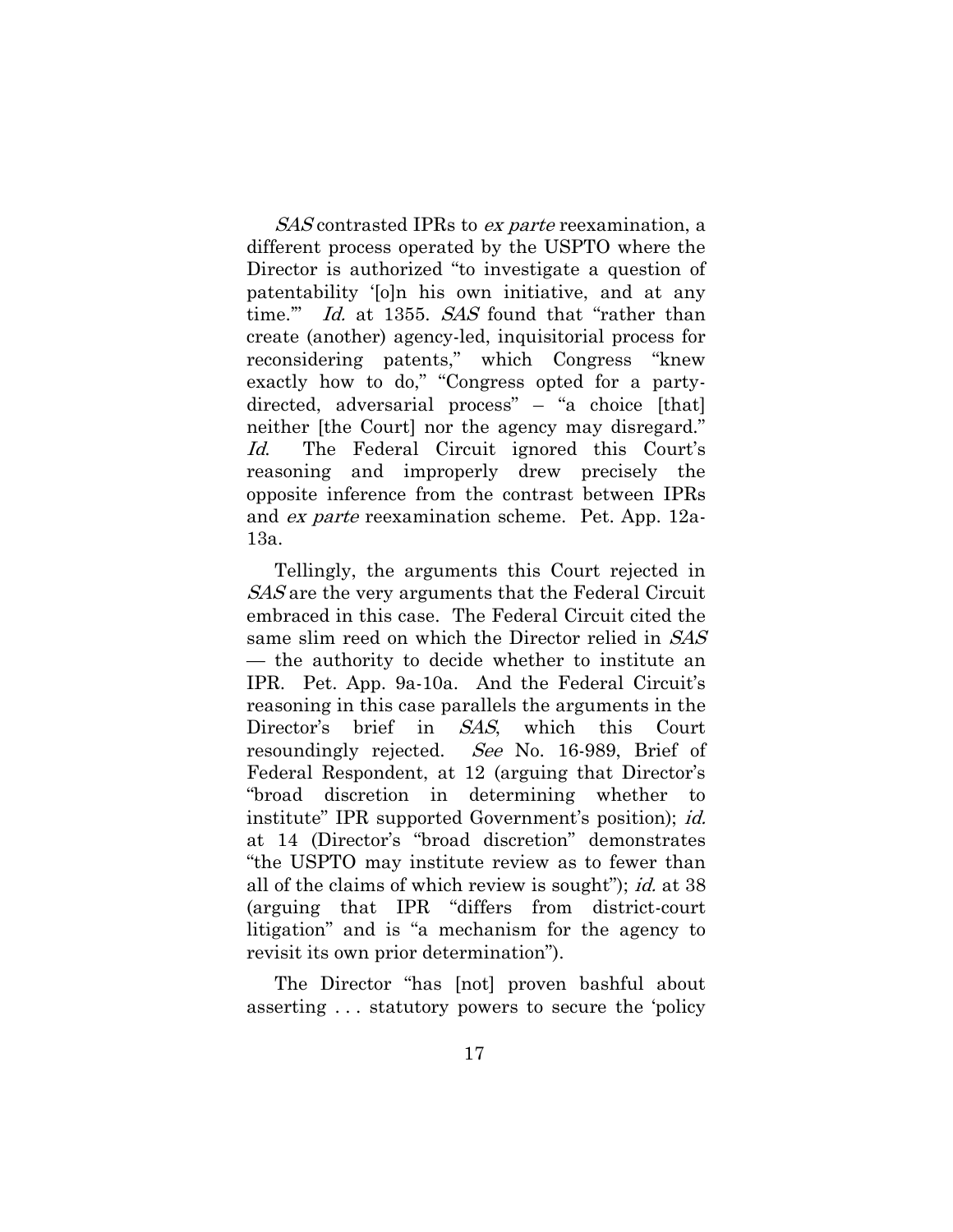judgments' he seeks." Oil States, 138 S. Ct. at 1380-81 (Gorsuch, J., dissenting) (citation omitted). In this case, the Federal Circuit improperly deferred to the Director's second attempt at claiming broad authority in the IPR process – a claim this Court rejected in SAS.

# <span id="page-30-0"></span>B. The Federal Circuit's Judgment Is Inconsistent With This Court's Decision In Alden.

The Federal Circuit also misconstrued this Court's decision in Alden and improperly equated (i) the Director's binary choice whether to institute a privately-filed IPR with (ii) the broad power exercised by the Attorney General and federal agencies in controlling and prosecuting federal litigation on behalf of the United States. Pet. App. 9a-10a, 13a. The Director has delegated to the PTAB responsibility to make institution decisions, SAS, 138 S.Ct. at 1353, and thus plays no role (and exercises no political accountability) in deciding which cases to institute. Nevertheless, the Court of Appeals found that, under Alden, the Director's role in instituting IPRs means that "a politically accountable, federal official has authorized the institution of that proceeding." Pet. App. 10a.

The Federal Circuit's misapplication of *Alden* creates a dangerous blueprint for the evasion of sovereign immunity. As the University of Minnesota warned in an *amicus* brief in this case, the Federal Circuit's decision "could subject States to any private-party-initiated agency proceeding – where States have long had the protection of sovereign immunity – so long as a federal official has the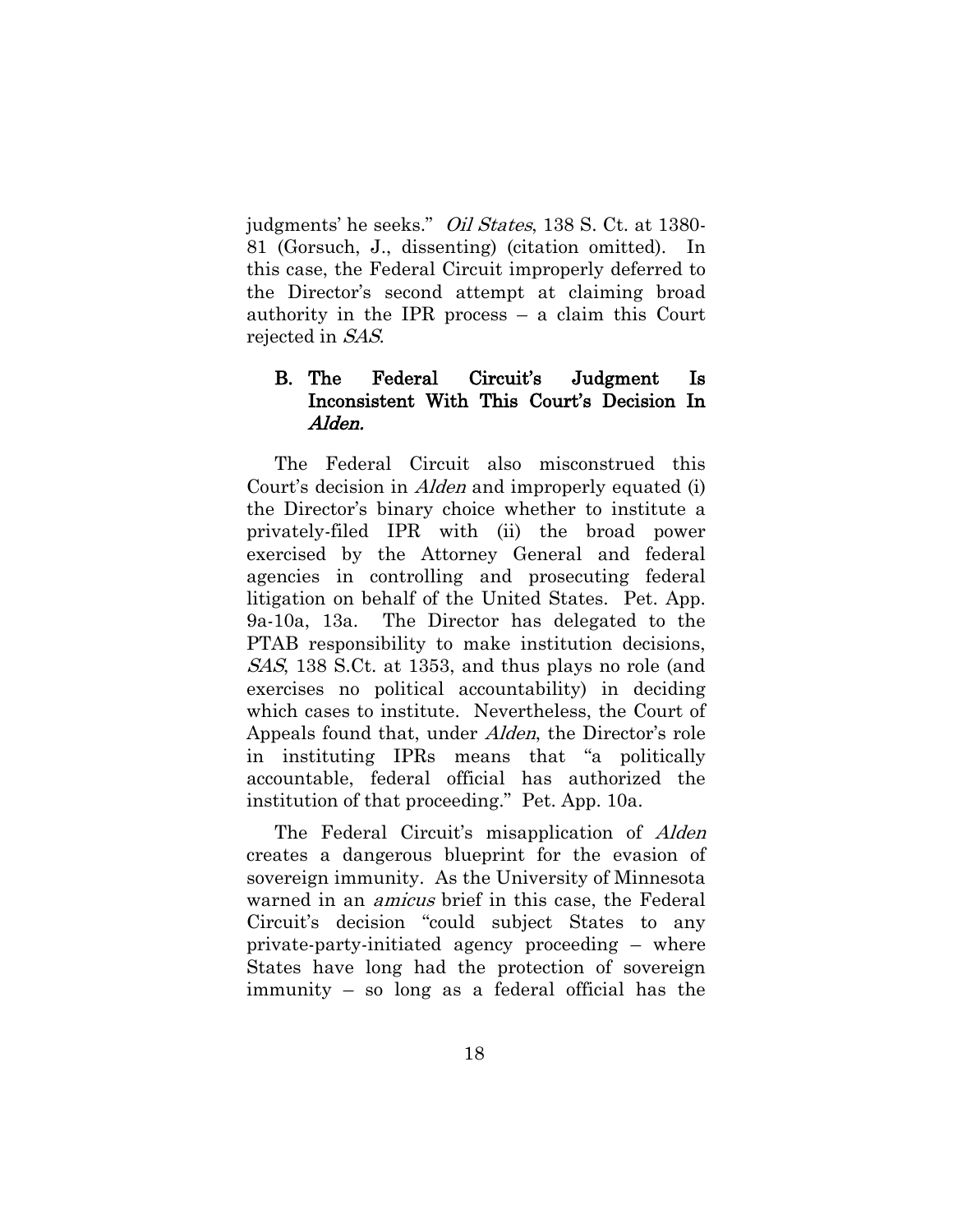option to dismiss the proceeding."6 For example, this Court has expressed "serious doubt" that sovereign immunity permits qui tam suits against States, Vermont Agency of Nat. Res. v. U.S. ex rel. Stevens, 529 U.S. 765, 766 (2000), even though a federal official has the discretionary authority to dismiss the suit, or to permit it to continue, 31 U.S.C.  $\S$  3730(b)(1), (c)(2)(A), and even though qui tam suits (unlike IPRs) are brought "for" and "in the name of" the United States. Under the Federal Circuit's reasoning, there would be no immunity in *qui tam* actions.

In Alden, this Court held that Congress could not subject a nonconsenting State to suit by a private party in state court, but distinguished a suit "commenced and prosecuted against a State in the name of the United States by those who are entrusted with the constitutional duty to 'take Care that the Laws be faithfully executed.'" 527 U.S. at 755 (citation omitted). This Court explained that "[s]uits brought by the United States itself require the exercise of political responsibility for each suit prosecuted against a State." Id. at 756. When the Federal Government sues directly, "the National Government must itself deem the case of sufficient importance to take action against the State." Id. at 759-60.

The Federal Circuit fundamentally misinterpreted *Alden* in opining that the Director's decision whether to institute an IPR was comparable to the Attorney General's role in commencing and prosecuting litigation on behalf of the United States.

<sup>6</sup> Br. of University of Minnesota as Amicus Curiae at 3 (Fed. Cir. Dkt. 153) (filed Sept. 4, 2018).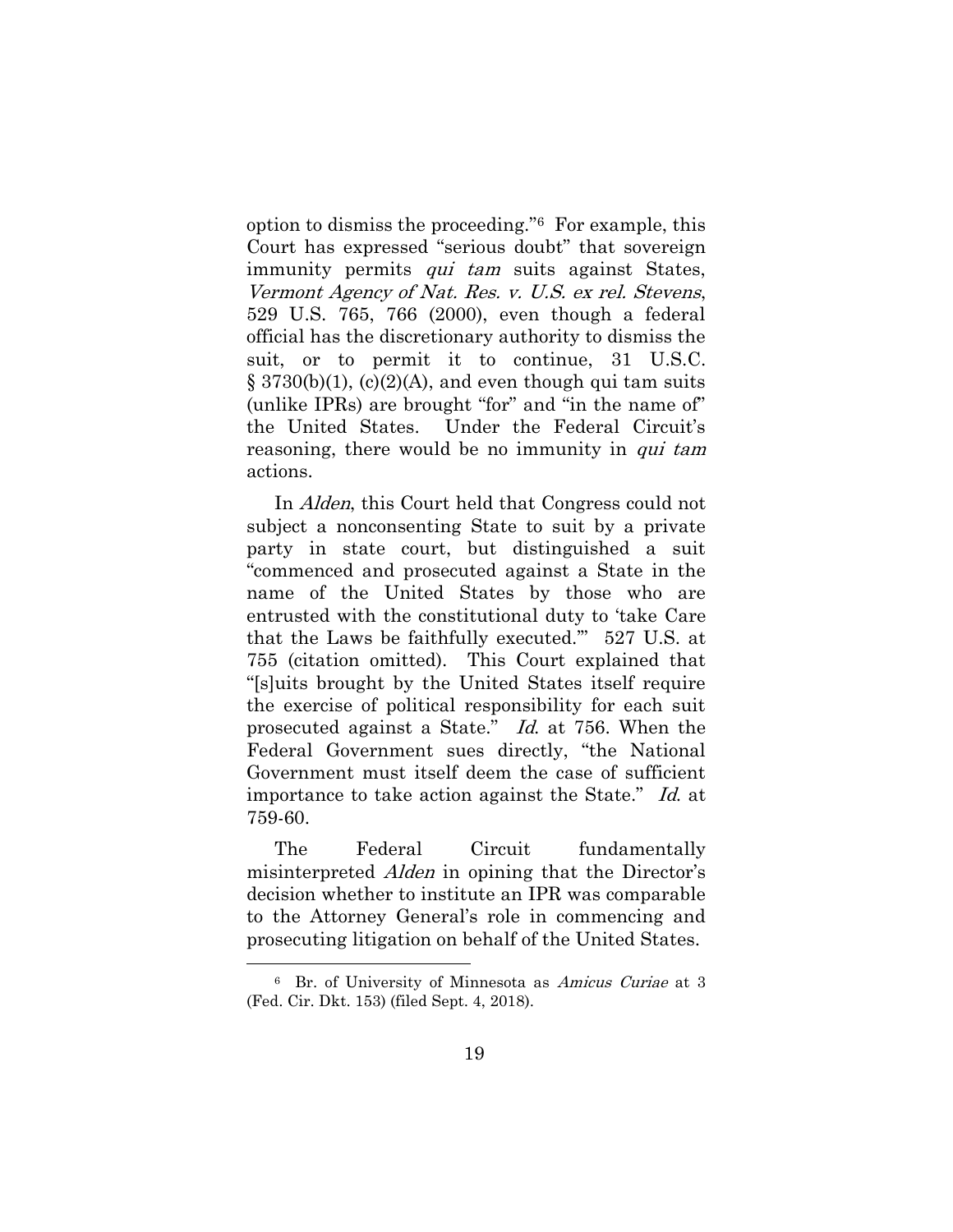First, the Alden sovereign-immunity exception requires the Government to both "commenc[e]" and "prosecut[e]" a suit (527 U.S. at 756) and there is no colorable argument that the Director "prosecutes" an IPR. An IPR is brought in the name of a private party, not the United States. Private parties draft and file IPR petitions, decide what grounds will be asserted, develop and submit supporting evidence, hire experts, and bear all the costs of the proceeding. The Director has no role in how IPRs are litigated and is not a party to the proceeding. 37 C.F.R. § 42.2. Once an IPR is initiated, neither the statute nor regulations provide any role for the PTAB or any federal officer to act as advocates in the proceedings, to add patent claims to an existing IPR, or to add prior art to that cited by the petition. Even considering the Director's role in instituting an IPR, "it's the petitioner, not the Director, who gets to define the contours of the proceeding." SAS, 138 S.Ct. at 1355.

The Director's authority is limited to the binary choice whether to institute an IPR at the outset of the litigation. He lacks any role in "prosecuting" an IPR and therefore lacks the power the Attorney General possesses in the context addressed by *Alden*: the ability to decide not merely whether but also how, when, and where to sue a sovereign, to determine the claims brought (or not brought), and to control the subsequent litigation (including whether and how to settle or to drop the claims brought). The Director's role in instituting an IPR does not transform the private petitioner into a deputy of the government. To the contrary, an IPR involves the kind of "broad delegation to private persons to sue nonconsenting" sovereigns that Alden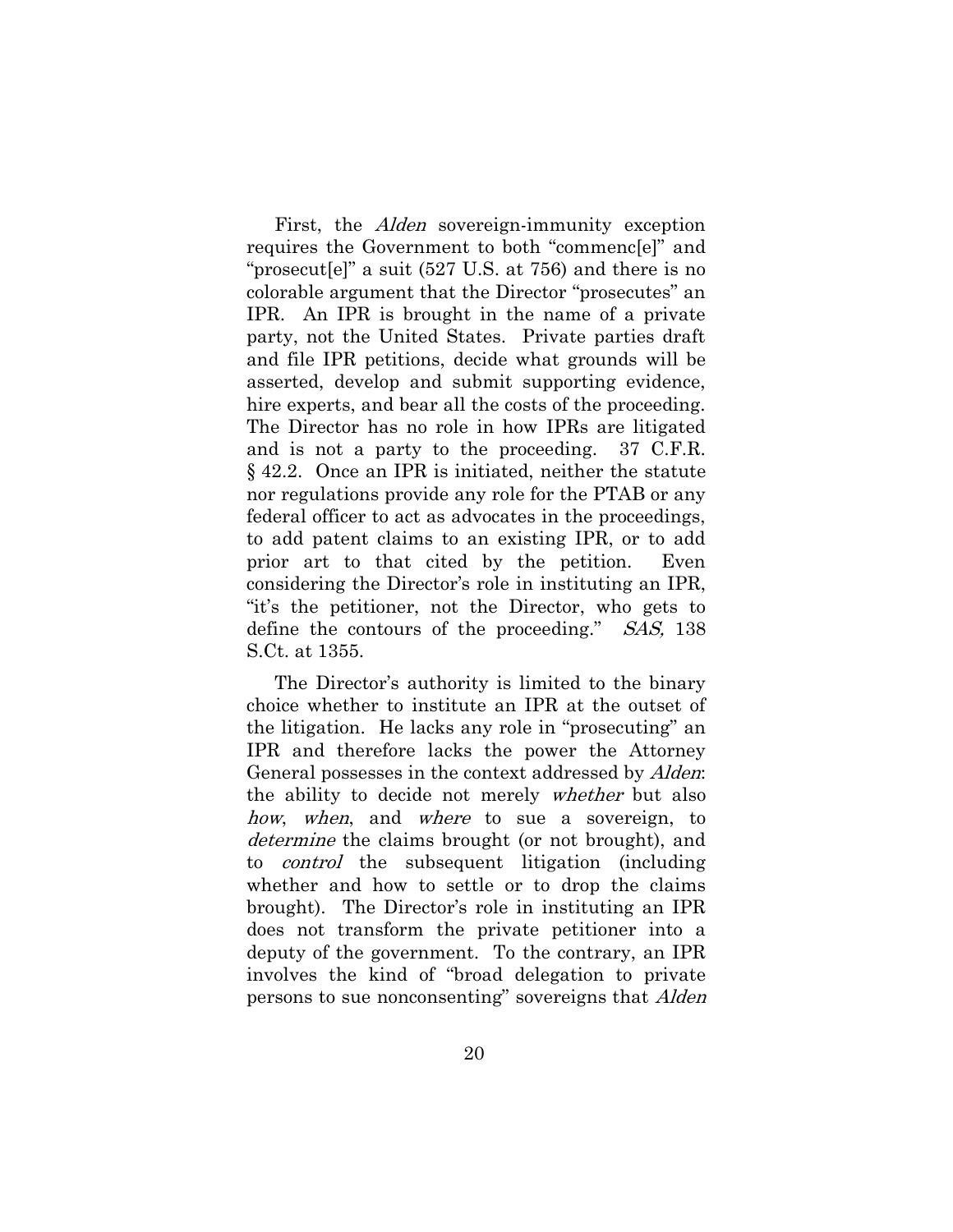indicated would be barred by immunity. 527 U.S. at 756; see also Blatchford v. Native Village of Noatak, 501 U.S. 775, 785 (1991) ("We doubt . . . that [the] sovereign exemption *can* be delegated . . . The consent 'inherent in the convention,' to suit by the United States — at the instance and under the control of responsible federal officers — is not consent to suit by anyone whom the United States might select.") (emphasis in original).

Next, the Director's discretion in instituting an IPR is not comparable to the Attorney General's authority because it is constrained by a clear legal standard. As this Court has opined, "[b]efore instituting review, the Director must determine, based on the parties' papers, 'that there is a reasonable likelihood that the petitioner would prevail with respect to at least 1 of the claims challenged in the petition.'" SAS, 138 S. Ct. at 1353 Id. (quoting  $35 \text{ U.S.C. } \S 314 \text{ (a)}$ ). The Director's discretion is "complete" only in the sense that his or her "decision is 'final and nonappealable." Oil *States*, 138 S. Ct. at 1371 (quoting 35 U.S.C. § 314 (d)). Even with respect to appeals, this Court has indicated that the Director's discretion is not unfettered. Cuozzo, 136 S. Ct. at 2141.

Finally, the Director's discretion whether to institute an IPR occurs after the PTAB has exercised initial jurisdiction. The PTAB has asserted jurisdiction prior to institution to order discovery, sanction parties, and decide motions with respect to the identity of the "real party in interest."7 In

<sup>7</sup> E.g., RPX Corp. v. Applications in Internet Time, LLC, No. IPR2015-01750, 2015 WL 6157114 (PTAB Oct. 20, 2015) (granting discovery before institution under 37 C.F.R.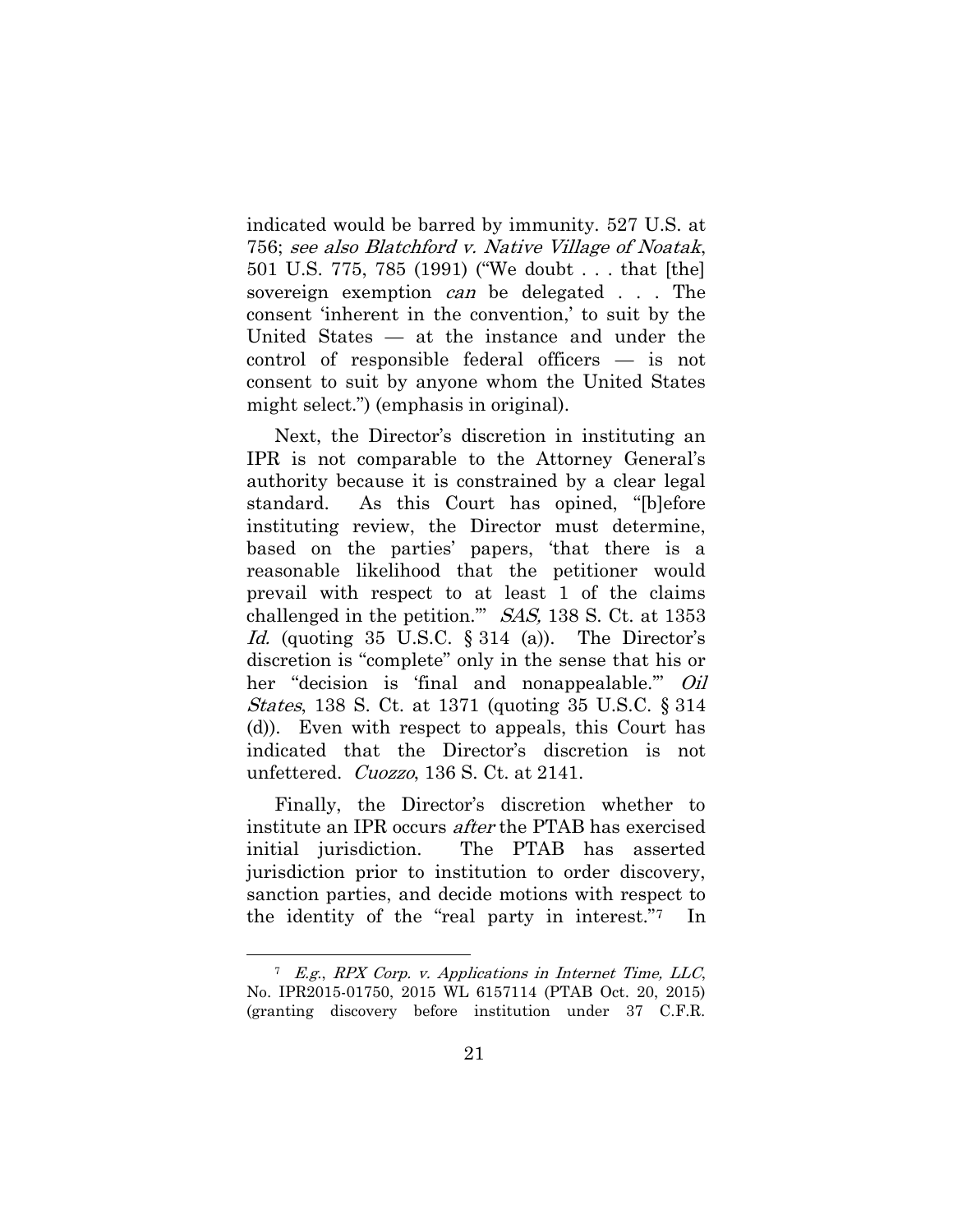addition, as a practical matter, patent owners are compelled to file a preliminary response to an IPR petition under 35 U.S.C. § 313, since (as a recent study found) the PTAB institutes IPR on 100% of the petitions where no preliminary response is filed.<sup>8</sup> Thus, there is no opportunity prior to the institution decision for the Director to exercise "political accountability" in deciding whether to subject a sovereign to an IPR.

# <span id="page-34-0"></span>1. The Federal Circuit's Decision Conflicts With The Decisions Of Other Circuits That Have Followed *Alden v. Maine.*

The Federal Circuit's decision also conflicts with the way in which other lower courts have applied Alden *v.* Maine and principles of sovereign immunity. In no other case has a federal Court of Appeals held that an action commenced and prosecuted by a private party against a sovereign entity evades immunity simply because of the discretionary role of a federal official in deciding whether to permit that action to proceed.

In U.S. ex rel. Foulds v. Tex. Tech Univ., 171 F.3d 279 (5th Cir. 1999), for example, the Fifth Circuit held that a *qui tam* action brought in the name of the United States was nevertheless barred by

l

<sup>§ 42.51(</sup>b)(2)); id., 2015 WL 7889318 (PTAB Dec. 4, 2015) (authorizing a protective order before institution under 37 C.F.R. § 42.54(a)); id., 2016 WL 3577873 (PTAB July 1, 2016) (ordering sanctions before institution under 37 C.F.R.  $§$  42.12(a)).

<sup>8</sup> Rubén Muñoz et al., How New Testimonial Evidence Affects IPR Institution, Law360 (Jun. 5, 2018), https://www.law360.com/articles/1049967.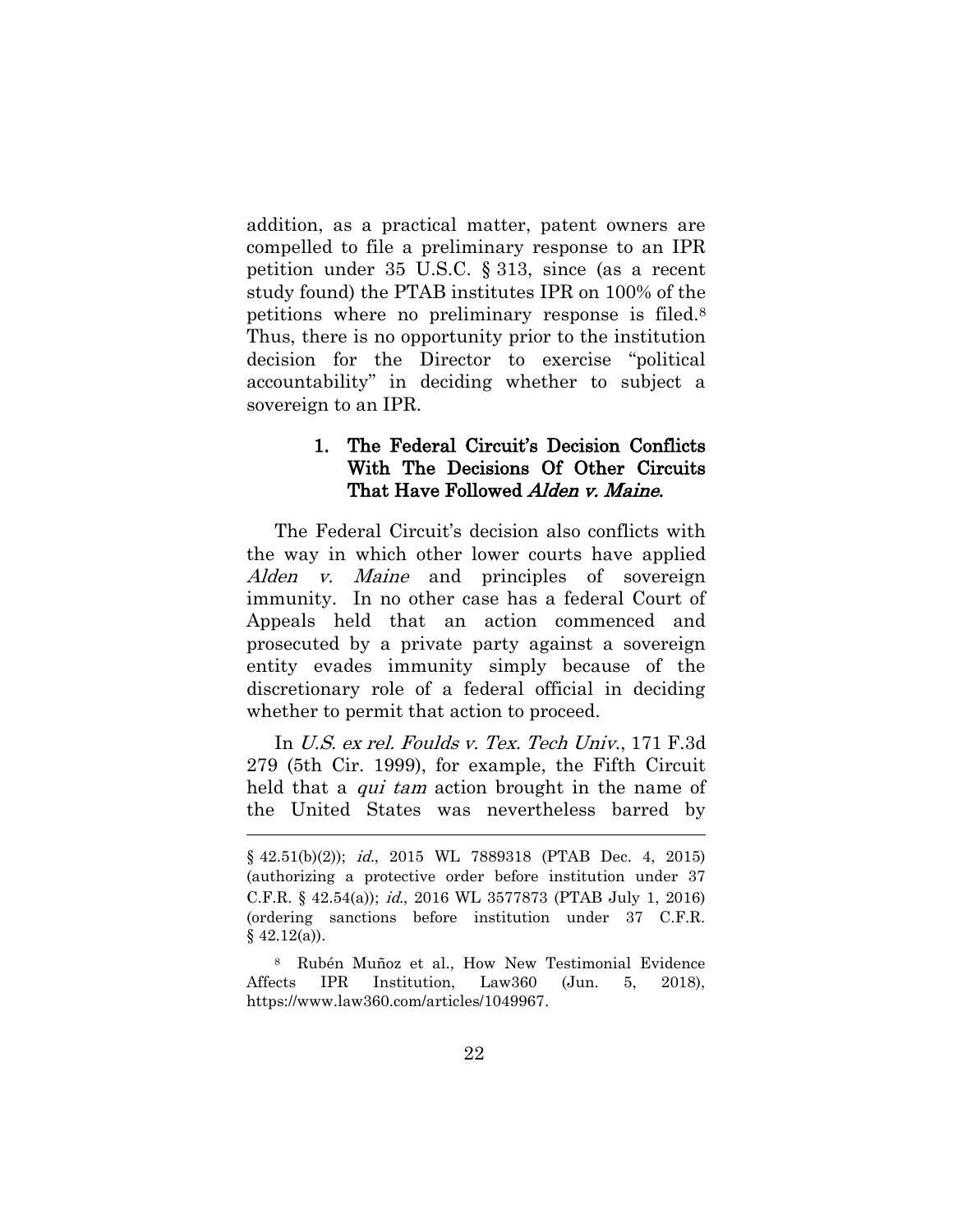sovereign immunity. The Court of Appeals noted that "[t]he government retains some control over the qui tam suit commenced by the plaintiff" and may (for example) "intervene upon showing of good cause." Id. at 290. But the Court found that the government "does not exercise authoritative control over the case," that the "relator has the right to remain a party to the suit even if the government intervenes," and that the relator controlled "whether to sue," "what manner to make demands, and "whether to settle." Id. at 290, 293. The role of private parties in IPRs is even more extensive.

Similarly, numerous circuits have recognized that sovereign immunity applies in declaratory judgment actions,<sup>9</sup> even though judges in such actions (like the Director) retain discretion whether to permit a privately-filed suit to proceed. See Wilton v. Seven Falls Co., 515 U.S. 277, 286 (1995) (Declaratory Judgment Act vests federal courts with "unique and substantial discretion in deciding whether to declare the rights of litigants").

In contrast to the Federal Circuit, other courts of appeals have recognized exceptions to sovereign immunity under *Alden v. Maine* only where federal officials have exercised extensive control over the formulation, commencement, and prosecution of actions. In Chao v. Virginia Dept. of Transportation, 291 F.3d 276, 281 (4th Cir. 2002), for example, the Court of Appeals held that sovereign immunity did not bar a suit by the U.S. Secretary of Labor against

<sup>9</sup> See Progressive Consumers Fed. Credit Union v. United States, 79 F.3d 1228, 1230 (1st Cir. 1996); Goldstein v. Moatz, 364 F.3d 205, 219 (4th Cir. 2004); Seminole Tribe of Florida v. Florida Dept. of Revenue, 750 F.3d 1238, 1243 (11th Cir. 2014).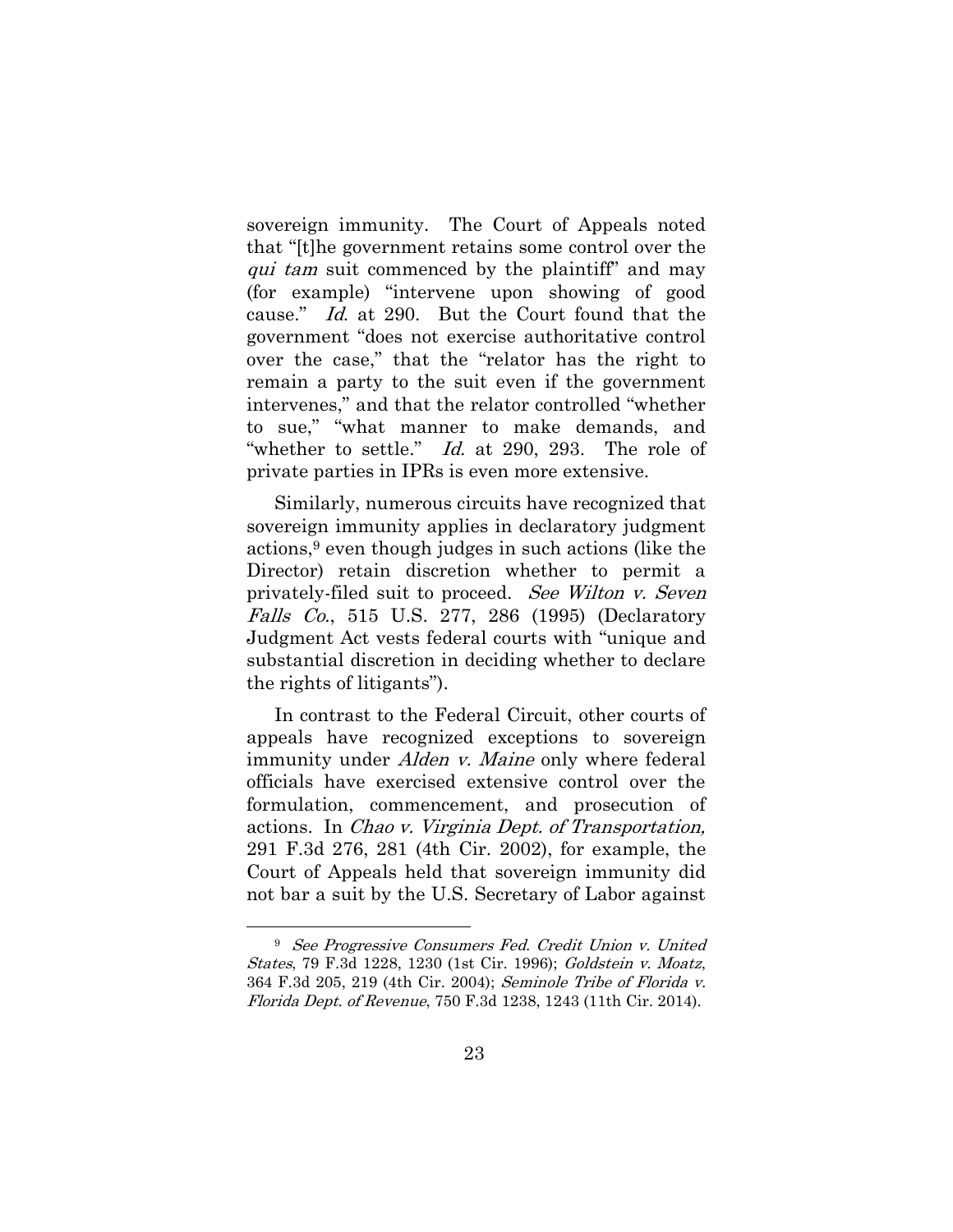the Virginia Department of Transportation. The Fourth Circuit explained that the test of *Alden v.* Maine was met because "[t]he case is being litigated by lawyers within, and is under the full control of, the Executive Branch." Id. at 281. The contrast with IPRs is plain; the Director's role in an IPR is limited to the one-time institution decision regarding a privately-filed suit (not an action in the name of the United States or a federal agency), and he lacks any day-to-day control of the litigation.

In U.S. v. Alabama Dept. of Mental Health and Mental Retardation, 673 F.3d 1320, 1327 (11th Cir. 2012), the Eleventh Circuit found no sovereign immunity bar where the Department of Justice filed an action in the name of the United States to enforce a violation of a federal statute and secure redress for a single individual. The Court of Appeals held that the lawsuit was not "a private suit, which is subject to sovereign immunity," because "the United States —and not [the private individual] — has control over the prosecution of the case." Id. at 1326-27. The court noted that "the suit is firmly under the control of the executive branch": the private individual "had little control, if any, after the Attorney General accepted his suit. . . . DOJ did not seek permission to file the lawsuit and [the individual] signed an agreement stating that the DOJ did not represent him. Moreover, the DOJ, and not [the private individual], had the right to decide whether to settle the case." Id. at 1327. Moreover, the government paid the expenses of the case. Id. "Clearly, the U.S. government, and not [the individual], was in control of this case." Id.

The Director's narrowly circumscribed role in IPRs is far removed from the kind of ongoing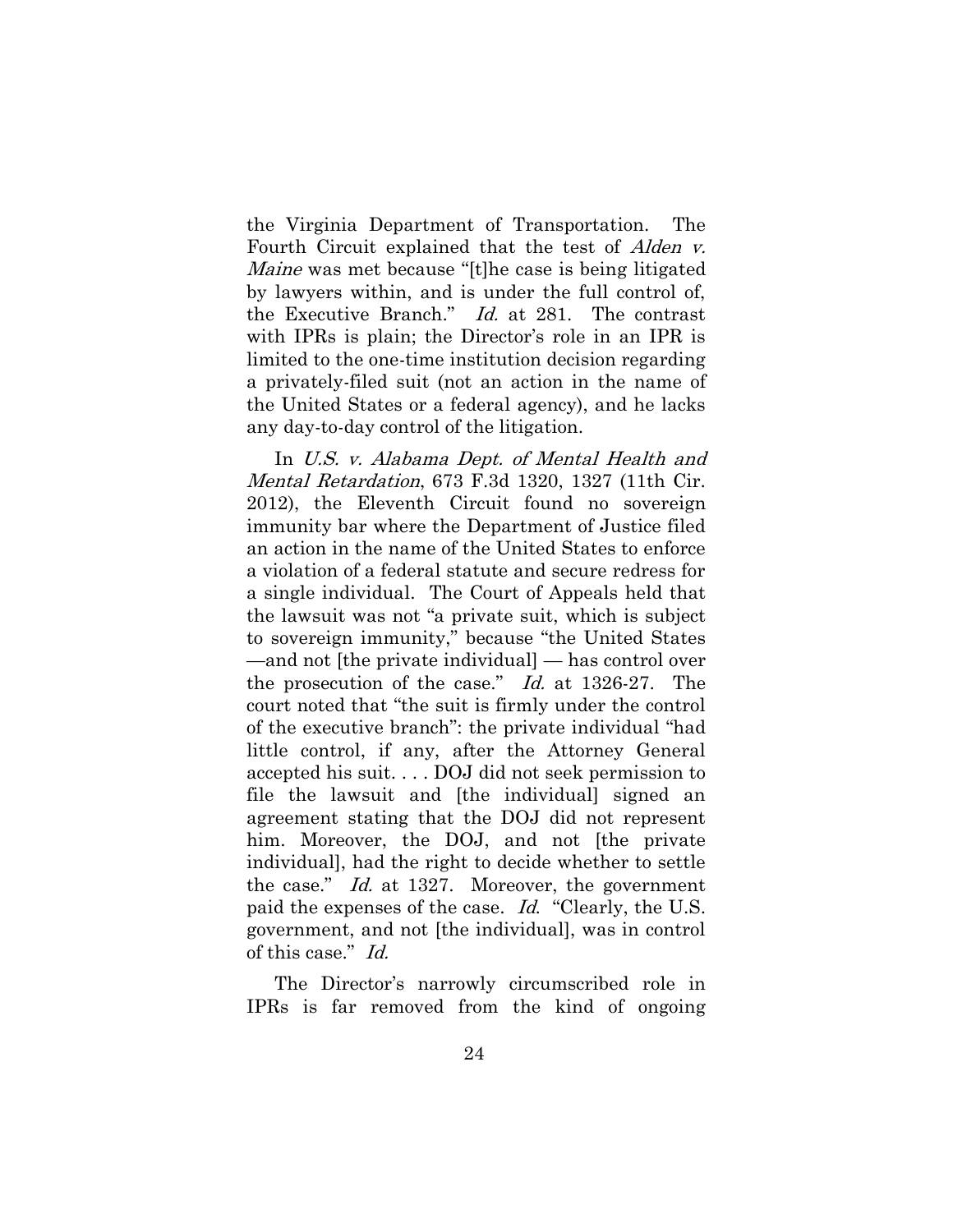responsibility the Attorney General exercises in the situation posited in *Alden* or that federal agencies exercise under their authorizing statutes. Agencies such as the NLRB, EEOC, and OSHA are expressly granted federal enforcement powers by statute to bring federal suits (not private actions), and their lawsuits are formulated, commenced, and prosecuted by government attorneys. Hence, the Ninth Circuit concluded that a suit by the EEOC qualified as a suit by "'the United States itself' for the purpose of sovereign immunity analysis."  $EEOC$  v. Karuk Tribe Housing Authority, 260 F.3d 1071, 1075 (9th Cir. 2001) (citation omitted).

Moreover, IPRs are initiated, prosecuted, and controlled by private-party petitioners, unlike agency enforcement actions. See Pauma v. NLRB, 888 F.3d 1066, 1078 (9th Cir. 2018) ("The NLRB General Counsel 'seeks enforcement [of the NLRA] as a public agent,' not on behalf of any private party.") (citation omitted); *NLRB v. Little River* Band of Ottawa Indians Tribal Gov't, 788 F.3d 537, 555 (6th Cir. 2015) (stressing that action was filed by NLRB (even though private party filed charge) and acknowledging "Congress may choose to impose an obligation on Indian tribes without subjecting them to the enforcement of that obligation through a private right of action"); San Manuel Indian Bingo & Casino v. NLRB, 475 F.3d 1306, 1309 (D.C. Cir. 2007) (private parties submitted unfair labor practice charges, but complaint was issued, prosecuted, and tried by NLRB).

In short, IPRs are far different from agency enforcement actions, and the Federal Circuit fundamentally misconstrued Alden.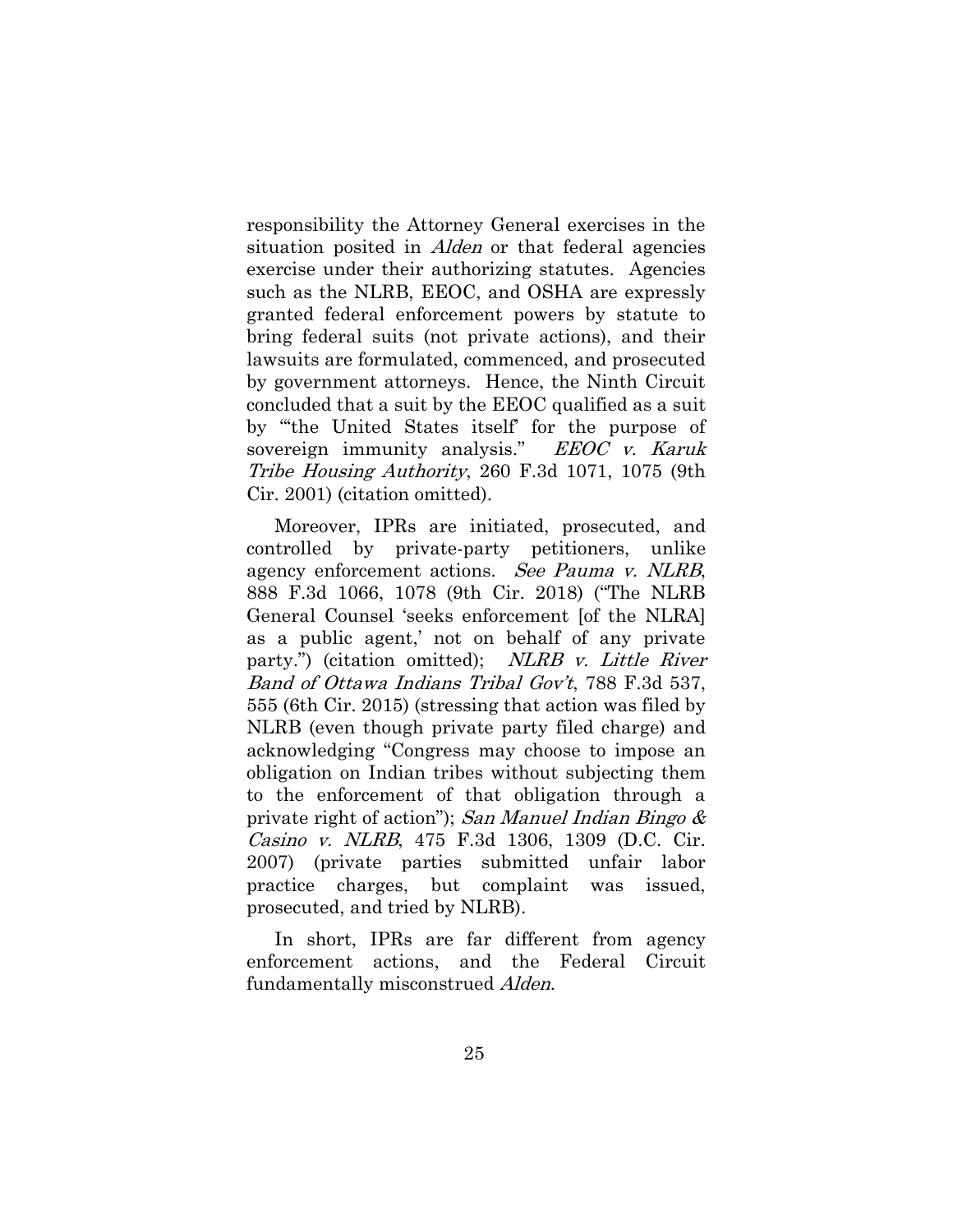#### <span id="page-38-0"></span>C. The Federal Circuit's Decision Is Inconsistent With *FMC*.

Review is warranted for the additional reason that the Federal Circuit failed to follow this Court's decision in FMC. Instead, the Federal Circuit looked to whether procedural rules in IPRs allow "significant amendments" and the extent to which they authorize "interrogatories [and] depositions" or permit "live testimony," and concluded that the "procedures in IPR do not mirror the Federal Rules of Civil Procedure." Pet. App. 11a-12a. These aspects of the Court of Appeals' decision are irreconcilable with FMC.

### 1. The Federal Circuit Misconstrued FMC.

<span id="page-38-1"></span>The Federal Circuit applied the wrong legal test and arrived at the wrong conclusion. Unlike the Federal Circuit's decision, FMC compared agency proceedings with federal civil litigation not as a necessary element of sovereign immunity, but only as shorthand for "the type of proceedings from which the Framers would have thought the States possessed immunity when they agreed to enter the Union." 535 U.S. at 756. The *FMC* test is whether a sovereign "is required to defend itself in an adversarial proceeding against a private party before an impartial federal officer." Id. at 760-61 (emphasis added). That test is clearly met in the IPR context.

The Federal Circuit relied on procedural differences between IPRs and civil trials. But FMC relied on the similarities concerning discovery and pleadings merely to "confirm" the proceeding was adjudicatory and between adverse parties. 535 U.S. at 757, 760. This Court acknowledged differences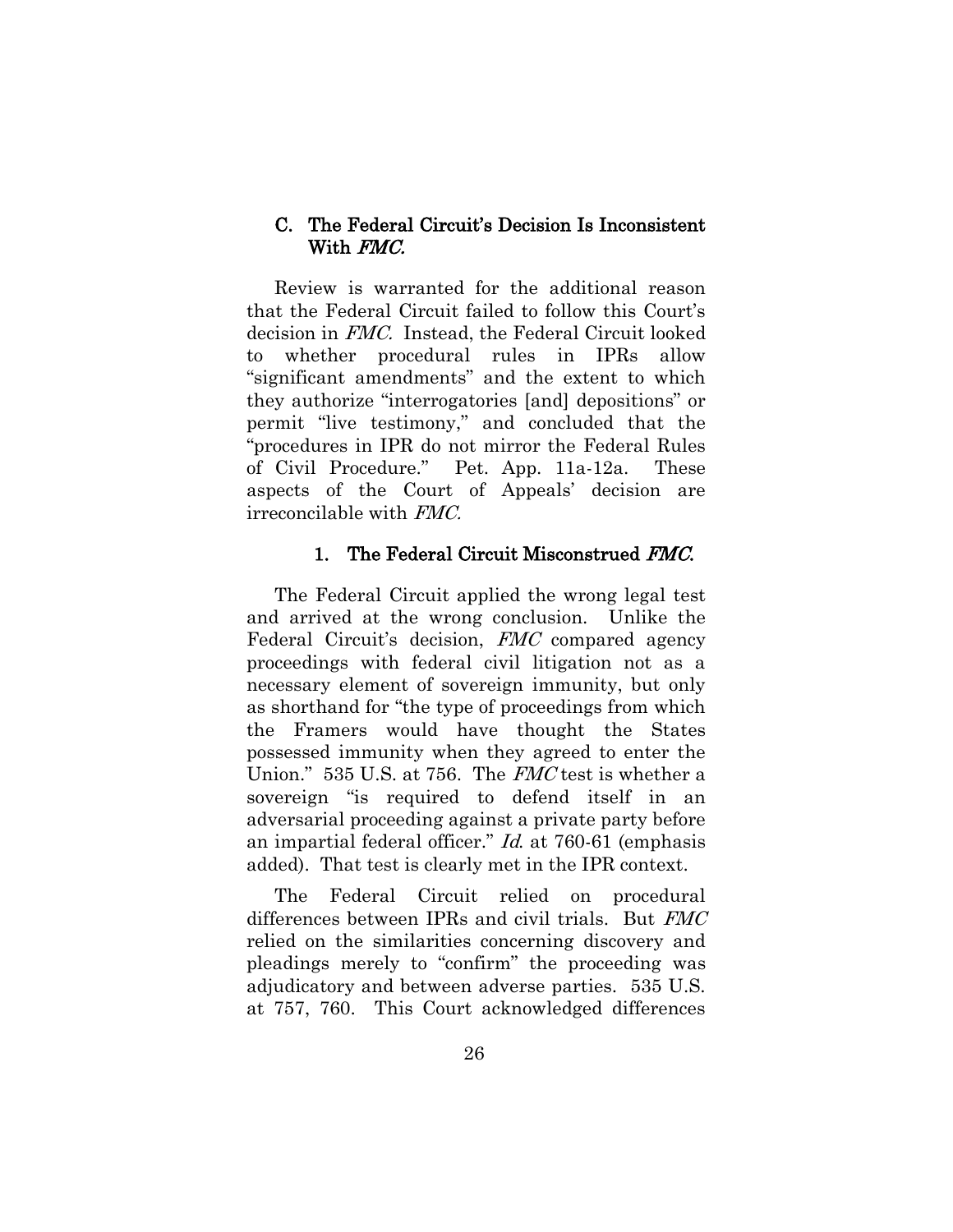but found them irrelevant to the analysis. Id. at 761-67. FMC considered the availability of depositions and written discovery, the filing of briefs and motions, an oral hearing, and the impartial position of the ALJ. 535 U.S. at 758-59. All these features are present in IPRs. FMC did not suggest that a principle as fundamental as sovereign immunity turns on whether procedural rules allow "significant amendments," authorize "interrogatories [and] depositions" or permit "live testimony." Pet. App. 11a-12a.

If anything, the Federal Circuit's identification of differences between IPRs and federal civil litigation exacerbates the conflict between FMC and the Court of Appeals' decision. FMC instructed that sovereign immunity bars suits that were "anomalous and unheard of" at the founding. 535 U.S. at 755 (internal quotation marks omitted). FMC gave "great significance" to the fact that private agency proceedings against States did not exist at the founding. Id. It warned that "[t]he affront" to a sovereign's "dignity does not lessen when an adjudication takes place in an administrative tribunal as opposed to an Article III court," and indeed one "could argue that allowing a private party to haul a State in front of such an administrative tribunal constitutes a greater insult to a State's dignity." 535 U.S. at 760 & n.11.

Thus, the Federal Circuit aggravated the conflict with  $FMC$  by pointing to the PTAB's ability to proceed to final decision without the parties. Pet. App. 10a-11a. That scenario simply reflects the absence of a case-or-controversy requirement in Article I courts, and increases the risk to sovereigns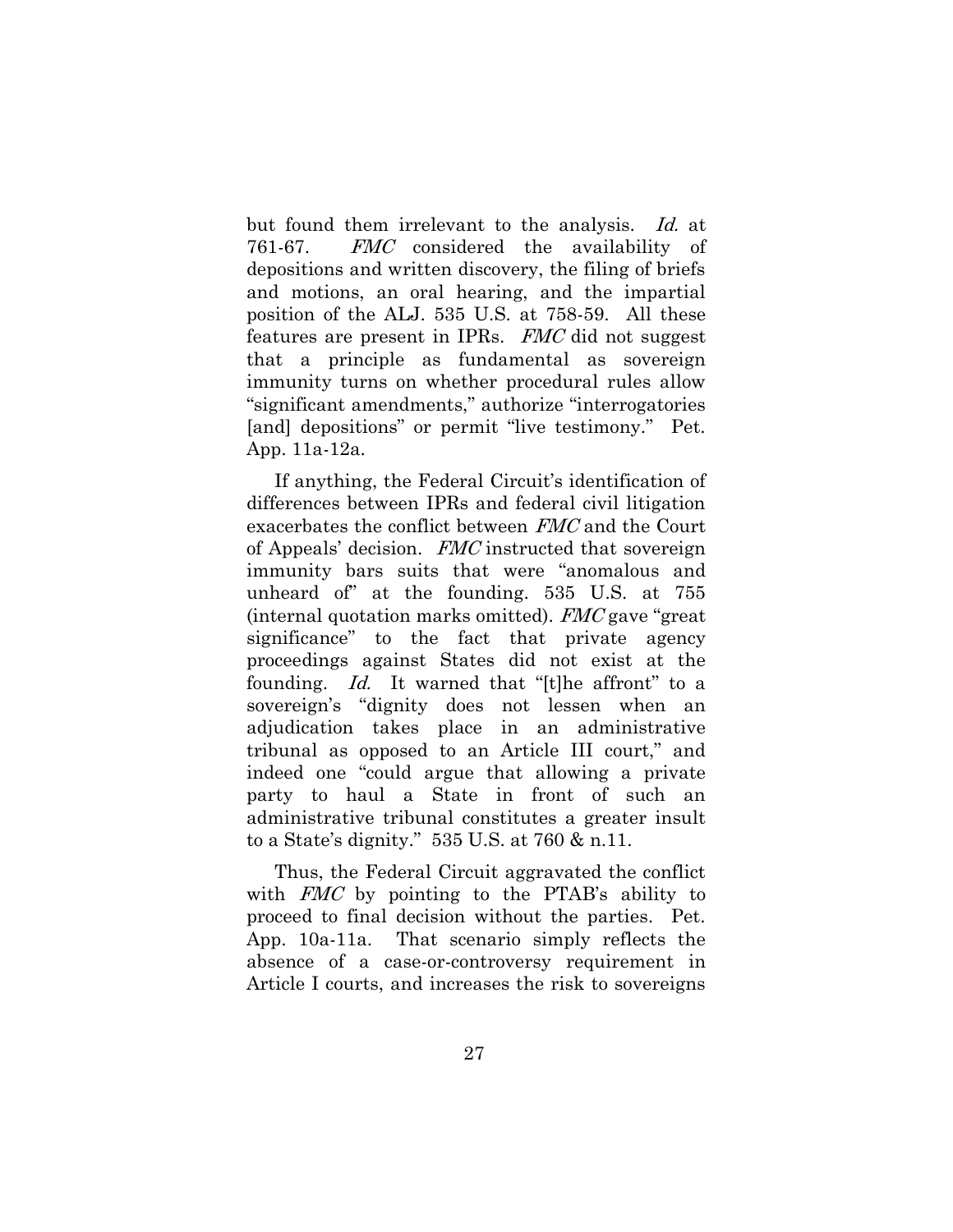subjected to administrative adjudications initiated and pursued by private parties.<sup>10</sup>

The Federal Circuit also cited the Director's statutory right to intervene in appeals. Id. at 11a. But every agency has a right to intervene under 28 U.S.C. § 2348, and in fact both the United States and the FMC filed separate briefs as parties in the Fourth Circuit and this Court in FMC. Yet this Court still found sovereign immunity. IPRs remain private actions initiated by private parties, regardless of the PTAB's ability to intervene on appeal. Without a private petitioner, there is no IPR to begin with. IPRs are party-based, not agency-led, and the Federal Circuit's reasoning does not justify its departure from FMC.

Moreover, the Federal Circuit's reliance on the Director's role in instituting an IPR is another respect in which the Federal Circuit departed from

l

<sup>10</sup> The PTAB's authority to issue a decision in the event of the petitioner's withdrawal is limited to exceptional circumstances: an IPR "shall be terminated with respect to any petitioner upon the joint request of the petitioner and the patent owner, unless the Office has decided the merits of the proceeding before the request for termination is filed." 35 U.S.C. § 317 (a). *Compare Apple, Inc. v. OpenTV, Inc.*, Nos. IPR2015-00969, IPR2015-00980, IPR2015-01031, Paper 29, at 4 (PTAB Sept. 10, 2016) (requests for termination denied when briefing was complete and oral hearings already held), with Clio USA, Inc. v. The Proctor and Gamble Co., No. IPR2013- 00438, Paper No. 57 (PTAB October 31, 2014) (terminating IPR where Board had not yet decided merits of proceeding). Thus, only where the PTAB has already reached a decision (based on the petitioner's arguments using only the evidence submitted by the parties) may it issue a ruling when the petitioner withdraws. The Board lacks the power to prosecute an IPR in the petitioner's absence.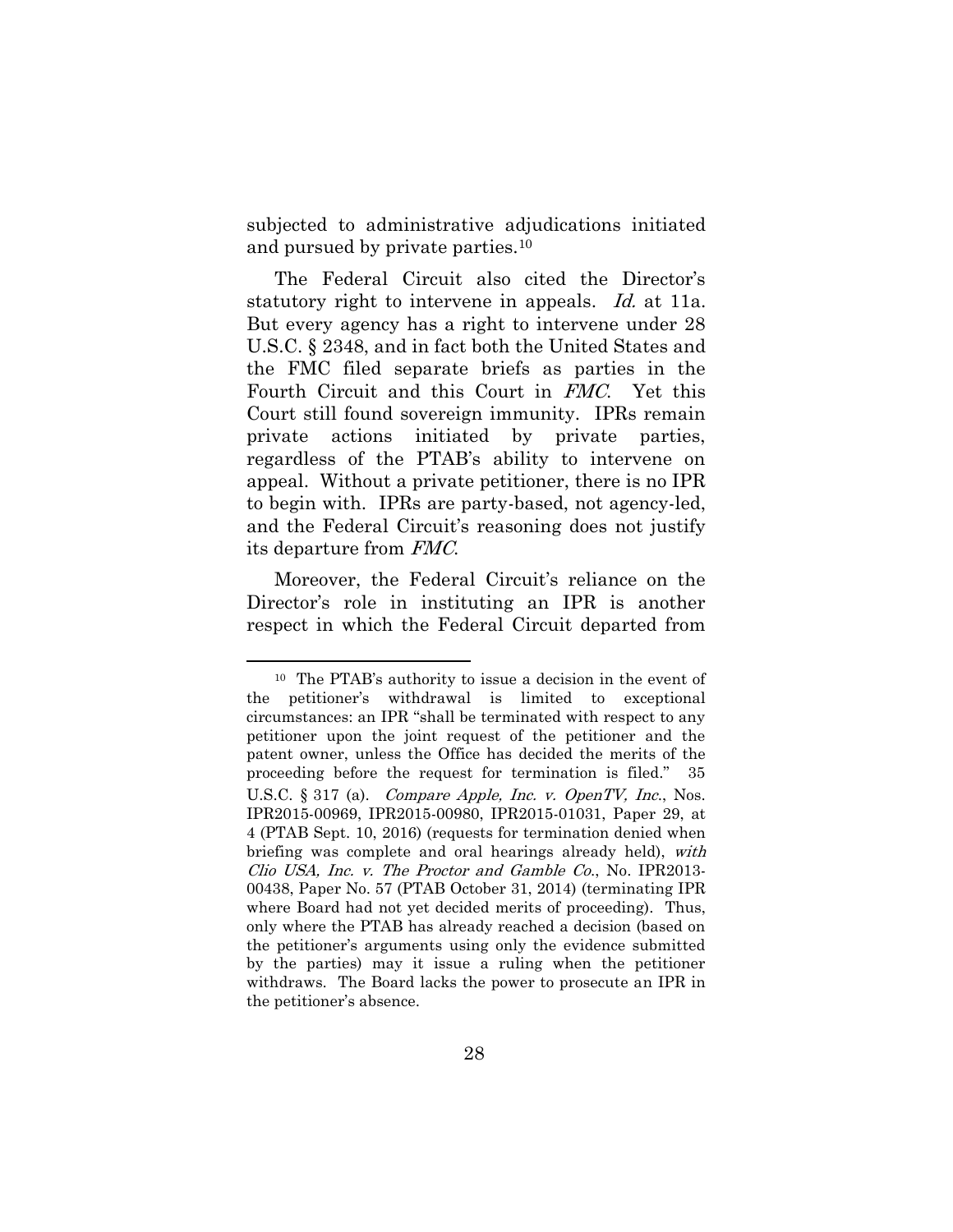FMC. In FMC, this Court held that sovereign immunity applied even though the agency exercised discretion over the conduct of proceedings; after a complaint was filed, the FMC had the power to specify a "reasonable time" for its satisfaction, to decide whether it had been satisfied, and to decide the "appropriate manner" to investigate it. 46 U.S.C. App.  $\S 1710$  (b) (2001). *FMC* reasoned that the agency's obligation to explain the use of discretion made the adjudication more like civil litigation. 535 U.S. at 757. Thus, *FMC* instructs that, where a private party controls the decision to bring and prosecute a suit, courts cannot sidestep sovereign immunity simply because a federal official exercises some discretion in determining whether or how a case proceeds. FMC makes clear that where a private party's "prosecution of a complaint" is "not controlled by the United States" but rather "by the private party," sovereign immunity applies. Id. at 765. And even though the politically accountable Attorney General played a key role in the statutory scheme in  $FMC -$  the Attorney General was ultimately responsible for enforcement of any Commission decision, because the FMC lacked the authority to enforce its own orders – this Court rejected the argument that the Attorney General's role meant that sovereign immunity should not apply. Id. at 761-64.

# <span id="page-41-0"></span>2. The Court Of Appeals Created A Conflict With Other Circuits That Have Followed FMC.

The Federal Circuit's decision is not consistent with other circuits' interpretation of FMC. In R.I. Dep't of Envtl. Mgmt. v. United States, 304 F.3d 31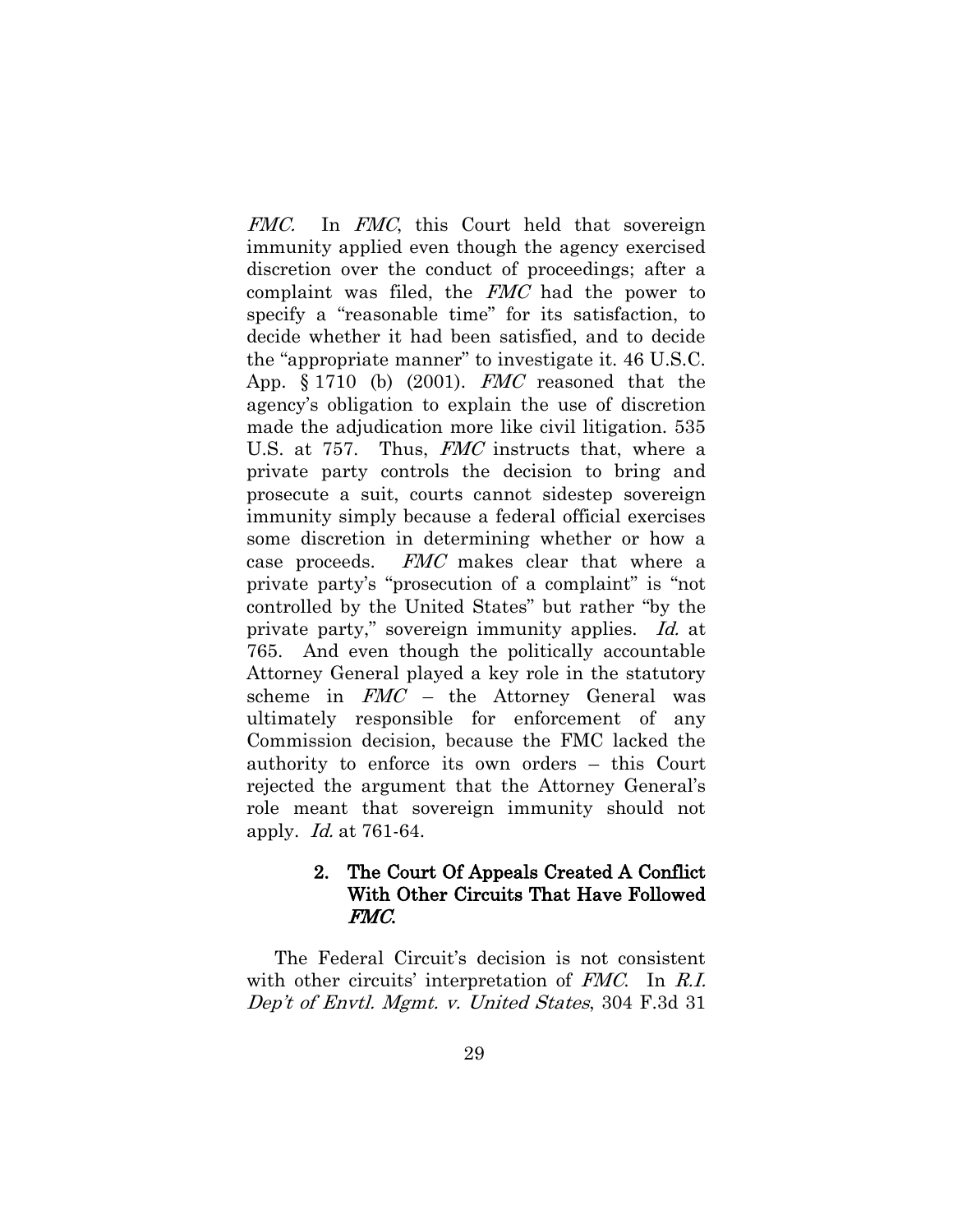(1st Cir. 2002), for example, the First Circuit held that sovereign immunity barred federal administrative proceedings in which Department of Labor ("DOL") employees sought monetary and injunctive relief for alleged violations of the Solid Waste Disposal Act's whistleblower provision. The Court of Appeals explained that the DOL proceedings were "adjudicated before an ALJ, whose role is similar to that of a trial judge"; "conducted in a manner that roughly conforms to the rules of procedure that govern the course of a traditional civil lawsuit"; and culminated "in a final decision that includes the types of relief typically available in civil litigation." Id. at 46. Precisely the same is true with respect to IPRs. Under the First Circuit's interpretation of FMC, the Federal Circuit would have reached the opposite conclusion in this case.

In Conn. Dep't of Envtl. Prot. v. OSHA, 356 F.3d 226 (2d Cir. 2004), OSHA conceded that FMC barred administrative adjudication of a private party's complaint against a state agency. Id. at 232. The OSHA scheme entailed more extensive agency involvement than a privately-filed IPR: after a determination of a violation by the Assistant Secretary of OSHA (rather than a privately-filed IPR petition), OSHA held a hearing before an administrative law judge. Id. at 229. "During the hearing, formal evidentiary rules do not apply, but the parties have the right to be represented by counsel, to file briefs, and to present oral argument." Id. "The Assistant Secretary may participate in the hearing as a party or as 'amicus curiae." Id. (By comparison, the Director does not participate in IPRs.) "If the ALJ determines that a violation has occurred, he or she must issue an order requiring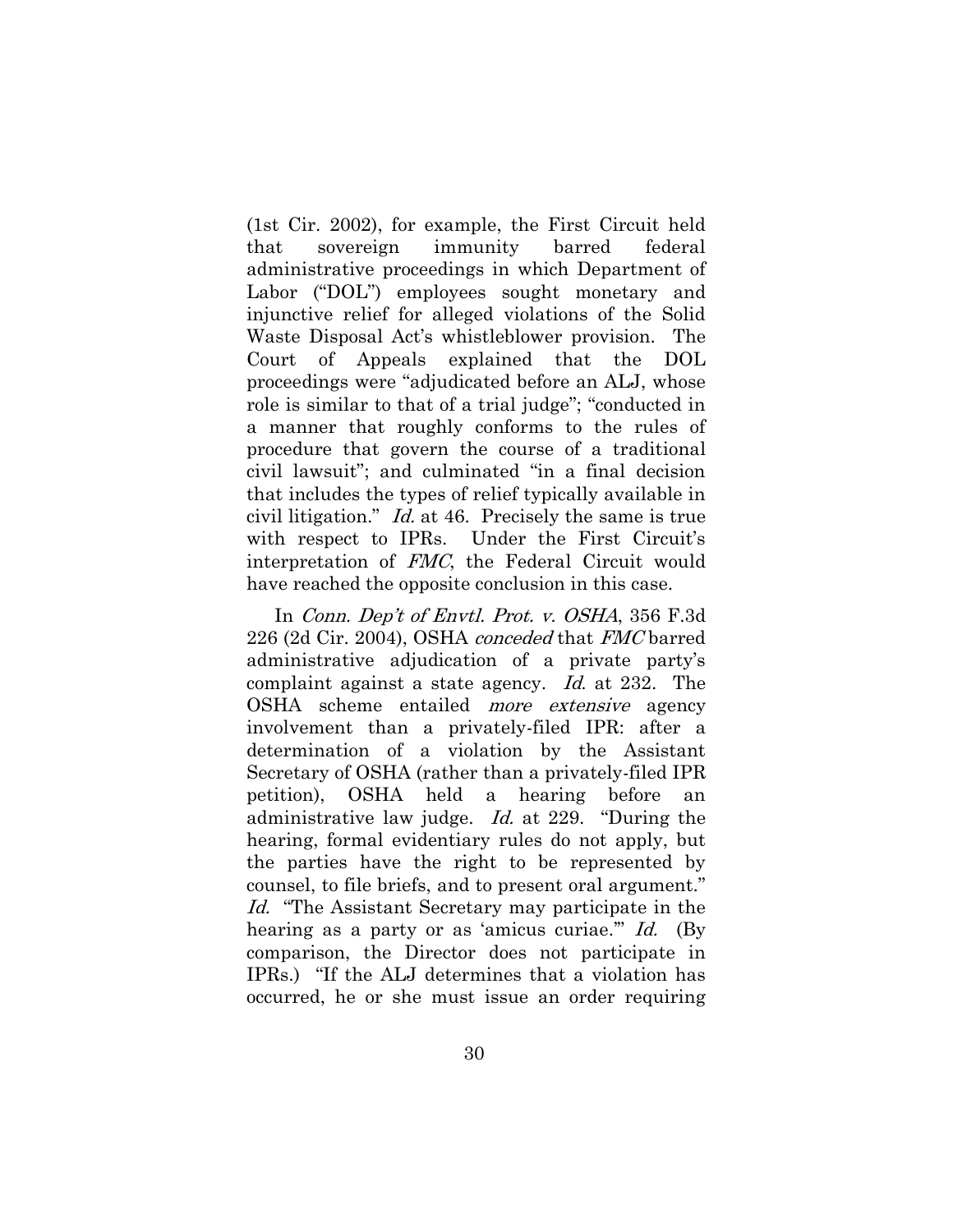that the respondent take appropriate action to abate the violation." Id.

Notably, OSHA was unwilling to defend this scheme in court as consistent with FMC. By comparison, IPRs present a much stronger case for the application of sovereign immunity, and the Federal Circuit's decision otherwise cannot be reconciled with other courts' interpretation of FMC.

# <span id="page-43-0"></span>D. This Court's Decisions In *Oil States* And Cuozzo Do Not Support The Federal Circuit's Judgment.

The Federal Circuit pointed to Oil States to support its decision. Pet. App. 8a. But *Oil States* confirms that IPRs use "court-like procedures" before "an adjudicatory body" composed of "judges" and include "some of the features of adversarial litigation." 138 S. Ct. at 1371, 1378. Oil States held "[t]he fact that an agency uses court-like procedures does not necessarily mean it is exercising the judicial power" in violation of Article III. Id. at 1378. That holding, which the Court itself characterized as "narrow[]," *id.* at 1379, hardly prevents IPRs from qualifying as administrative adjudications triggering sovereign immunity.

The Federal Circuit miscited *Oil States* as holding that "IPR is a matter which arises between" the Government and [patent owners]." Pet. App. 8a (emphasis added). In fact, Oil States held that patents are public rights that "arise between the Government and [the patent owner]." 138 S.Ct. at 1373.

A reconsideration of "public rights" via an adjudication initiated by a private party can trigger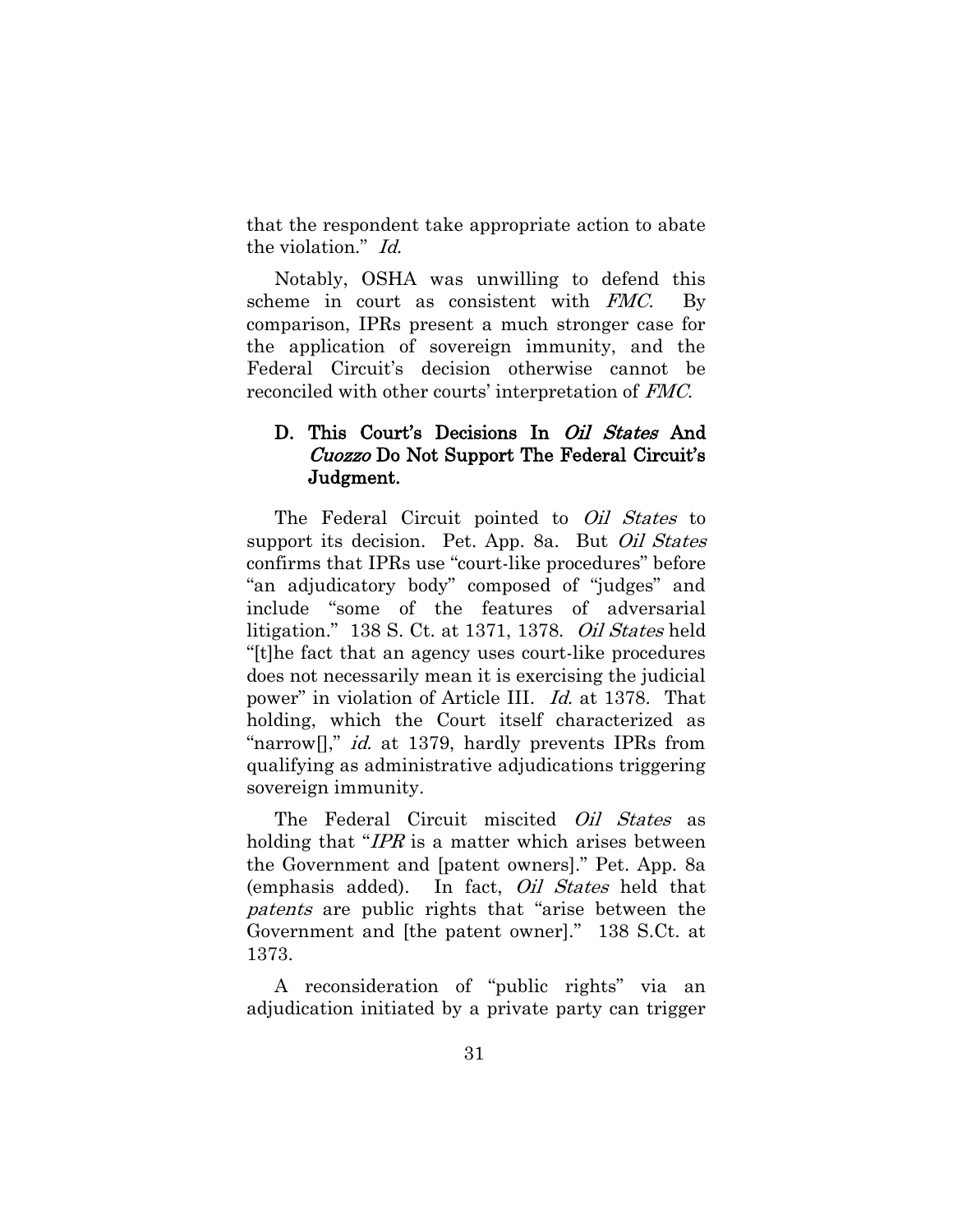sovereign immunity. FMC involved "public rights" (docking rights at a public port) and nonetheless applied sovereign immunity. "Invoking the public rights doctrine . . . does not change the fact that a private party simply cannot commence an adversarial proceeding against an unconsenting state." S.C. Ports Auth. v. Fed. Mar. Comm'n, 243 F.3d 165, 175 n.8 (4th Cir. 2001), aff'd, 535 U.S. 743 (2002).

The Federal Circuit also misconstrued Cuozzo as supporting its decision. Pet. App. 8a, 12a-13a. Cuozzo explained that IPRs "help[] resolve concrete patent-related disputes among parties" (136 S. Ct. at 2144 (emphasis added)) – confirming that IPRs represent private-party adjudications rather than agency enforcement actions. Cuozzo acknowledged the "adjudicatory characteristics" of IPRs, "which make these agency proceedings similar to court proceedings." Id. at 2143. Such reasoning supports the application of sovereign immunity in IPRs.

Accordingly, the Federal Circuit's decision conflicts with this Court's decisions in SAS, Alden, and FMC and draws no support from *Oil States* or Cuozzo. This Court's review is amply warranted.

# <span id="page-44-0"></span>E. This Case Presents An Important Question Of Federal Law That Should Be Resolved By This Court.

The question whether IPRs are the type of proceedings in which Indian tribes may assert sovereign immunity is a substantial issue warranting review. This Court has instructed that "[d]etermining the limits on the sovereign immunity held by Indian tribes is a grave question." Upper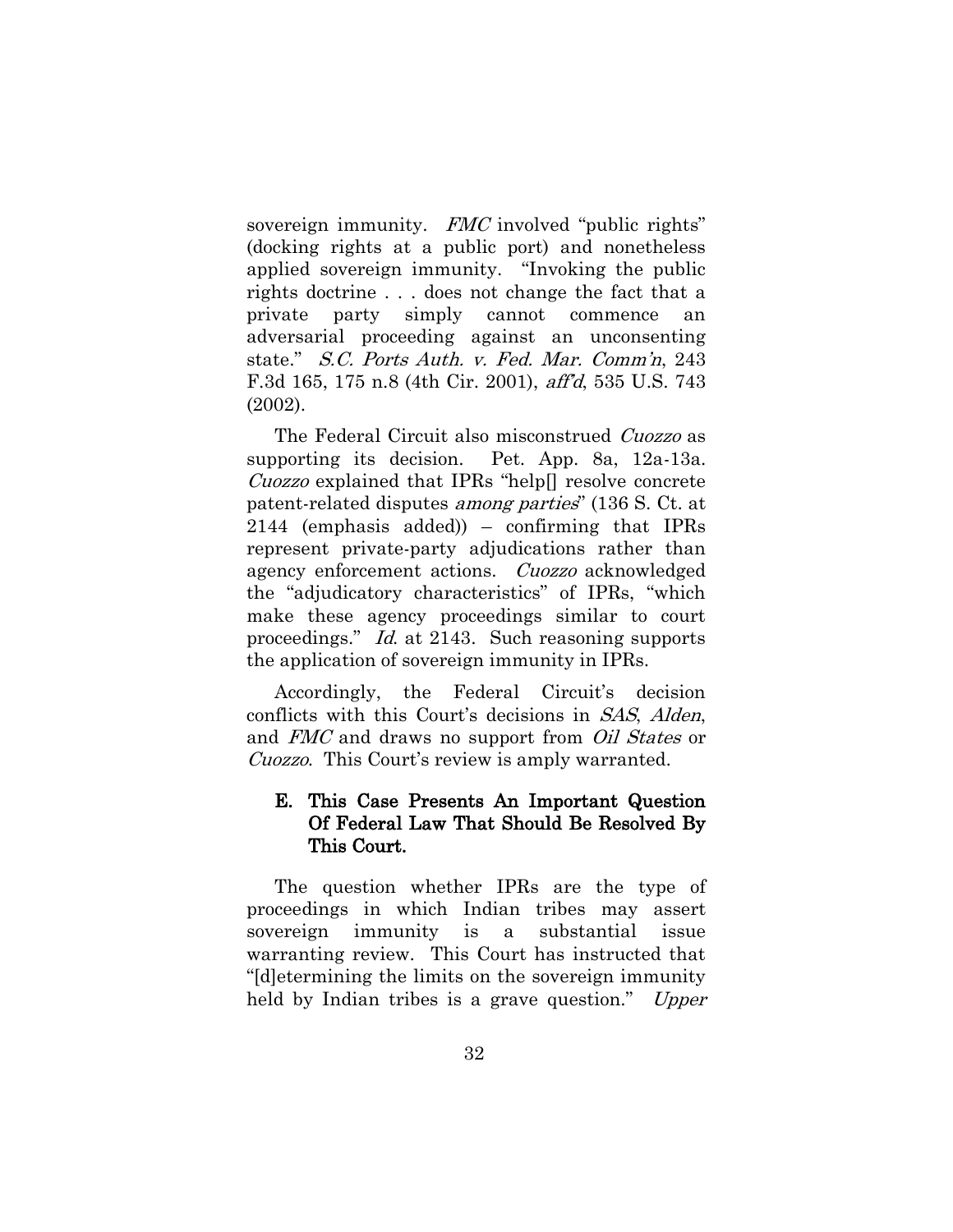Skagit Indian Tribe v. Lundgren, 138 S. Ct. 1649, 1654 (2018). "The baseline position, [this Court has] often held, is tribal immunity." Michigan v. Bay Mills Indian Community, 134 S. Ct. 2024, 2031 (2014) (citation omitted). For tribes as well as States, "common-law immunity from suit" is a "core aspect[] of sovereignty." Id. at 2030.

Further, the implications of the Federal Circuit's decision extend well beyond Indian tribes. Although the Court of Appeals stated that its opinion was limited to tribal immunity (Pet. App. 13a), its holding turns entirely on the inherent attributes of the IPR proceeding itself, which are the same for all IPRs. The identity of the patent owner is not relevant under the Federal Circuit's decision. Accordingly, there is no principled basis for differentiating (for purposes of sovereign immunity in IPRs) among patents owned by state entities, Indian tribes, federal agencies, or private persons.

That is why *amici* briefs were filed in the Federal Circuit on behalf of nine States or state entities supporting *en banc* rehearing and warning of the implications of the Federal Circuit's decision for States and state universities. For example, the States of Indiana, Hawaii, Illinois, Massachusetts, Texas, Utah, and Virginia informed the Federal Circuit that "[b]etween 1969 and 2012, 75,353 patents were issued to U.S. institutions of higher education; many of these were public colleges and universities."<sup>11</sup> "The number of patents issued has surged even more in recent years. In 2016, fourteen universities each received over one hundred utility

<sup>&</sup>lt;sup>11</sup> Br. of Indiana, et al., as *Amici Curiae* at  $5$  (Fed. Cir. Dkt. 144) (Sept. 4, 2018).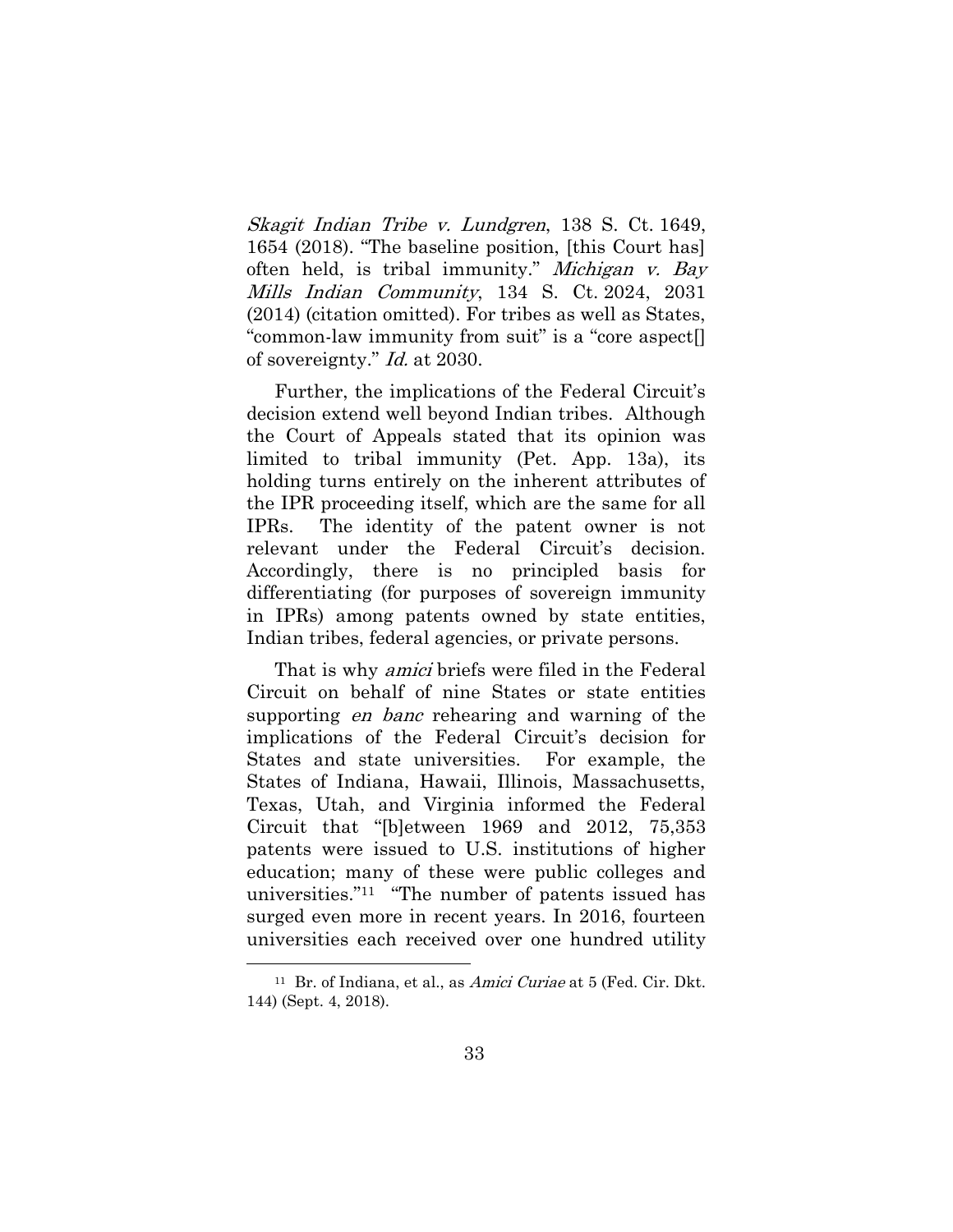patents."12 Moreover, universities are frequent patent licensors; approximately 5,000 active university-industry licenses are in effect.13 The States warned that stripping sovereign immunity from States and public universities in IPRs would trigger significant institutional harm and economic disruption:

States and their public universities hold many patents, and if States could not claim sovereign immunity in IPR, they would regularly be forced to appear before the PTAB. Beyond this dignitary harm, public universities' patents generate substantial revenues that are reinvested in cutting-edge research and development; subjecting States to IPR would make it more costly and difficult to protect this hard-earned revenue.<sup>14</sup>

In addition, the Federal Circuit's decision potentially prevents even federal agencies, such as NASA, the Jet Propulsion Laboratory, HHS, the U.S. Army, and the U.S. Navy, which are some of nation's most prolific patent filers,<sup>15</sup> from asserting sovereign immunity in IPRs brought against them as patent

 $12$  *Id.* 

<sup>13</sup> Pam Baker, The Positive Impact of Academic Innovations on Quality of Life, THE BETTER WORLD REPORT, http://www.betterworldproject.org/BetterWorldProject/media/ Better-World-Reports/Documents/AUTM\_BWR\_2010\_ Positive\_Impact\_Academic\_Innovations.pdf (2010).

<sup>14</sup> Br. of Indiana, et al., as Amici Curiae at 3 (Fed. Cir. Dkt. 144) (Sept. 4, 2018).

<sup>15</sup> "Top 300 Organizations Granted U.S. Patents in 2017," http://www.ipo.org/wp-content/uploads/2018/06/2017\_Top-300- Patent-Owners.pdf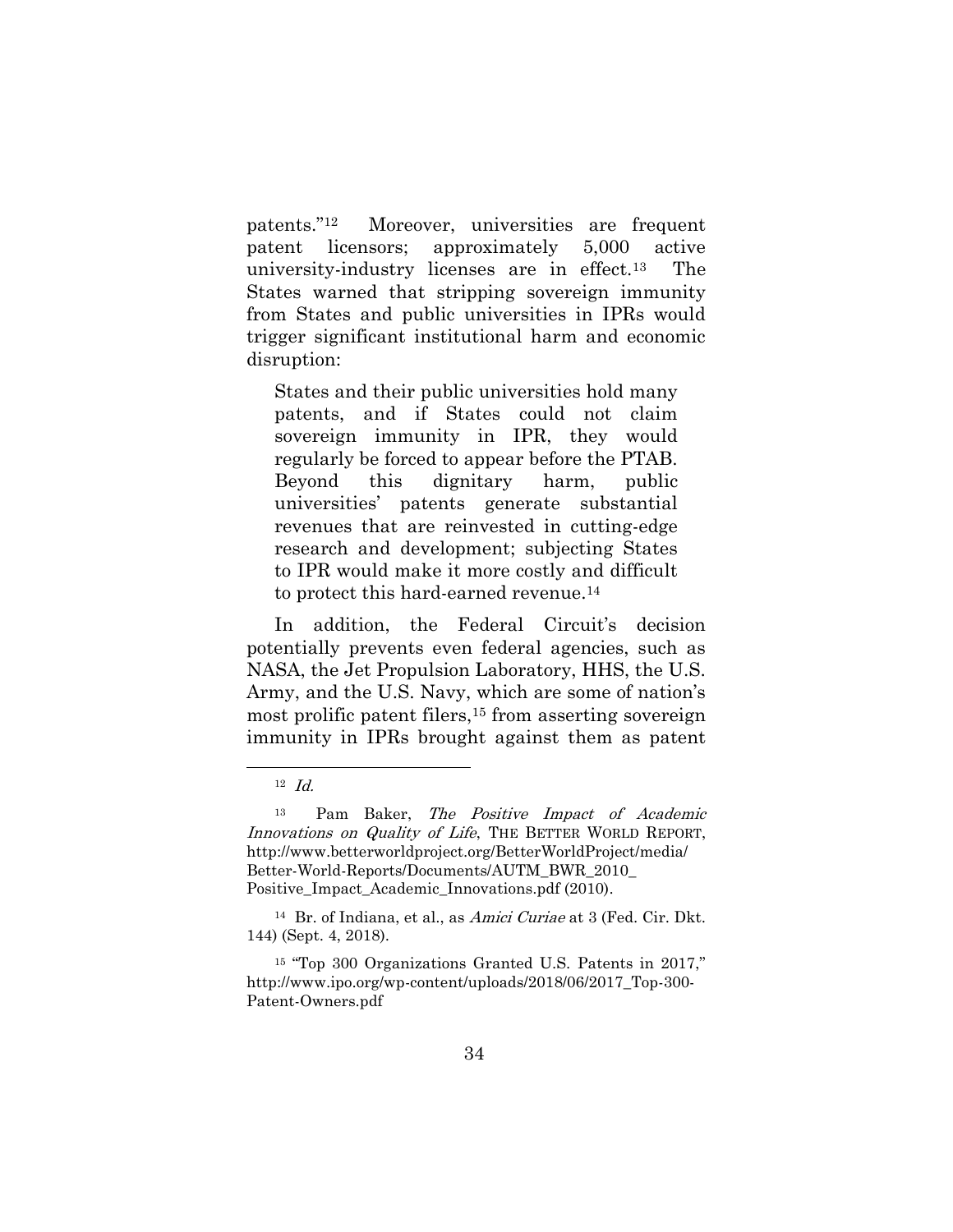owners. The significant ramifications of the Federal Circuit's decision is an additional reason warranting this Court's review.

### <span id="page-47-0"></span>F. This Case Is A Suitable Vehicle To Review The Question Presented.

This case cleanly presents the question of sovereign immunity in IPRs. The Federal Circuit's judgment is predicated on a purely legal determination regarding the nature of IPRs and whether they are the type of proceeding in which sovereign immunity may be asserted. The Court of Appeals did not rest its decision on the validity of the patent assignment from Allergan to the Tribe, Allergan's rights under the license, or any other issue.

Next, the Federal Circuit's affirmance of the judgment of the Eastern District of Texas (Pet. App. 89a-91a) does not make this case an inappropriate vehicle. The infringement trial adjudicated 13 claims representative of the four asserted Restasis® patents, while the IPR involved all claims of all six patents. As the PTAB has recognized, the Eastern District of Texas' judgment "invalidat [ed] a subset of the claims challenged in" the IPRs. Order, Mylan Pharmaceuticals Inc. v. Saint Regis Mohawk Tribe, No. IPR2016-01128, at 3 (PTAB Nov. 30, 2018).

Moreover, the harm to the Tribe's sovereignty is separate from the scope or outcome of the IPR proceeding. The Tribe suffers irreparable harm from being subject to the PTAB's jurisdiction, whatever its decision. As this Court has recognized, the purpose of sovereign immunity is to safeguard "the dignity" of "sovereign entities," which is lost regardless of the